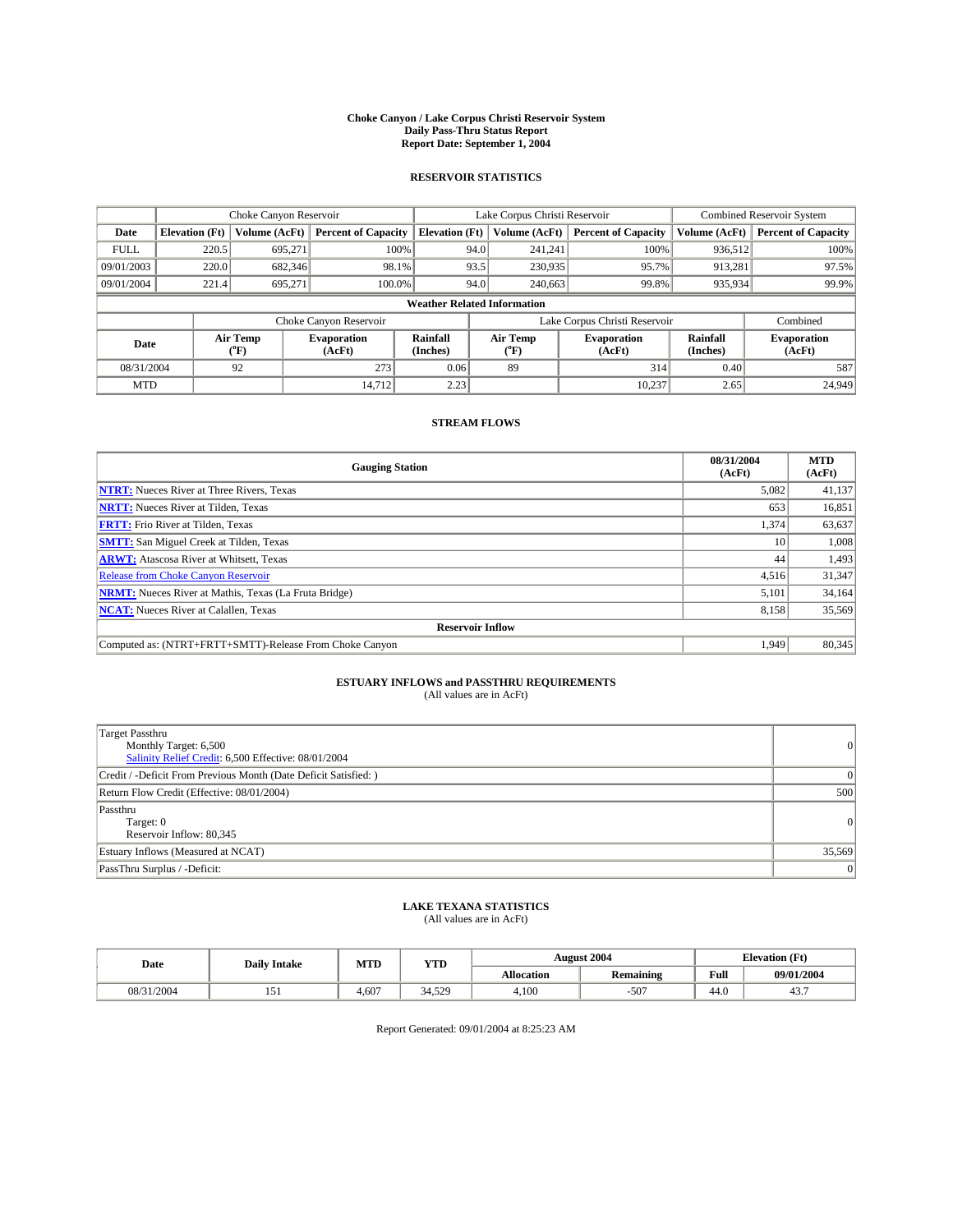#### **Choke Canyon / Lake Corpus Christi Reservoir System Daily Pass-Thru Status Report Report Date: September 2, 2004**

#### **RESERVOIR STATISTICS**

|                                    | Choke Canyon Reservoir |                  | Lake Corpus Christi Reservoir |                       |      |                  | Combined Reservoir System     |                      |                              |
|------------------------------------|------------------------|------------------|-------------------------------|-----------------------|------|------------------|-------------------------------|----------------------|------------------------------|
| Date                               | <b>Elevation</b> (Ft)  | Volume (AcFt)    | <b>Percent of Capacity</b>    | <b>Elevation (Ft)</b> |      | Volume (AcFt)    | <b>Percent of Capacity</b>    | Volume (AcFt)        | <b>Percent of Capacity</b>   |
| <b>FULL</b>                        | 220.5                  | 695,271          | 100%                          |                       | 94.0 | 241,241          | 100%                          | 936.512              | 100%                         |
| 09/02/2003                         | 220.0                  | 682,346          | 98.1%                         |                       | 93.4 | 230,368          | 95.5%                         | 912.714              | 97.5%                        |
| 09/02/2004                         | 221.3                  | 695.271          | 100.0%                        |                       | 94.0 | 241.241          | $100.0\%$                     | 936,512              | 100.0%                       |
| <b>Weather Related Information</b> |                        |                  |                               |                       |      |                  |                               |                      |                              |
|                                    |                        |                  | Choke Canyon Reservoir        |                       |      |                  | Lake Corpus Christi Reservoir |                      | Combined                     |
| Date                               |                        | Air Temp<br>(°F) | <b>Evaporation</b><br>(AcFt)  | Rainfall<br>(Inches)  |      | Air Temp<br>("F) | <b>Evaporation</b><br>(AcFt)  | Rainfall<br>(Inches) | <b>Evaporation</b><br>(AcFt) |
| 09/01/2004                         |                        | 85               | 167                           | 0.02                  |      | 84               | 280                           | 0.83                 | 447                          |
| <b>MTD</b>                         |                        |                  | 167                           | 0.02                  |      |                  | 280                           | 0.83                 | 447                          |

### **STREAM FLOWS**

| <b>Gauging Station</b>                                       | 09/01/2004<br>(AcFt) | <b>MTD</b><br>(AcFt) |  |  |  |  |  |
|--------------------------------------------------------------|----------------------|----------------------|--|--|--|--|--|
| <b>NTRT:</b> Nueces River at Three Rivers, Texas             | 5,439                | 5,439                |  |  |  |  |  |
| <b>NRTT:</b> Nueces River at Tilden, Texas                   | 758                  | 758                  |  |  |  |  |  |
| <b>FRTT:</b> Frio River at Tilden, Texas                     | 939                  | 939                  |  |  |  |  |  |
| <b>SMTT:</b> San Miguel Creek at Tilden, Texas               | 599                  | 599                  |  |  |  |  |  |
| <b>ARWT:</b> Atascosa River at Whitsett, Texas               | 91                   | 91                   |  |  |  |  |  |
| Release from Choke Canyon Reservoir                          | 5,264                | 5,264                |  |  |  |  |  |
| <b>NRMT:</b> Nueces River at Mathis, Texas (La Fruta Bridge) | 4,665                | 4,665                |  |  |  |  |  |
| <b>NCAT:</b> Nueces River at Calallen, Texas                 | 8,397                | 8,397                |  |  |  |  |  |
| <b>Reservoir Inflow</b>                                      |                      |                      |  |  |  |  |  |
| Computed as: (NTRT+FRTT+SMTT)-Release From Choke Canyon      | 1.713                | 1,713                |  |  |  |  |  |

## **ESTUARY INFLOWS and PASSTHRU REQUIREMENTS**<br>(All values are in AcFt)

| Target Passthru                                                  |        |
|------------------------------------------------------------------|--------|
| Monthly Target: 28,500                                           | 28,500 |
| Salinity Relief Credit: 0 Effective:                             |        |
| Credit / -Deficit From Previous Month (Date Deficit Satisfied: ) | 14,250 |
| Return Flow Credit (Effective: 09/01/2004)                       | 500    |
| Passthru                                                         |        |
| Target: 28,500                                                   | 1,713  |
| Reservoir Inflow: 1,713                                          |        |
| Estuary Inflows (Measured at NCAT)                               | 8,397  |
| PassThru Surplus / -Deficit:                                     | 0      |

# **LAKE TEXANA STATISTICS** (All values are in AcFt)

| Date       | <b>Daily Intake</b> | MTD | <b>YTD</b> |                   | September 2004   | <b>Elevation</b> (Ft) |            |
|------------|---------------------|-----|------------|-------------------|------------------|-----------------------|------------|
|            |                     |     |            | <b>Allocation</b> | <b>Remaining</b> | Full                  | 09/02/2004 |
| 09/01/2004 | 1J1                 | .   | 34.680     | 4,100             | 3,949            | $\sim$<br>44.0        | 45.0       |

Report Generated: 09/02/2004 at 8:19:48 AM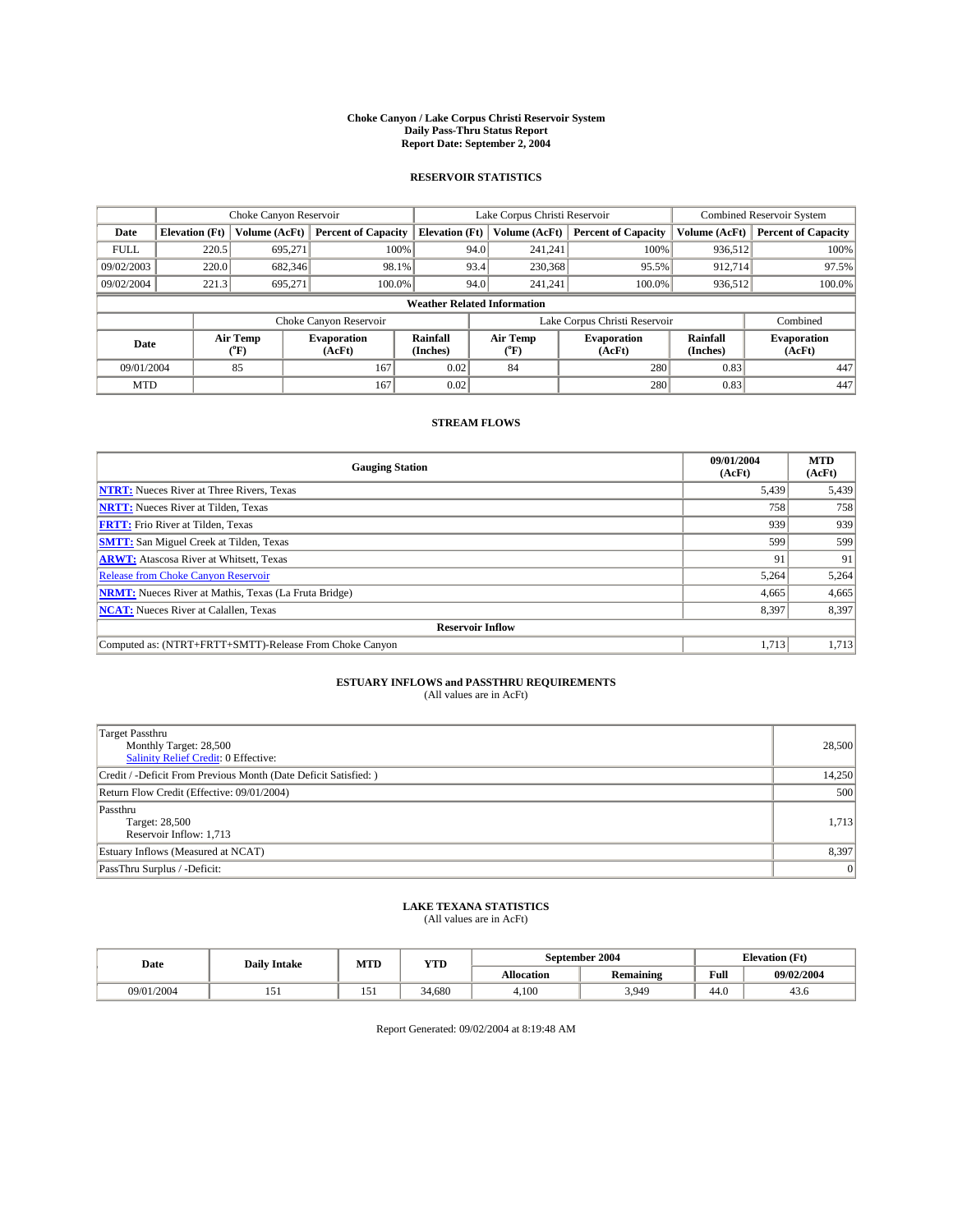#### **Choke Canyon / Lake Corpus Christi Reservoir System Daily Pass-Thru Status Report Report Date: September 3, 2004**

#### **RESERVOIR STATISTICS**

|             |                                    | Choke Canyon Reservoir  |                              |                       | Lake Corpus Christi Reservoir | <b>Combined Reservoir System</b> |                      |                              |  |
|-------------|------------------------------------|-------------------------|------------------------------|-----------------------|-------------------------------|----------------------------------|----------------------|------------------------------|--|
| Date        | <b>Elevation</b> (Ft)              | <b>Volume (AcFt)</b>    | <b>Percent of Capacity</b>   | <b>Elevation</b> (Ft) | Volume (AcFt)                 | <b>Percent of Capacity</b>       | Volume (AcFt)        | <b>Percent of Capacity</b>   |  |
| <b>FULL</b> | 220.5                              | 695,271                 | 100%                         |                       | 94.0<br>241,241               | 100%                             | 936.512              | 100%                         |  |
| 09/03/2003  | 220.0                              | 683.632                 | 98.3%                        |                       | 93.4<br>230,557               | 95.6%                            | 914.189              | 97.6%                        |  |
| 09/03/2004  | 221.1                              | 695.271                 | 100.0%                       |                       | 93.9<br>239,318               | 99.2%                            | 934,589              | 99.8%                        |  |
|             | <b>Weather Related Information</b> |                         |                              |                       |                               |                                  |                      |                              |  |
|             |                                    |                         | Choke Canyon Reservoir       |                       |                               | Lake Corpus Christi Reservoir    |                      | Combined                     |  |
| Date        |                                    | <b>Air Temp</b><br>(°F) | <b>Evaporation</b><br>(AcFt) | Rainfall<br>(Inches)  | Air Temp<br>("F)              | <b>Evaporation</b><br>(AcFt)     | Rainfall<br>(Inches) | <b>Evaporation</b><br>(AcFt) |  |
| 09/02/2004  |                                    | 78                      | 15                           | 0.04                  | 77                            | 67                               | 0.17                 | 82                           |  |
| <b>MTD</b>  |                                    |                         | 182                          | 0.06                  |                               | 347                              | 1.00                 | 529                          |  |

### **STREAM FLOWS**

| <b>Gauging Station</b>                                       | 09/02/2004<br>(AcFt) | <b>MTD</b><br>(AcFt) |
|--------------------------------------------------------------|----------------------|----------------------|
| <b>NTRT:</b> Nueces River at Three Rivers, Texas             | 6,789                | 12,228               |
| <b>NRTT:</b> Nueces River at Tilden, Texas                   | 917                  | 1,675                |
| <b>FRTT:</b> Frio River at Tilden, Texas                     | 1,177                | 2,116                |
| <b>SMTT:</b> San Miguel Creek at Tilden, Texas               | 480                  | 1,080                |
| <b>ARWT:</b> Atascosa River at Whitsett, Texas               | 67                   | 159                  |
| <b>Release from Choke Canyon Reservoir</b>                   | 5,806                | 11,070               |
| <b>NRMT:</b> Nueces River at Mathis, Texas (La Fruta Bridge) | 6,789                | 11,453               |
| <b>NCAT:</b> Nueces River at Calallen, Texas                 | 8,873                | 17,270               |
| <b>Reservoir Inflow</b>                                      |                      |                      |
| Computed as: (NTRT+FRTT+SMTT)-Release From Choke Canyon      | 2.640                | 4,353                |

# **ESTUARY INFLOWS and PASSTHRU REQUIREMENTS**<br>(All values are in AcFt)

| Target Passthru                                                  |        |
|------------------------------------------------------------------|--------|
| Monthly Target: 28,500<br>Salinity Relief Credit: 0 Effective:   | 28,500 |
| Credit / -Deficit From Previous Month (Date Deficit Satisfied: ) | 14,250 |
|                                                                  |        |
| Return Flow Credit (Effective: 09/01/2004)                       | 500    |
| Passthru                                                         |        |
| Target: 28,500                                                   | 4,353  |
| Reservoir Inflow: 4,353                                          |        |
| Estuary Inflows (Measured at NCAT)                               | 17,270 |
| PassThru Surplus / -Deficit:                                     | 0      |

# **LAKE TEXANA STATISTICS** (All values are in AcFt)

| Date       | <b>Daily Intake</b>               | MTD | <b>YTD</b> |                   | September 2004   | <b>Elevation</b> (Ft) |            |
|------------|-----------------------------------|-----|------------|-------------------|------------------|-----------------------|------------|
|            |                                   |     |            | <b>Allocation</b> | <b>Remaining</b> | Full                  | 09/03/2004 |
| 09/02/2004 | $\overline{\phantom{0}}$<br>1 J 1 | 302 | 34.831     | 4.100             | 3,798            | $\sim$<br>44.U        | 45.0       |

Report Generated: 09/03/2004 at 8:22:04 AM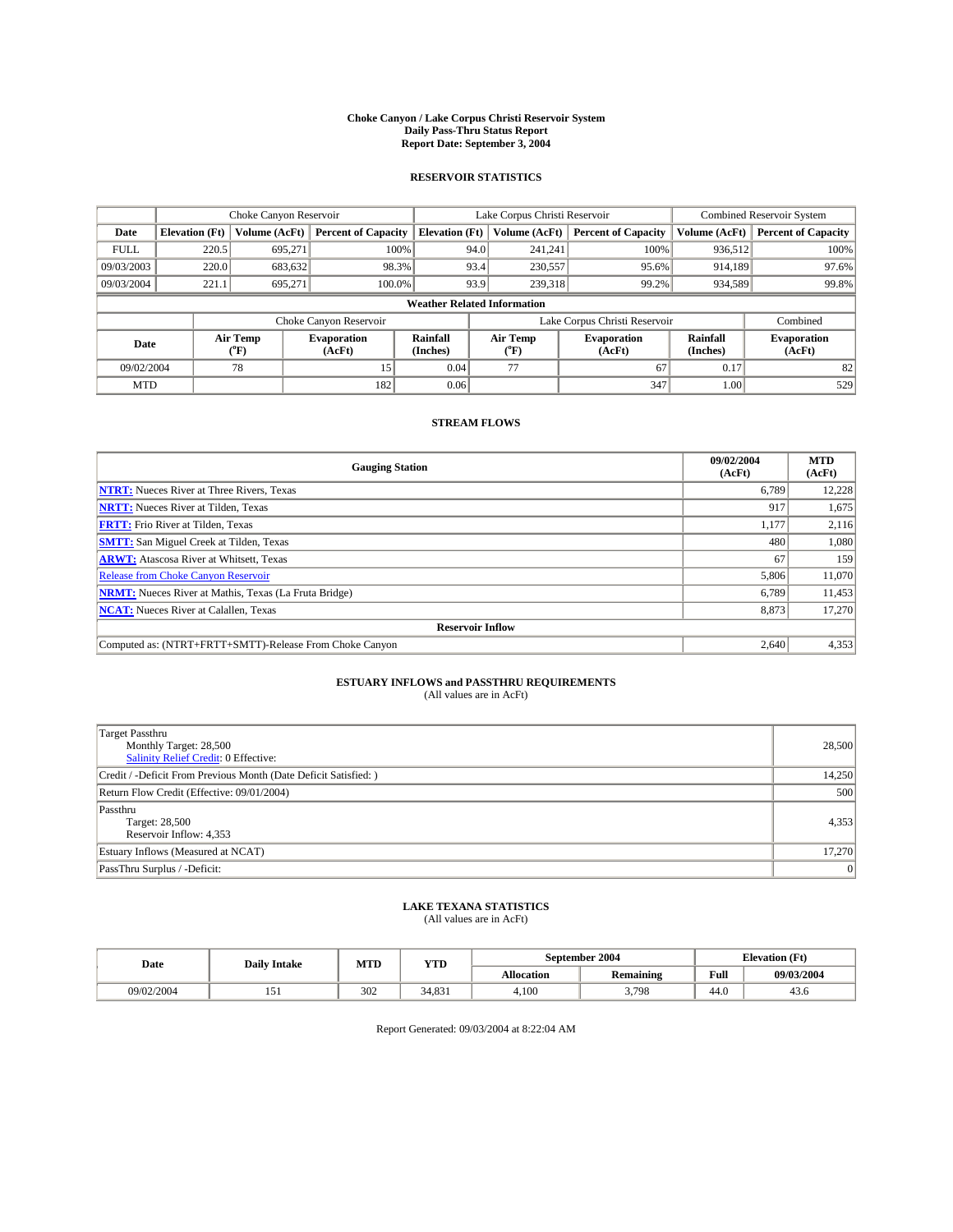#### **Choke Canyon / Lake Corpus Christi Reservoir System Daily Pass-Thru Status Report Report Date: September 4, 2004**

#### **RESERVOIR STATISTICS**

|                                    | Choke Canyon Reservoir |                  |                              |                       | Lake Corpus Christi Reservoir |                  |                               |                      | Combined Reservoir System    |  |  |
|------------------------------------|------------------------|------------------|------------------------------|-----------------------|-------------------------------|------------------|-------------------------------|----------------------|------------------------------|--|--|
| Date                               | <b>Elevation</b> (Ft)  | Volume (AcFt)    | <b>Percent of Capacity</b>   | <b>Elevation (Ft)</b> |                               | Volume (AcFt)    | <b>Percent of Capacity</b>    | Volume (AcFt)        | <b>Percent of Capacity</b>   |  |  |
| <b>FULL</b>                        | 220.5                  | 695,271          | 100%                         |                       | 94.0                          | 241,241          | 100%                          | 936.512              | 100%                         |  |  |
| 09/04/2003                         | 220.1                  | 685.695          | 98.6%                        |                       | 93.4                          | 230,557          | 95.6%                         | 916.252              | 97.8%                        |  |  |
| 09/04/2004                         | 220.9                  | 695.271          | 100.0%                       |                       | 93.9                          | 239,894          | 99.4%                         | 935,165              | 99.9%                        |  |  |
| <b>Weather Related Information</b> |                        |                  |                              |                       |                               |                  |                               |                      |                              |  |  |
|                                    |                        |                  | Choke Canyon Reservoir       |                       |                               |                  | Lake Corpus Christi Reservoir |                      | Combined                     |  |  |
| Date                               |                        | Air Temp<br>(°F) | <b>Evaporation</b><br>(AcFt) | Rainfall<br>(Inches)  |                               | Air Temp<br>("F) | <b>Evaporation</b><br>(AcFt)  | Rainfall<br>(Inches) | <b>Evaporation</b><br>(AcFt) |  |  |
| 09/03/2004                         |                        | 83               | 61                           | 0.11                  |                               | 83               | 213                           | 0.00                 | 274                          |  |  |
| <b>MTD</b>                         |                        |                  | 243                          | 0.17                  |                               |                  | 560                           | 1.00                 | 803                          |  |  |

### **STREAM FLOWS**

| <b>Gauging Station</b>                                       | 09/03/2004<br>(AcFt) | <b>MTD</b><br>(AcFt) |
|--------------------------------------------------------------|----------------------|----------------------|
| <b>NTRT:</b> Nueces River at Three Rivers, Texas             | 7,047                | 19,274               |
| <b>NRTT:</b> Nueces River at Tilden, Texas                   | 1,002                | 2,678                |
| <b>FRTT:</b> Frio River at Tilden, Texas                     | 717                  | 2,833                |
| <b>SMTT:</b> San Miguel Creek at Tilden, Texas               | 139                  | 1,219                |
| <b>ARWT:</b> Atascosa River at Whitsett, Texas               | 52                   | 210                  |
| <b>Release from Choke Canyon Reservoir</b>                   | 5,806                | 16,876               |
| <b>NRMT:</b> Nueces River at Mathis, Texas (La Fruta Bridge) | 6,273                | 17,726               |
| <b>NCAT:</b> Nueces River at Calallen, Texas                 | 9,210                | 26,480               |
| <b>Reservoir Inflow</b>                                      |                      |                      |
| Computed as: (NTRT+FRTT+SMTT)-Release From Choke Canyon      | 2.096                | 6,449                |

# **ESTUARY INFLOWS and PASSTHRU REQUIREMENTS**<br>(All values are in AcFt)

| Target Passthru<br>Monthly Target: 28,500<br>Salinity Relief Credit: 0 Effective: | 28,500 |
|-----------------------------------------------------------------------------------|--------|
| Credit / -Deficit From Previous Month (Date Deficit Satisfied: )                  | 14,250 |
| Return Flow Credit (Effective: 09/01/2004)                                        | 500    |
| Passthru<br>Target: 28,500<br>Reservoir Inflow: 6,449                             | 6,449  |
| Estuary Inflows (Measured at NCAT)                                                | 26,480 |
| PassThru Surplus / -Deficit:                                                      | 0      |

# **LAKE TEXANA STATISTICS** (All values are in AcFt)

| Date       | <b>Daily Intake</b>               | MTD | <b>YTD</b> |                   | September 2004 | <b>Elevation (Ft)</b> |            |
|------------|-----------------------------------|-----|------------|-------------------|----------------|-----------------------|------------|
|            |                                   |     |            | <b>Allocation</b> | Remaining      | Full                  | 09/04/2004 |
| 09/03/2004 | $\overline{\phantom{0}}$<br>1 J 1 | 453 | 34.982     | 4.100             | 3,647          | $\sim$<br>44.U        | 45.5       |

Report Generated: 09/04/2004 at 8:06:25 AM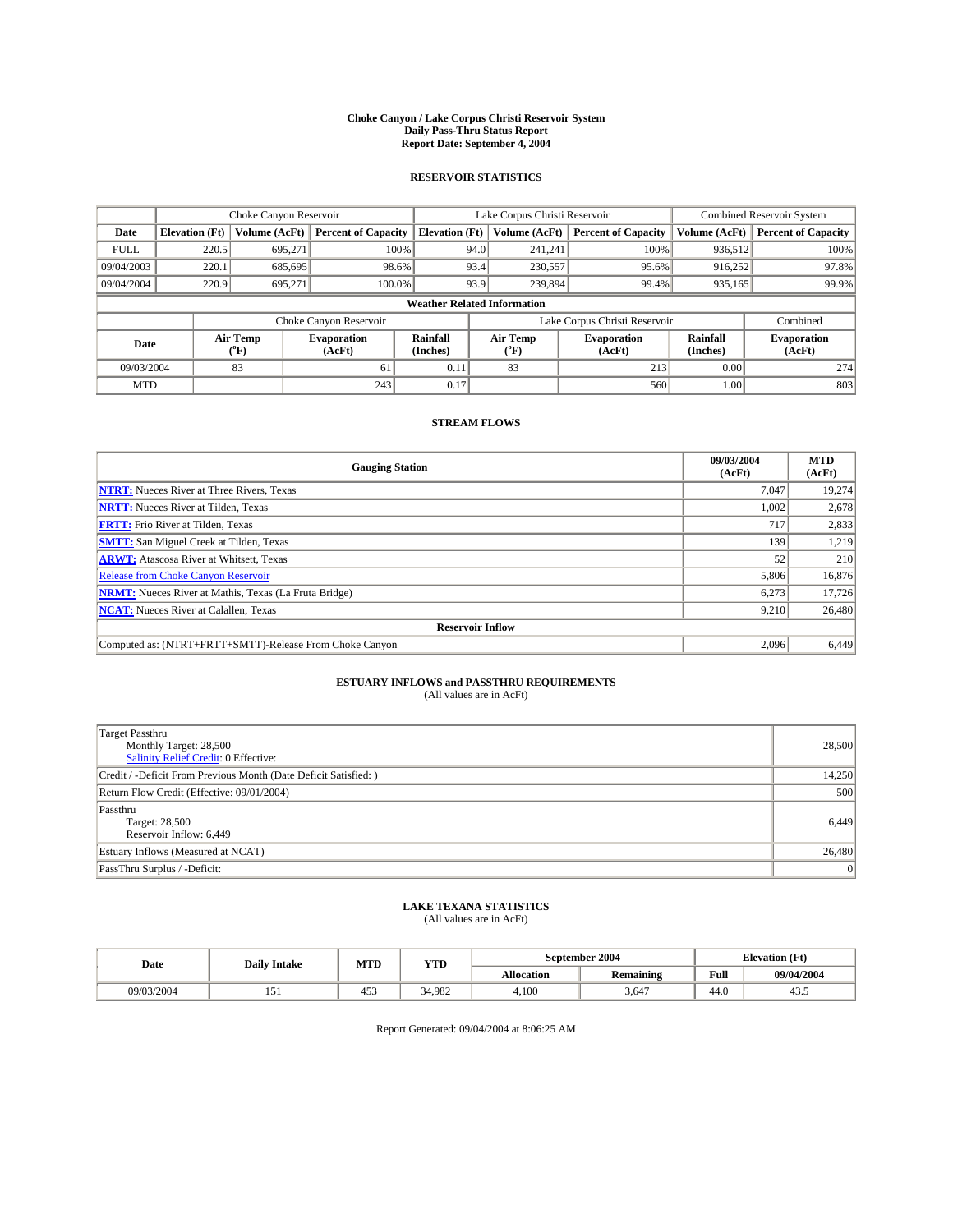#### **Choke Canyon / Lake Corpus Christi Reservoir System Daily Pass-Thru Status Report Report Date: September 5, 2004**

#### **RESERVOIR STATISTICS**

|                                    | Choke Canyon Reservoir |                  |                              |                       | Lake Corpus Christi Reservoir |                  |                               |                      | <b>Combined Reservoir System</b> |  |  |
|------------------------------------|------------------------|------------------|------------------------------|-----------------------|-------------------------------|------------------|-------------------------------|----------------------|----------------------------------|--|--|
| Date                               | <b>Elevation</b> (Ft)  | Volume (AcFt)    | <b>Percent of Capacity</b>   | <b>Elevation (Ft)</b> |                               | Volume (AcFt)    | <b>Percent of Capacity</b>    | Volume (AcFt)        | <b>Percent of Capacity</b>       |  |  |
| <b>FULL</b>                        | 220.5                  | 695,271          |                              | 100%                  | 94.0                          | 241,241          | 100%                          | 936.512              | 100%                             |  |  |
| 09/05/2003                         | 220.1                  | 685.176          | 98.5%                        |                       | 93.5                          | 231.882          | 96.1%                         | 917,058              | 97.9%                            |  |  |
| 09/05/2004                         | 220.7                  | 695.271          | 100.0%                       |                       | 94.0                          | 240,663          | 99.8%                         | 935,934              | 99.9%                            |  |  |
| <b>Weather Related Information</b> |                        |                  |                              |                       |                               |                  |                               |                      |                                  |  |  |
|                                    |                        |                  | Choke Canyon Reservoir       |                       |                               |                  | Lake Corpus Christi Reservoir |                      | Combined                         |  |  |
| Date                               |                        | Air Temp<br>(°F) | <b>Evaporation</b><br>(AcFt) | Rainfall<br>(Inches)  |                               | Air Temp<br>("F) | <b>Evaporation</b><br>(AcFt)  | Rainfall<br>(Inches) | <b>Evaporation</b><br>(AcFt)     |  |  |
| 09/04/2004                         |                        | 82               | 106                          | 0.38                  |                               | 81               | 123                           | 0.01                 | 229                              |  |  |
| <b>MTD</b>                         |                        |                  | 349                          | 0.55                  |                               |                  | 683                           | 1.01                 | 1,032                            |  |  |

### **STREAM FLOWS**

| <b>Gauging Station</b>                                       | 09/04/2004<br>(AcFt) | <b>MTD</b><br>(AcFt) |
|--------------------------------------------------------------|----------------------|----------------------|
| <b>NTRT:</b> Nueces River at Three Rivers, Texas             | 6,967                | 26,242               |
| <b>NRTT:</b> Nueces River at Tilden, Texas                   | 1.227                | 3,904                |
| <b>FRTT:</b> Frio River at Tilden, Texas                     | 576                  | 3,408                |
| <b>SMTT:</b> San Miguel Creek at Tilden, Texas               | 71                   | 1,290                |
| <b>ARWT:</b> Atascosa River at Whitsett, Texas               | 40                   | 250                  |
| <b>Release from Choke Canyon Reservoir</b>                   | 5,806                | 22,683               |
| <b>NRMT:</b> Nueces River at Mathis, Texas (La Fruta Bridge) | 5,975                | 23,701               |
| <b>NCAT:</b> Nueces River at Calallen, Texas                 | 9,985                | 36,464               |
| <b>Reservoir Inflow</b>                                      |                      |                      |
| Computed as: (NTRT+FRTT+SMTT)-Release From Choke Canyon      | 1,808                | 8,258                |

## **ESTUARY INFLOWS and PASSTHRU REQUIREMENTS**<br>(All values are in AcFt)

| Target Passthru                                                  |        |
|------------------------------------------------------------------|--------|
| Monthly Target: 28,500                                           | 28,500 |
| Salinity Relief Credit: 0 Effective:                             |        |
| Credit / -Deficit From Previous Month (Date Deficit Satisfied: ) | 14,250 |
| Return Flow Credit (Effective: 09/01/2004)                       | 500    |
| Passthru                                                         |        |
| Target: 28,500                                                   | 8,258  |
| Reservoir Inflow: 8,258                                          |        |
| Estuary Inflows (Measured at NCAT)                               | 36,464 |
| PassThru Surplus / -Deficit:                                     | 0      |

# **LAKE TEXANA STATISTICS** (All values are in AcFt)

| Date       | <b>Daily Intake</b>               | MTD | <b>YTD</b>           |                   | September 2004   | <b>Elevation</b> (Ft) |            |
|------------|-----------------------------------|-----|----------------------|-------------------|------------------|-----------------------|------------|
|            |                                   |     |                      | <b>Allocation</b> | <b>Remaining</b> | Full                  | 09/05/2004 |
| 09/04/2004 | $\overline{\phantom{0}}$<br>1 J 1 | 604 | 122<br>25<br><i></i> | 4,100             | 3,496            | $\sim$<br>44.U        | 45.5       |

Report Generated: 09/05/2004 at 7:56:28 AM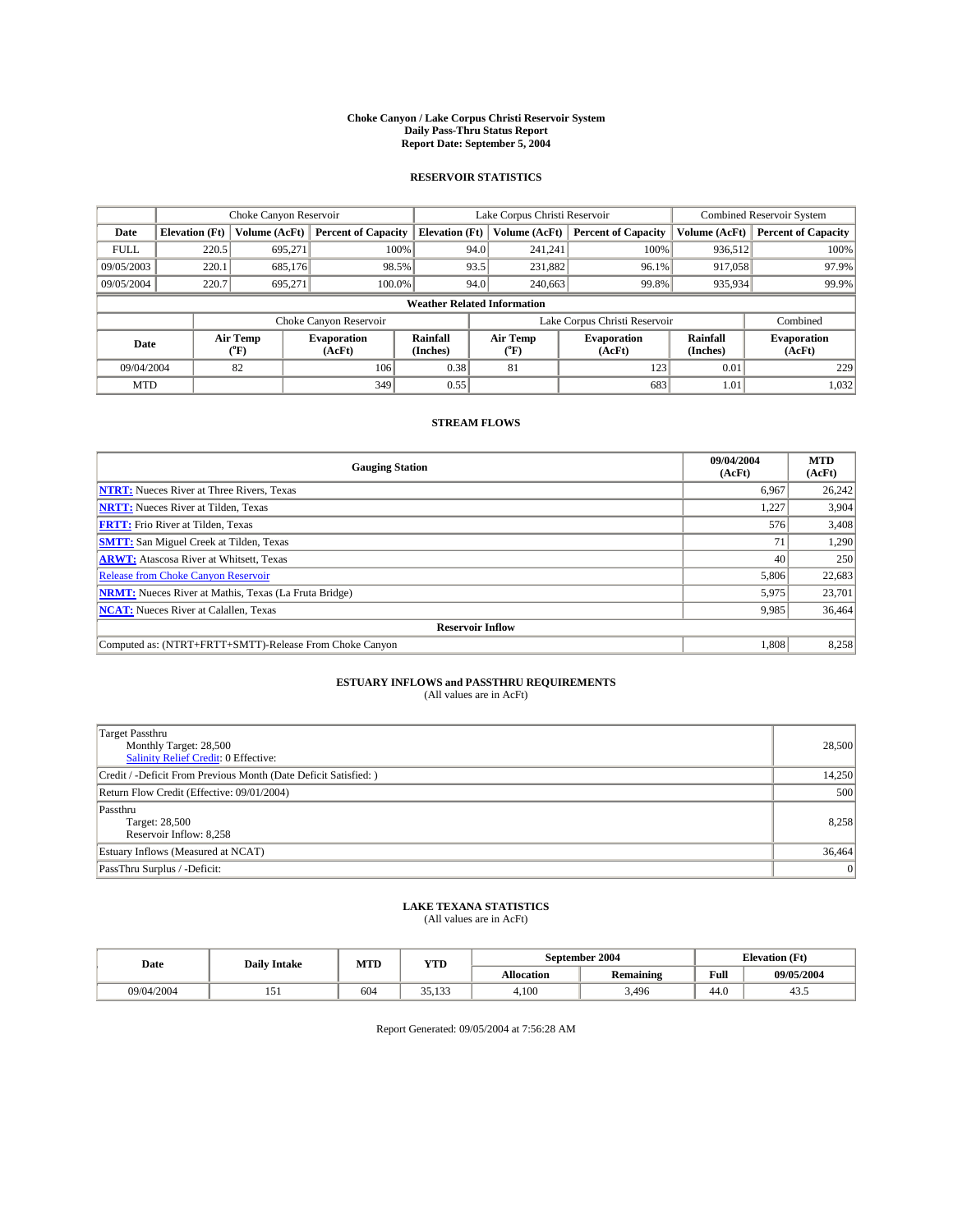#### **Choke Canyon / Lake Corpus Christi Reservoir System Daily Pass-Thru Status Report Report Date: September 6, 2004**

#### **RESERVOIR STATISTICS**

|                                    | Choke Canyon Reservoir |                  |                              |                       | Lake Corpus Christi Reservoir |                  |                               |                      | <b>Combined Reservoir System</b> |  |  |
|------------------------------------|------------------------|------------------|------------------------------|-----------------------|-------------------------------|------------------|-------------------------------|----------------------|----------------------------------|--|--|
| Date                               | <b>Elevation</b> (Ft)  | Volume (AcFt)    | <b>Percent of Capacity</b>   | <b>Elevation (Ft)</b> |                               | Volume (AcFt)    | <b>Percent of Capacity</b>    | Volume (AcFt)        | <b>Percent of Capacity</b>       |  |  |
| <b>FULL</b>                        | 220.5                  | 695,271          | 100%                         |                       | 94.0                          | 241,241          | 100%                          | 936.512              | 100%                             |  |  |
| 09/06/2003                         | 220.2                  | 686,733          | 98.8%                        |                       | 93.6                          | 232,830          | 96.5%                         | 919,563              | 98.2%                            |  |  |
| 09/06/2004                         | 220.6                  | 695.271          | 100.0%                       |                       | 94.0                          | 240,663          | 99.8%                         | 935,934              | 99.9%                            |  |  |
| <b>Weather Related Information</b> |                        |                  |                              |                       |                               |                  |                               |                      |                                  |  |  |
|                                    |                        |                  | Choke Canyon Reservoir       |                       |                               |                  | Lake Corpus Christi Reservoir |                      | Combined                         |  |  |
| Date                               |                        | Air Temp<br>(°F) | <b>Evaporation</b><br>(AcFt) | Rainfall<br>(Inches)  |                               | Air Temp<br>("F) | <b>Evaporation</b><br>(AcFt)  | Rainfall<br>(Inches) | <b>Evaporation</b><br>(AcFt)     |  |  |
| 09/05/2004                         |                        | 93               | 363                          | 0.00                  |                               | 89               | 280                           | 0.00                 | 643                              |  |  |
| <b>MTD</b>                         |                        |                  | 712                          | 0.55                  |                               |                  | 963                           | 1.01                 | 1,675                            |  |  |

### **STREAM FLOWS**

| <b>Gauging Station</b>                                       | 09/05/2004<br>(AcFt) | <b>MTD</b><br>(AcFt) |
|--------------------------------------------------------------|----------------------|----------------------|
| <b>NTRT:</b> Nueces River at Three Rivers, Texas             | 6,928                | 33,169               |
| <b>NRTT:</b> Nueces River at Tilden, Texas                   | 1.179                | 5,084                |
| <b>FRTT:</b> Frio River at Tilden, Texas                     | 605                  | 4,014                |
| <b>SMTT:</b> San Miguel Creek at Tilden, Texas               | 38 <sup>1</sup>      | 1,328                |
| <b>ARWT:</b> Atascosa River at Whitsett, Texas               | 40                   | 290                  |
| <b>Release from Choke Canyon Reservoir</b>                   | 4,514                | 27,196               |
| <b>NRMT:</b> Nueces River at Mathis, Texas (La Fruta Bridge) | 6,034                | 29,735               |
| <b>NCAT:</b> Nueces River at Calallen, Texas                 | 9,885                | 46,350               |
| <b>Reservoir Inflow</b>                                      |                      |                      |
| Computed as: (NTRT+FRTT+SMTT)-Release From Choke Canyon      | 3.057                | 11,314               |

## **ESTUARY INFLOWS and PASSTHRU REQUIREMENTS**<br>(All values are in AcFt)

| Target Passthru                                                  |        |
|------------------------------------------------------------------|--------|
| Monthly Target: 28,500                                           | 28,500 |
| Salinity Relief Credit: 0 Effective:                             |        |
| Credit / -Deficit From Previous Month (Date Deficit Satisfied: ) | 14,250 |
| Return Flow Credit (Effective: 09/01/2004)                       | 500    |
| Passthru                                                         |        |
| Target: 28,500                                                   | 11,314 |
| Reservoir Inflow: 11,314                                         |        |
| Estuary Inflows (Measured at NCAT)                               | 46,350 |
| PassThru Surplus / -Deficit:                                     | 0      |

# **LAKE TEXANA STATISTICS** (All values are in AcFt)

| Date       | <b>Daily Intake</b>             | MTD | YTD    |                   | September 2004               | <b>Elevation</b> (Ft) |            |
|------------|---------------------------------|-----|--------|-------------------|------------------------------|-----------------------|------------|
|            |                                 |     |        | <b>Allocation</b> | $\cdots$<br><b>Remaining</b> | Full                  | 09/06/2004 |
| 09/05/2004 | $\overline{\phantom{0}}$<br>1J1 | 755 | 35.284 | 4,100             | 3.345                        | $\sim$<br>44.V        | 45.5       |

Report Generated: 09/06/2004 at 8:21:36 AM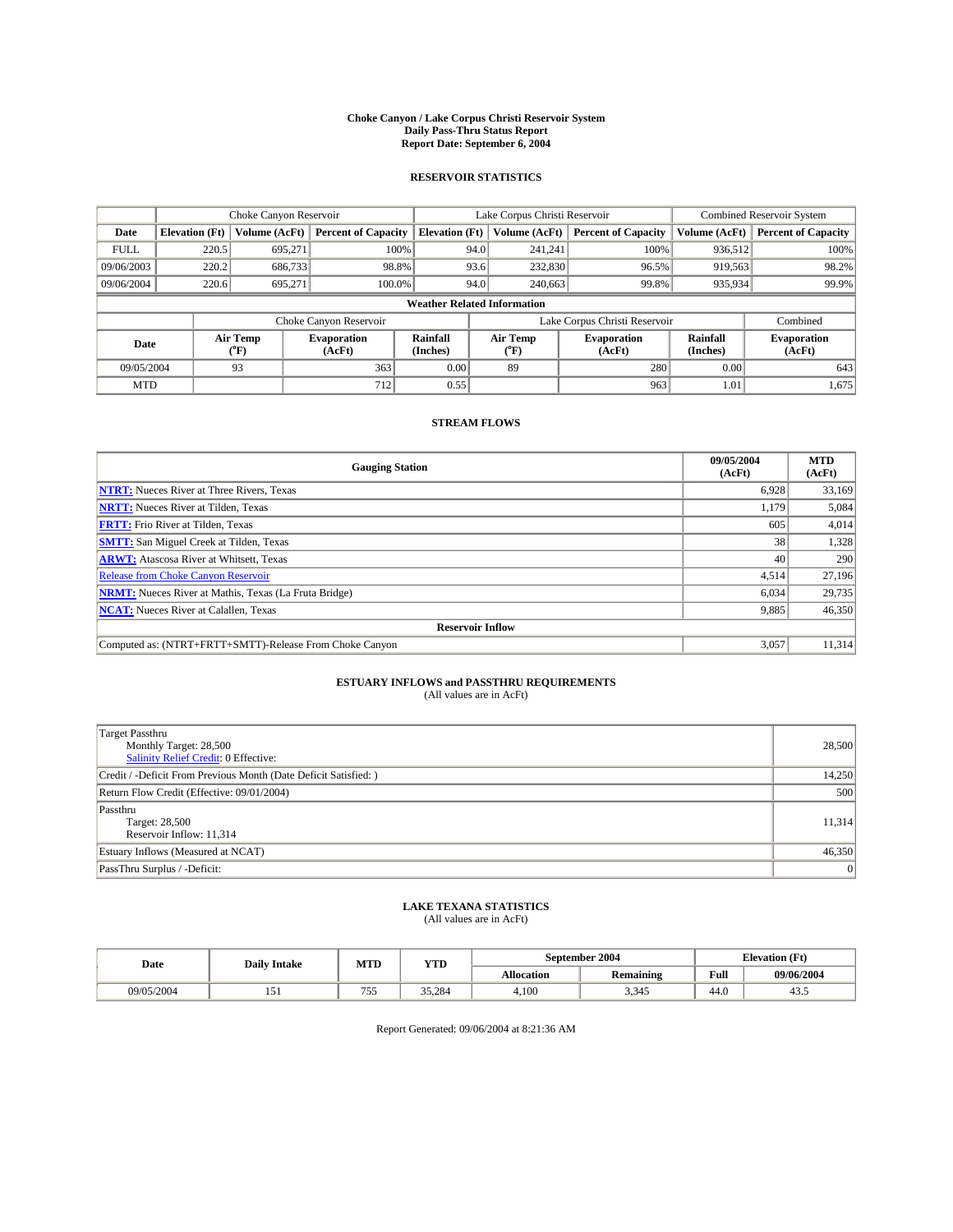#### **Choke Canyon / Lake Corpus Christi Reservoir System Daily Pass-Thru Status Report Report Date: September 7, 2004**

#### **RESERVOIR STATISTICS**

|             | Choke Canyon Reservoir             |                  | Lake Corpus Christi Reservoir |                       |      |                  | <b>Combined Reservoir System</b> |                      |                              |
|-------------|------------------------------------|------------------|-------------------------------|-----------------------|------|------------------|----------------------------------|----------------------|------------------------------|
| Date        | <b>Elevation</b> (Ft)              | Volume (AcFt)    | <b>Percent of Capacity</b>    | <b>Elevation (Ft)</b> |      | Volume (AcFt)    | <b>Percent of Capacity</b>       | Volume (AcFt)        | <b>Percent of Capacity</b>   |
| <b>FULL</b> | 220.5                              | 695,271          | 100%                          |                       | 94.0 | 241,241          | 100%                             | 936.512              | 100%                         |
| 09/07/2003  | 220.2                              | 688,025          | 99.0%                         |                       | 93.7 | 234,731          | 97.3%                            | 922,756              | 98.5%                        |
| 09/07/2004  | 220.6                              | 695.271          | 100.0%                        |                       | 94.0 | 240.471          | 99.7%                            | 935,742              | 99.9%                        |
|             | <b>Weather Related Information</b> |                  |                               |                       |      |                  |                                  |                      |                              |
|             |                                    |                  | Choke Canyon Reservoir        |                       |      |                  | Lake Corpus Christi Reservoir    |                      | Combined                     |
| Date        |                                    | Air Temp<br>(°F) | <b>Evaporation</b><br>(AcFt)  | Rainfall<br>(Inches)  |      | Air Temp<br>("F) | <b>Evaporation</b><br>(AcFt)     | Rainfall<br>(Inches) | <b>Evaporation</b><br>(AcFt) |
| 09/06/2004  |                                    | 94               | 439                           | 0.09                  |      | 93               | 325                              | 0.00                 | 764                          |
| <b>MTD</b>  |                                    |                  | 1,151                         | 0.64                  |      |                  | 1,288                            | 1.01                 | 2,439                        |

### **STREAM FLOWS**

| <b>Gauging Station</b>                                       | 09/06/2004<br>(AcFt) | <b>MTD</b><br>(AcFt) |
|--------------------------------------------------------------|----------------------|----------------------|
| <b>NTRT:</b> Nueces River at Three Rivers, Texas             | 4,367                | 37,536               |
| <b>NRTT:</b> Nueces River at Tilden, Texas                   | 979                  | 6,062                |
| <b>FRTT:</b> Frio River at Tilden, Texas                     | 673                  | 4,687                |
| <b>SMTT:</b> San Miguel Creek at Tilden, Texas               | 24                   | 1,352                |
| <b>ARWT:</b> Atascosa River at Whitsett, Texas               | 42                   | 331                  |
| <b>Release from Choke Canyon Reservoir</b>                   | 1,384                | 28,580               |
| <b>NRMT:</b> Nueces River at Mathis, Texas (La Fruta Bridge) | 5,737                | 35,472               |
| <b>NCAT:</b> Nueces River at Calallen, Texas                 | 9,726                | 56,076               |
| <b>Reservoir Inflow</b>                                      |                      |                      |
| Computed as: (NTRT+FRTT+SMTT)-Release From Choke Canyon      | 3,680                | 14,995               |

## **ESTUARY INFLOWS and PASSTHRU REQUIREMENTS**<br>(All values are in AcFt)

| <b>Target Passthru</b><br>Monthly Target: 28,500<br>Salinity Relief Credit: 0 Effective: | 28,500 |
|------------------------------------------------------------------------------------------|--------|
| Credit / -Deficit From Previous Month (Date Deficit Satisfied: )                         | 14,250 |
| Return Flow Credit (Effective: 09/01/2004)                                               | 500    |
| Passthru<br>Target: 28,500<br>Reservoir Inflow: 14,995                                   | 14,995 |
| Estuary Inflows (Measured at NCAT)                                                       | 56,076 |
| PassThru Surplus / -Deficit:                                                             | 55,832 |

# **LAKE TEXANA STATISTICS** (All values are in AcFt)

| Date       | <b>Daily Intake</b> | MTD | <b>YTD</b> |                   | September 2004   | <b>Elevation</b> (Ft) |            |
|------------|---------------------|-----|------------|-------------------|------------------|-----------------------|------------|
|            |                     |     |            | <b>Allocation</b> | <b>Remaining</b> | Full                  | 09/07/2004 |
| 09/06/2004 | 1J1                 | 906 | 35.434     | 4.100             | 5,194            | $\sim$<br>-44.0       | 43.5       |

Report Generated: 09/07/2004 at 9:31:31 AM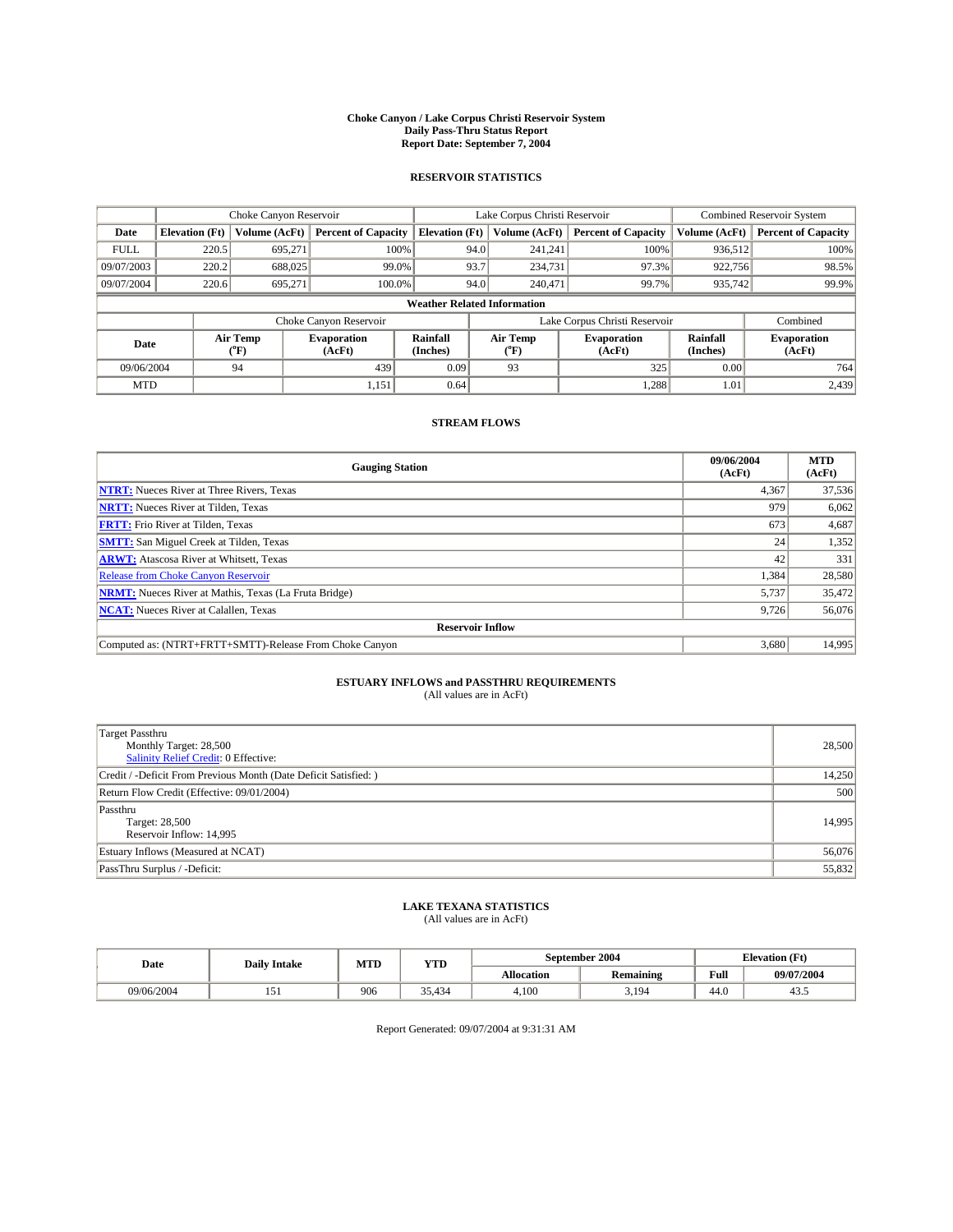#### **Choke Canyon / Lake Corpus Christi Reservoir System Daily Pass-Thru Status Report Report Date: September 8, 2004**

#### **RESERVOIR STATISTICS**

|             | Choke Canyon Reservoir             |                  | Lake Corpus Christi Reservoir |                       |      |                  | <b>Combined Reservoir System</b> |                      |                              |  |
|-------------|------------------------------------|------------------|-------------------------------|-----------------------|------|------------------|----------------------------------|----------------------|------------------------------|--|
| Date        | <b>Elevation</b> (Ft)              | Volume (AcFt)    | <b>Percent of Capacity</b>    | <b>Elevation (Ft)</b> |      | Volume (AcFt)    | <b>Percent of Capacity</b>       | Volume (AcFt)        | <b>Percent of Capacity</b>   |  |
| <b>FULL</b> | 220.5                              | 695,271          |                               | 100%                  | 94.0 | 241,241          | 100%                             | 936.512              | 100%                         |  |
| 09/08/2003  | 220.2                              | 687.252          | 98.8%                         |                       | 93.7 | 236,256          | 97.9%                            | 923,508              | 98.6%                        |  |
| 09/08/2004  | 220.6                              | 695.271          | 100.0%                        |                       | 93.9 | 239.127          | 99.1%                            | 934,398              | 99.8%                        |  |
|             | <b>Weather Related Information</b> |                  |                               |                       |      |                  |                                  |                      |                              |  |
|             |                                    |                  | Choke Canyon Reservoir        |                       |      |                  | Lake Corpus Christi Reservoir    |                      | Combined                     |  |
| Date        |                                    | Air Temp<br>(°F) | <b>Evaporation</b><br>(AcFt)  | Rainfall<br>(Inches)  |      | Air Temp<br>("F) | <b>Evaporation</b><br>(AcFt)     | Rainfall<br>(Inches) | <b>Evaporation</b><br>(AcFt) |  |
| 09/07/2004  |                                    | 89               | 469                           | 0.00                  |      | 85               | 291                              | 0.03                 | 760                          |  |
| <b>MTD</b>  |                                    |                  | 1,620                         | 0.64                  |      |                  | 1,579                            | 1.04                 | 3,199                        |  |

### **STREAM FLOWS**

| <b>Gauging Station</b>                                       | 09/07/2004<br>(AcFt) | <b>MTD</b><br>(AcFt) |
|--------------------------------------------------------------|----------------------|----------------------|
| <b>NTRT:</b> Nueces River at Three Rivers, Texas             | 1,429                | 38,966               |
| <b>NRTT:</b> Nueces River at Tilden, Texas                   | 1,219                | 7.281                |
| <b>FRTT:</b> Frio River at Tilden, Texas                     | 597                  | 5,284                |
| <b>SMTT:</b> San Miguel Creek at Tilden, Texas               |                      | 1,369                |
| <b>ARWT:</b> Atascosa River at Whitsett, Texas               | 40                   | 371                  |
| <b>Release from Choke Canyon Reservoir</b>                   | 280                  | 28,860               |
| <b>NRMT:</b> Nueces River at Mathis, Texas (La Fruta Bridge) | 3,553                | 39,025               |
| <b>NCAT:</b> Nueces River at Calallen, Texas                 | 9,607                | 65,684               |
| <b>Reservoir Inflow</b>                                      |                      |                      |
| Computed as: (NTRT+FRTT+SMTT)-Release From Choke Canyon      | 1.764                | 16,759               |

## **ESTUARY INFLOWS and PASSTHRU REQUIREMENTS**<br>(All values are in AcFt)

| Target Passthru<br>Monthly Target: 28,500<br>Salinity Relief Credit: 0 Effective: | 28,500 |
|-----------------------------------------------------------------------------------|--------|
| Credit / -Deficit From Previous Month (Date Deficit Satisfied: )                  | 14,250 |
| Return Flow Credit (Effective: 09/01/2004)                                        | 500    |
| Passthru<br>Target: 28,500<br>Reservoir Inflow: 16,759                            | 16,759 |
| Estuary Inflows (Measured at NCAT)                                                | 65,684 |
| PassThru Surplus / -Deficit:                                                      | 63,675 |

## **LAKE TEXANA STATISTICS** (All values are in AcFt)

| Date       | <b>Daily Intake</b> | MTD   | <b>YTD</b> |                   | September 2004   | <b>Elevation</b> (Ft) |            |
|------------|---------------------|-------|------------|-------------------|------------------|-----------------------|------------|
|            |                     |       |            | <b>Allocation</b> | <b>Remaining</b> | Full                  | 09/08/2004 |
| 09/07/2004 | 149                 | 1.055 | 35,584     | 4,100             | 3.045            | 44.0                  | 45.0       |

Report Generated: 09/08/2004 at 8:39:55 AM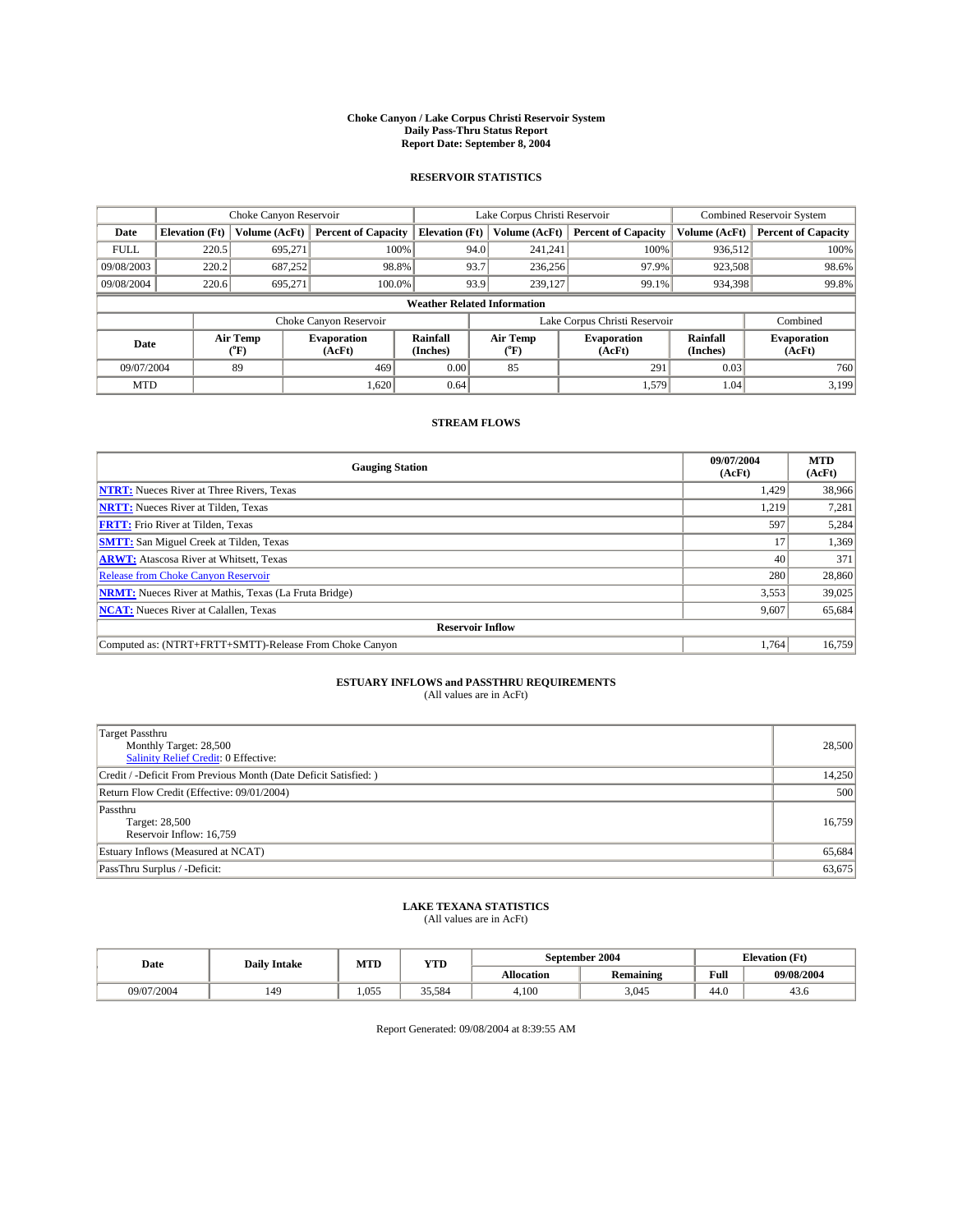#### **Choke Canyon / Lake Corpus Christi Reservoir System Daily Pass-Thru Status Report Report Date: September 9, 2004**

#### **RESERVOIR STATISTICS**

|             | Choke Canyon Reservoir             |                         | Lake Corpus Christi Reservoir |                       |      |                  | <b>Combined Reservoir System</b> |                             |                              |
|-------------|------------------------------------|-------------------------|-------------------------------|-----------------------|------|------------------|----------------------------------|-----------------------------|------------------------------|
| Date        | <b>Elevation</b> (Ft)              | Volume (AcFt)           | <b>Percent of Capacity</b>    | <b>Elevation</b> (Ft) |      | Volume (AcFt)    | <b>Percent of Capacity</b>       | Volume (AcFt)               | <b>Percent of Capacity</b>   |
| <b>FULL</b> | 220.5                              | 695,271                 | 100%                          |                       | 94.0 | 241,241          | 100%                             | 936.512                     | 100%                         |
| 09/09/2003  | 220.2                              | 688,540                 | 99.0%                         |                       | 93.8 | 237,494          | 98.4%                            | 926,034                     | 98.9%                        |
| 09/09/2004  | 220.5                              | 695.271                 | 100.0%                        |                       | 93.9 | 239,702          | 99.4%                            | 934,973                     | 99.8%                        |
|             | <b>Weather Related Information</b> |                         |                               |                       |      |                  |                                  |                             |                              |
|             |                                    |                         | Choke Canyon Reservoir        |                       |      |                  | Lake Corpus Christi Reservoir    |                             | Combined                     |
| Date        |                                    | <b>Air Temp</b><br>(°F) | <b>Evaporation</b><br>(AcFt)  | Rainfall<br>(Inches)  |      | Air Temp<br>("F) | <b>Evaporation</b><br>(AcFt)     | <b>Rainfall</b><br>(Inches) | <b>Evaporation</b><br>(AcFt) |
| 09/08/2004  |                                    | 89                      | 348                           | 0.00                  |      | 85               | 302                              | 0.00                        | 650                          |
| <b>MTD</b>  |                                    |                         | 1.968                         | 0.64                  |      |                  | 1,881                            | 1.04                        | 3,849                        |

### **STREAM FLOWS**

| <b>Gauging Station</b>                                       | 09/08/2004<br>(AcFt) | <b>MTD</b><br>(AcFt) |
|--------------------------------------------------------------|----------------------|----------------------|
| <b>NTRT:</b> Nueces River at Three Rivers, Texas             | 1,491                | 40,456               |
| <b>NRTT:</b> Nueces River at Tilden, Texas                   | 1,356                | 8,637                |
| <b>FRTT:</b> Frio River at Tilden, Texas                     | 510                  | 5,794                |
| <b>SMTT:</b> San Miguel Creek at Tilden, Texas               | 12                   | 1,381                |
| <b>ARWT:</b> Atascosa River at Whitsett, Texas               | 38 <sup>1</sup>      | 409                  |
| <b>Release from Choke Canyon Reservoir</b>                   | 280                  | 29,140               |
| <b>NRMT:</b> Nueces River at Mathis, Texas (La Fruta Bridge) | 699                  | 39,724               |
| <b>NCAT:</b> Nueces River at Calallen, Texas                 | 8,397                | 74,080               |
| <b>Reservoir Inflow</b>                                      |                      |                      |
| Computed as: (NTRT+FRTT+SMTT)-Release From Choke Canyon      | 1,733                | 18,491               |

## **ESTUARY INFLOWS and PASSTHRU REQUIREMENTS**<br>(All values are in AcFt)

| <b>Target Passthru</b><br>Monthly Target: 28,500<br>Salinity Relief Credit: 0 Effective: | 28,500 |
|------------------------------------------------------------------------------------------|--------|
| Credit / -Deficit From Previous Month (Date Deficit Satisfied: )                         | 14,250 |
| Return Flow Credit (Effective: 09/01/2004)                                               | 500    |
| Passthru<br>Target: 28,500<br>Reservoir Inflow: 18,491                                   | 18,491 |
| Estuary Inflows (Measured at NCAT)                                                       | 74,080 |
| PassThru Surplus / -Deficit:                                                             | 70,339 |

# **LAKE TEXANA STATISTICS** (All values are in AcFt)

| Date       | <b>Daily Intake</b> | MTD   | YTD                     |                   | September 2004   | <b>Elevation (Ft)</b> |            |
|------------|---------------------|-------|-------------------------|-------------------|------------------|-----------------------|------------|
|            |                     |       |                         | <b>Allocation</b> | <b>Remaining</b> | Full                  | 09/09/2004 |
| 09/08/2004 | 150                 | 1.205 | 25.722<br><i>JJ.IJJ</i> | 4.100             | 2,895            | 44.0                  | 45.4       |

Report Generated: 09/09/2004 at 7:59:32 AM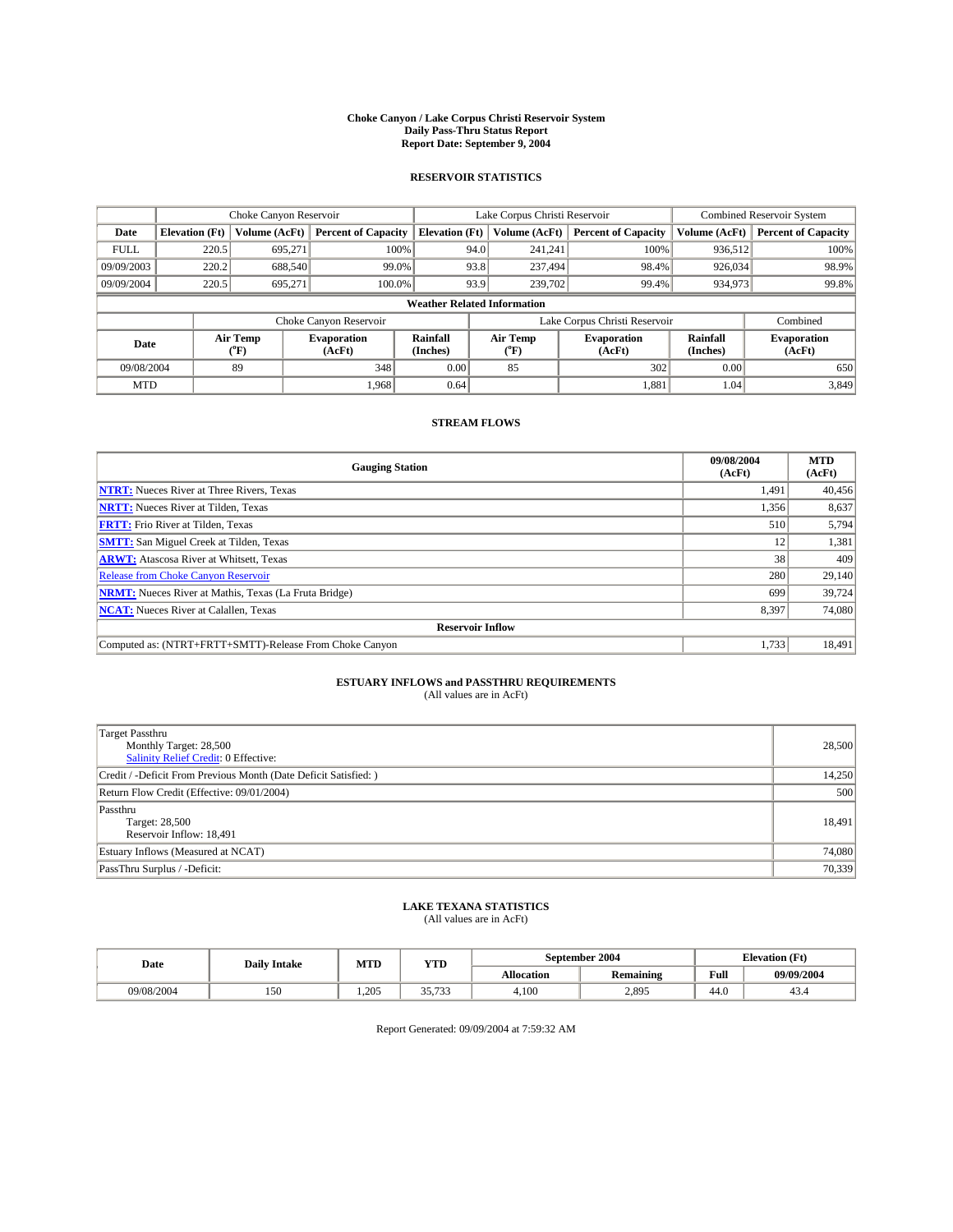#### **Choke Canyon / Lake Corpus Christi Reservoir System Daily Pass-Thru Status Report Report Date: September 10, 2004**

#### **RESERVOIR STATISTICS**

|             | Choke Canyon Reservoir             |                             |                              |                             | Lake Corpus Christi Reservoir |                  |                               |                             | Combined Reservoir System    |  |  |
|-------------|------------------------------------|-----------------------------|------------------------------|-----------------------------|-------------------------------|------------------|-------------------------------|-----------------------------|------------------------------|--|--|
| Date        | <b>Elevation</b> (Ft)              | Volume (AcFt)               | <b>Percent of Capacity</b>   | <b>Elevation</b> (Ft)       |                               | Volume (AcFt)    | <b>Percent of Capacity</b>    | Volume (AcFt)               | <b>Percent of Capacity</b>   |  |  |
| <b>FULL</b> | 220.5                              | 695,271                     | 100%                         |                             | 94.0                          | 241,241          | 100%                          | 936.512                     | 100%                         |  |  |
| 09/10/2003  | 220.2                              | 688,283                     | $99.0\%$                     |                             | 93.8                          | 237,785          | 98.6%                         | 926,068                     | 98.9%                        |  |  |
| 09/10/2004  | 220.5                              | 695.271                     | 100.0%                       |                             | 93.9                          | 240,087          | 99.5%                         | 935,358                     | 99.9%                        |  |  |
|             | <b>Weather Related Information</b> |                             |                              |                             |                               |                  |                               |                             |                              |  |  |
|             |                                    |                             | Choke Canyon Reservoir       |                             |                               |                  | Lake Corpus Christi Reservoir |                             | Combined                     |  |  |
| Date        |                                    | Air Temp<br>${}^{\circ}$ F) | <b>Evaporation</b><br>(AcFt) | <b>Rainfall</b><br>(Inches) |                               | Air Temp<br>("F) | <b>Evaporation</b><br>(AcFt)  | <b>Rainfall</b><br>(Inches) | <b>Evaporation</b><br>(AcFt) |  |  |
| 09/09/2004  |                                    | 92                          | 500                          | 0.00                        |                               | 88               | 201                           | 0.00                        | 701                          |  |  |
| <b>MTD</b>  |                                    |                             | 2,468                        | 0.64                        |                               |                  | 2,082                         | 1.04                        | 4,550                        |  |  |

### **STREAM FLOWS**

| <b>Gauging Station</b>                                       | 09/09/2004<br>(AcFt) | <b>MTD</b><br>(AcFt) |
|--------------------------------------------------------------|----------------------|----------------------|
| <b>NTRT:</b> Nueces River at Three Rivers, Texas             | 1,648                | 42,104               |
| <b>NRTT:</b> Nueces River at Tilden, Texas                   | 1,346                | 9,983                |
| <b>FRTT:</b> Frio River at Tilden, Texas                     | 502                  | 6,296                |
| <b>SMTT:</b> San Miguel Creek at Tilden, Texas               |                      | 1,389                |
| <b>ARWT:</b> Atascosa River at Whitsett, Texas               | 42                   | 451                  |
| <b>Release from Choke Canyon Reservoir</b>                   | 173                  | 29,312               |
| <b>NRMT:</b> Nueces River at Mathis, Texas (La Fruta Bridge) | 200                  | 39,924               |
| <b>NCAT:</b> Nueces River at Calallen, Texas                 | 3,871                | 77,951               |
| <b>Reservoir Inflow</b>                                      |                      |                      |
| Computed as: (NTRT+FRTT+SMTT)-Release From Choke Canyon      | 1,986                | 20,477               |

# **ESTUARY INFLOWS and PASSTHRU REQUIREMENTS**<br>(All values are in AcFt)

| <b>Target Passthru</b><br>Monthly Target: 28,500<br>Salinity Relief Credit: 0 Effective: | 28,500 |
|------------------------------------------------------------------------------------------|--------|
| Credit / -Deficit From Previous Month (Date Deficit Satisfied: )                         | 14,250 |
| Return Flow Credit (Effective: 09/01/2004)                                               | 500    |
| Passthru<br>Target: 28,500<br>Reservoir Inflow: 20,477                                   | 20,477 |
| Estuary Inflows (Measured at NCAT)                                                       | 77,951 |
| PassThru Surplus / -Deficit:                                                             | 72,224 |

# **LAKE TEXANA STATISTICS** (All values are in AcFt)

| Date       | <b>Daily Intake</b>             | MTD         | <b>YTD</b> |                   | September 2004   | <b>Elevation</b> (Ft) |                |
|------------|---------------------------------|-------------|------------|-------------------|------------------|-----------------------|----------------|
|            |                                 |             |            | <b>Allocation</b> | <b>Remaining</b> | Full                  | 09/10/2004     |
| 09/09/2004 | $\overline{\phantom{0}}$<br>1J1 | 355<br>1.JJ | 35,884     | 4.100             | 2.745            | 44.0                  | $\sim$<br>43.5 |

Report Generated: 09/10/2004 at 8:07:45 AM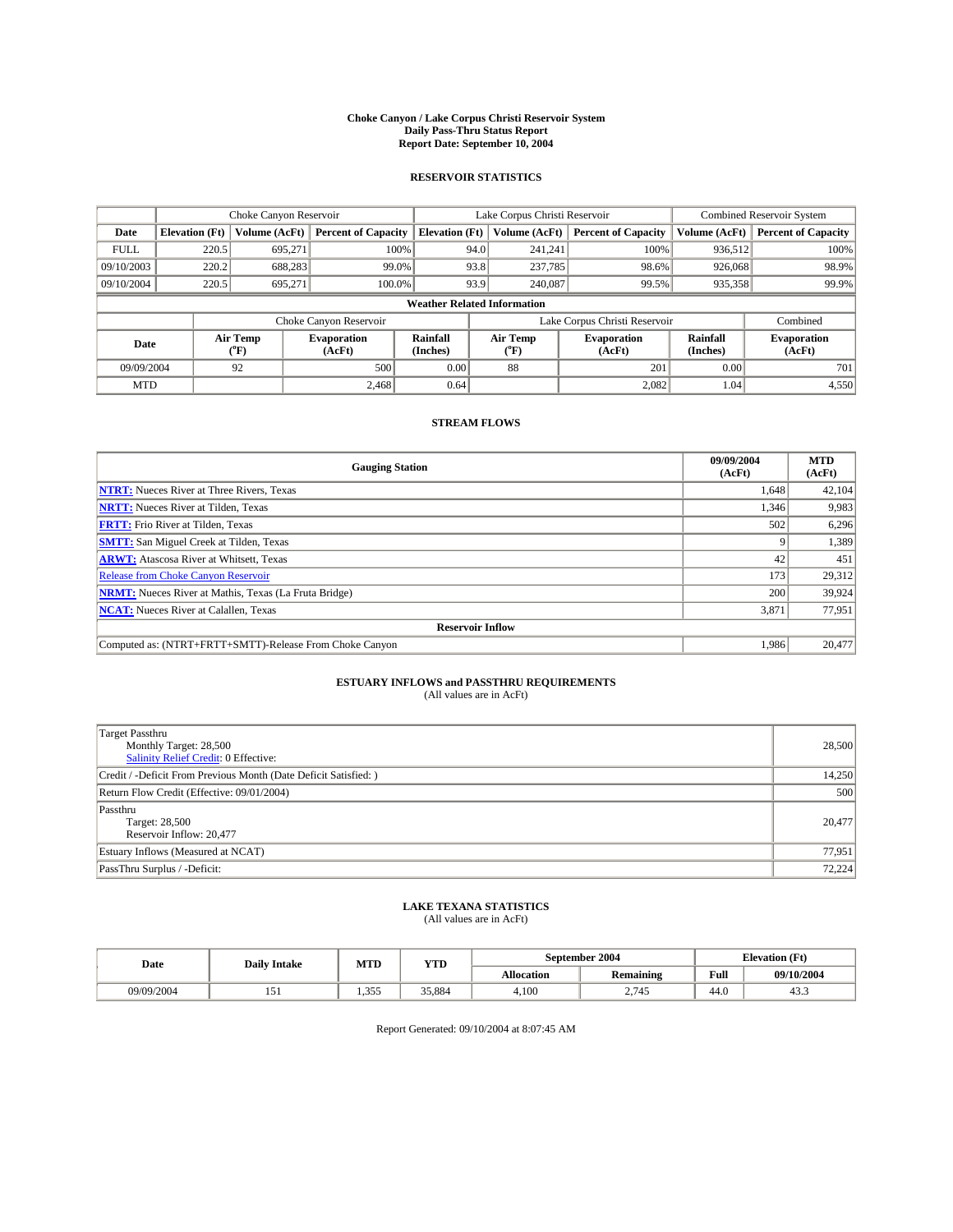#### **Choke Canyon / Lake Corpus Christi Reservoir System Daily Pass-Thru Status Report Report Date: September 11, 2004**

#### **RESERVOIR STATISTICS**

|             | Choke Canyon Reservoir             |                  | Lake Corpus Christi Reservoir |                       |      |                  | <b>Combined Reservoir System</b> |                      |                              |  |
|-------------|------------------------------------|------------------|-------------------------------|-----------------------|------|------------------|----------------------------------|----------------------|------------------------------|--|
| Date        | <b>Elevation</b> (Ft)              | Volume (AcFt)    | <b>Percent of Capacity</b>    | <b>Elevation (Ft)</b> |      | Volume (AcFt)    | <b>Percent of Capacity</b>       | Volume (AcFt)        | <b>Percent of Capacity</b>   |  |
| <b>FULL</b> | 220.5                              | 695,271          | 100%                          |                       | 94.0 | 241,241          | 100%                             | 936.512              | 100%                         |  |
| 09/11/2003  | 220.2                              | 688,025          | 99.0%                         |                       | 93.9 | 238,551          | 98.9%                            | 926,576              | 98.9%                        |  |
| 09/11/2004  | 220.5                              | 695.271          | 100.0%                        |                       | 94.0 | 240,856          | 99.8%                            | 936,127              | 100.0%                       |  |
|             | <b>Weather Related Information</b> |                  |                               |                       |      |                  |                                  |                      |                              |  |
|             |                                    |                  | Choke Canyon Reservoir        |                       |      |                  | Lake Corpus Christi Reservoir    |                      | Combined                     |  |
| Date        |                                    | Air Temp<br>(°F) | <b>Evaporation</b><br>(AcFt)  | Rainfall<br>(Inches)  |      | Air Temp<br>("F) | <b>Evaporation</b><br>(AcFt)     | Rainfall<br>(Inches) | <b>Evaporation</b><br>(AcFt) |  |
| 09/10/2004  |                                    | 92               | 318                           | 0.00                  |      | 88               | 303                              | 0.02                 | 621                          |  |
| <b>MTD</b>  |                                    |                  | 2.786                         | 0.64                  |      |                  | 2,385                            | 1.06                 | 5,171                        |  |

### **STREAM FLOWS**

| <b>Gauging Station</b>                                       | 09/10/2004<br>(AcFt) | <b>MTD</b><br>(AcFt) |
|--------------------------------------------------------------|----------------------|----------------------|
| <b>NTRT:</b> Nueces River at Three Rivers, Texas             | 1,590                | 43,694               |
| <b>NRTT:</b> Nueces River at Tilden, Texas                   | 1,602                | 11,584               |
| <b>FRTT:</b> Frio River at Tilden, Texas                     | 474                  | 6,771                |
| <b>SMTT:</b> San Miguel Creek at Tilden, Texas               | 10 <sup>1</sup>      | 1,399                |
| <b>ARWT:</b> Atascosa River at Whitsett, Texas               | 77                   | 528                  |
| <b>Release from Choke Canyon Reservoir</b>                   | 66                   | 29,378               |
| <b>NRMT:</b> Nueces River at Mathis, Texas (La Fruta Bridge) | 187                  | 40,111               |
| <b>NCAT:</b> Nueces River at Calallen, Texas                 | 1,088                | 79,039               |
| <b>Reservoir Inflow</b>                                      |                      |                      |
| Computed as: (NTRT+FRTT+SMTT)-Release From Choke Canyon      | 2,008                | 22,485               |

## **ESTUARY INFLOWS and PASSTHRU REQUIREMENTS**<br>(All values are in AcFt)

| <b>Target Passthru</b><br>Monthly Target: 28,500<br>Salinity Relief Credit: 0 Effective: | 28,500 |
|------------------------------------------------------------------------------------------|--------|
| Credit / -Deficit From Previous Month (Date Deficit Satisfied: )                         | 14,250 |
| Return Flow Credit (Effective: 09/01/2004)                                               | 500    |
| Passthru<br>Target: 28,500<br>Reservoir Inflow: 22,485                                   | 22,485 |
| Estuary Inflows (Measured at NCAT)                                                       | 79,039 |
| PassThru Surplus / -Deficit:                                                             | 71,303 |

# **LAKE TEXANA STATISTICS** (All values are in AcFt)

| Date       | <b>Daily Intake</b> | MTD   | YTD    |                   | September 2004   |      | <b>Elevation</b> (Ft) |
|------------|---------------------|-------|--------|-------------------|------------------|------|-----------------------|
|            |                     |       |        | <b>Allocation</b> | <b>Remaining</b> | Full | 09/11/2004            |
| 09/10/2004 | ، – ،<br>1 J 1      | 1.506 | 36,034 | 4.100             | 2,594            | 44.0 | 43.5                  |

Report Generated: 09/11/2004 at 8:21:32 AM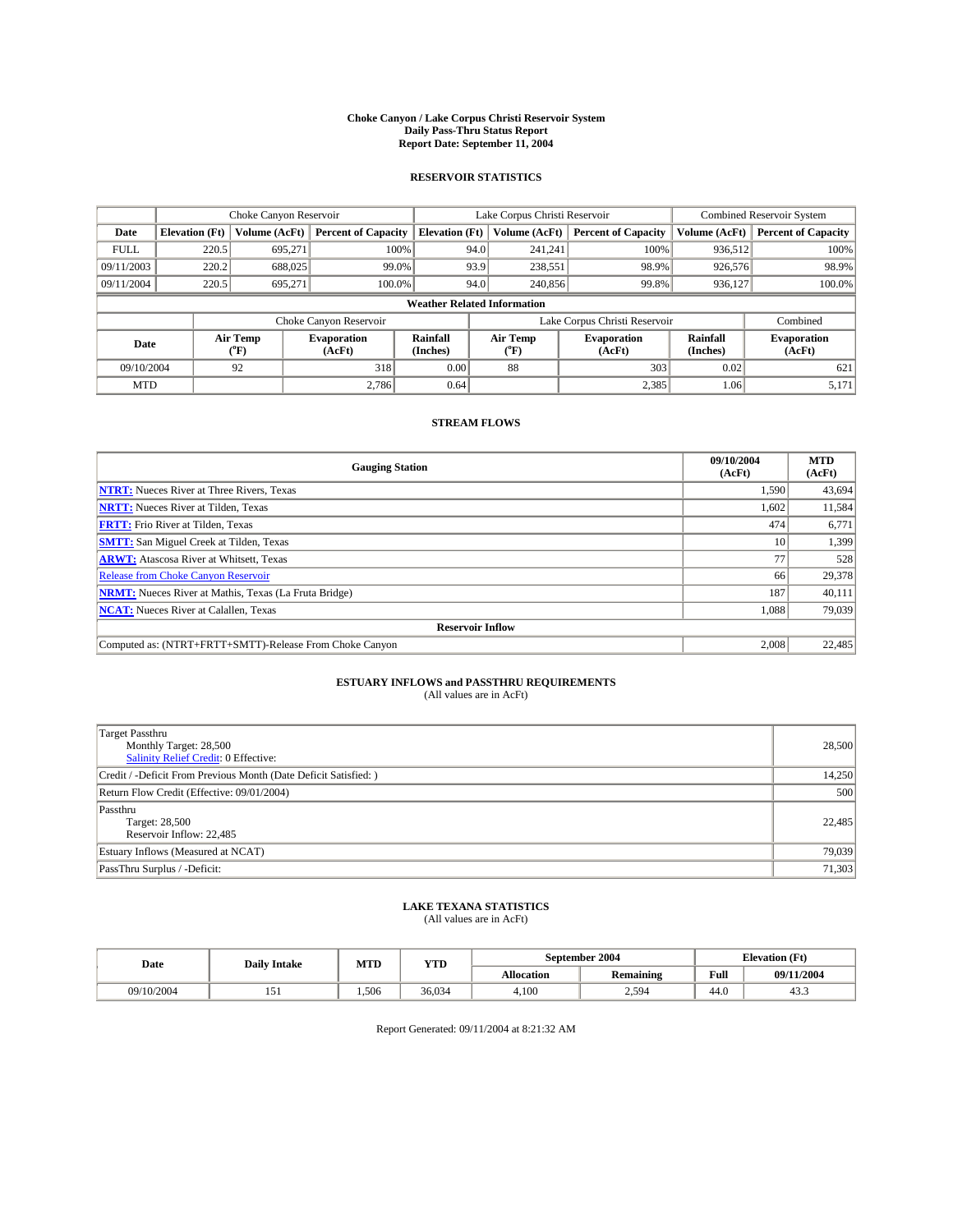#### **Choke Canyon / Lake Corpus Christi Reservoir System Daily Pass-Thru Status Report Report Date: September 12, 2004**

#### **RESERVOIR STATISTICS**

|             | Choke Canyon Reservoir             |                  | Lake Corpus Christi Reservoir |                       |      |                  | <b>Combined Reservoir System</b> |                      |                              |  |
|-------------|------------------------------------|------------------|-------------------------------|-----------------------|------|------------------|----------------------------------|----------------------|------------------------------|--|
| Date        | <b>Elevation</b> (Ft)              | Volume (AcFt)    | <b>Percent of Capacity</b>    | <b>Elevation (Ft)</b> |      | Volume (AcFt)    | <b>Percent of Capacity</b>       | Volume (AcFt)        | <b>Percent of Capacity</b>   |  |
| <b>FULL</b> | 220.5                              | 695,271          |                               | 100%                  | 94.0 | 241,241          | 100%                             | 936.512              | 100%                         |  |
| 09/12/2003  | 220.5                              | 695.271          | $100.0\%$                     |                       | 94.0 | 241.241          | $100.0\%$                        | 936.512              | 100.0%                       |  |
| 09/12/2004  | 220.5                              | 695.271          | 100.0%                        |                       | 94.0 | 241,241          | $100.0\%$                        | 936,512              | 100.0%                       |  |
|             | <b>Weather Related Information</b> |                  |                               |                       |      |                  |                                  |                      |                              |  |
|             |                                    |                  | Choke Canyon Reservoir        |                       |      |                  | Lake Corpus Christi Reservoir    |                      | Combined                     |  |
| Date        |                                    | Air Temp<br>(°F) | <b>Evaporation</b><br>(AcFt)  | Rainfall<br>(Inches)  |      | Air Temp<br>("F) | <b>Evaporation</b><br>(AcFt)     | Rainfall<br>(Inches) | <b>Evaporation</b><br>(AcFt) |  |
| 09/11/2004  |                                    | 94               | 454                           | 0.00                  |      | 89               | 247                              | 0.00                 | 701                          |  |
| <b>MTD</b>  |                                    |                  | 3.240                         | 0.64                  |      |                  | 2,632                            | 1.06                 | 5,872                        |  |

### **STREAM FLOWS**

| <b>Gauging Station</b>                                       | 09/11/2004<br>(AcFt) | <b>MTD</b><br>(AcFt) |
|--------------------------------------------------------------|----------------------|----------------------|
| <b>NTRT:</b> Nueces River at Three Rivers, Texas             | 1,834                | 45,528               |
| <b>NRTT:</b> Nueces River at Tilden, Texas                   | 1,947                | 13,532               |
| <b>FRTT:</b> Frio River at Tilden, Texas                     | 441                  | 7,212                |
| <b>SMTT:</b> San Miguel Creek at Tilden, Texas               |                      | 1,408                |
| <b>ARWT:</b> Atascosa River at Whitsett, Texas               | 62                   | 590                  |
| <b>Release from Choke Canyon Reservoir</b>                   | 66                   | 29,444               |
| <b>NRMT:</b> Nueces River at Mathis, Texas (La Fruta Bridge) | 661                  | 40.772               |
| <b>NCAT:</b> Nueces River at Calallen, Texas                 | 538                  | 79,577               |
| <b>Reservoir Inflow</b>                                      |                      |                      |
| Computed as: (NTRT+FRTT+SMTT)-Release From Choke Canyon      | 2.218                | 24,704               |

# **ESTUARY INFLOWS and PASSTHRU REQUIREMENTS**<br>(All values are in AcFt)

| <b>Target Passthru</b><br>Monthly Target: 28,500<br>Salinity Relief Credit: 0 Effective: | 28,500 |
|------------------------------------------------------------------------------------------|--------|
| Credit / -Deficit From Previous Month (Date Deficit Satisfied: )                         | 14,250 |
| Return Flow Credit (Effective: 09/01/2004)                                               | 500    |
| Passthru<br>Target: 28,500<br>Reservoir Inflow: 24,704                                   | 24,704 |
| Estuary Inflows (Measured at NCAT)                                                       | 79,577 |
| PassThru Surplus / -Deficit:                                                             | 69,623 |

# **LAKE TEXANA STATISTICS** (All values are in AcFt)

| Date            | <b>Daily Intake</b>               | MTD | <b>YTD</b> |                   | September 2004   | <b>Elevation</b> (Ft) |            |
|-----------------|-----------------------------------|-----|------------|-------------------|------------------|-----------------------|------------|
|                 |                                   |     |            | <b>Allocation</b> | <b>Remaining</b> | Full                  | 09/12/2004 |
| (11/2004<br>09/ | $\overline{\phantom{a}}$<br>1 J 1 | 657 | 36.185     | 4.100             | 2.443            | 44.0                  | د.43       |

Report Generated: 09/12/2004 at 8:00:37 AM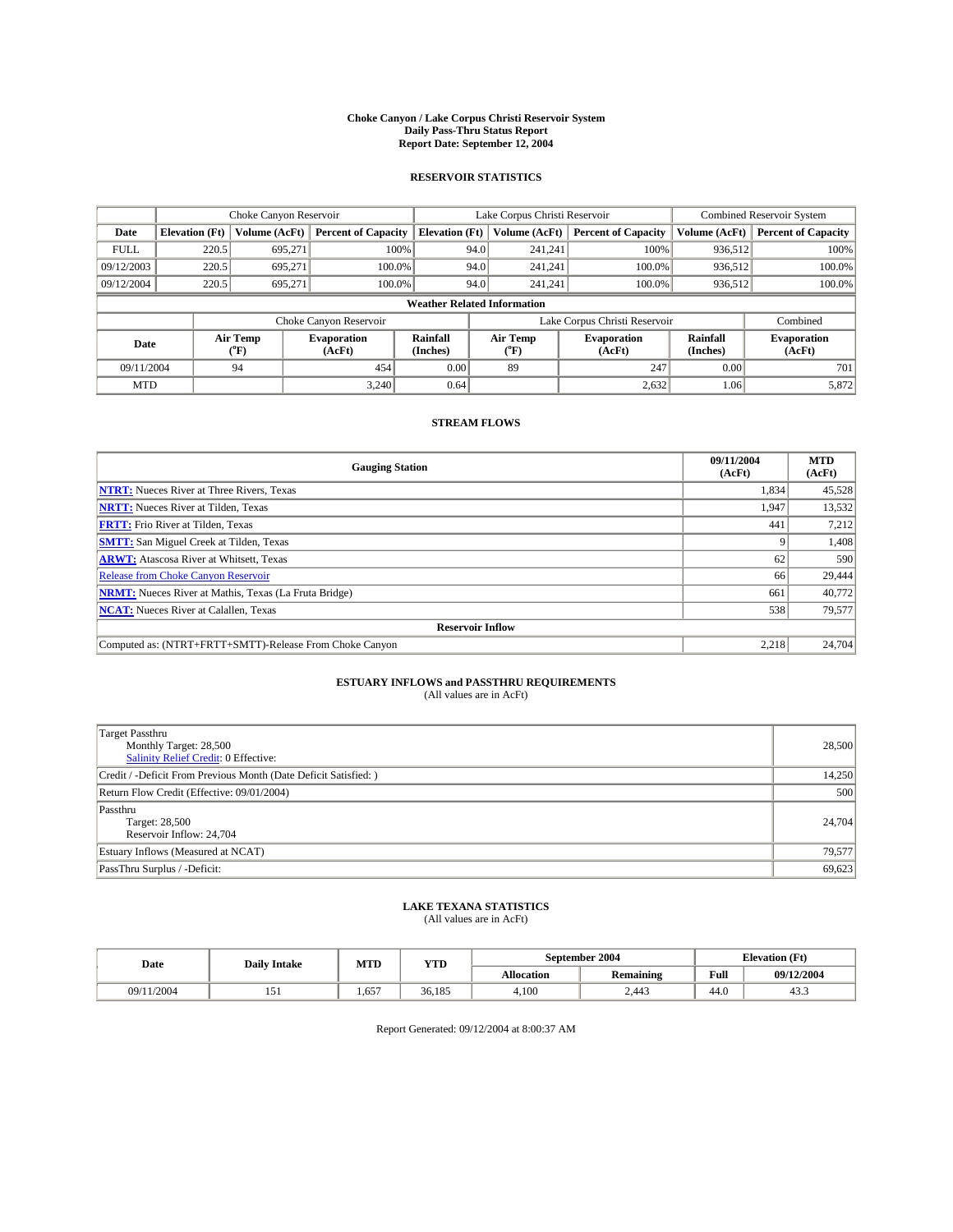#### **Choke Canyon / Lake Corpus Christi Reservoir System Daily Pass-Thru Status Report Report Date: September 13, 2004**

#### **RESERVOIR STATISTICS**

|             | Choke Canyon Reservoir             |                  | Lake Corpus Christi Reservoir |                       |      |                  | <b>Combined Reservoir System</b> |                      |                              |  |
|-------------|------------------------------------|------------------|-------------------------------|-----------------------|------|------------------|----------------------------------|----------------------|------------------------------|--|
| Date        | <b>Elevation</b> (Ft)              | Volume (AcFt)    | <b>Percent of Capacity</b>    | <b>Elevation (Ft)</b> |      | Volume (AcFt)    | <b>Percent of Capacity</b>       | Volume (AcFt)        | <b>Percent of Capacity</b>   |  |
| <b>FULL</b> | 220.5                              | 695,271          |                               | 100%                  | 94.0 | 241,241          | 100%                             | 936.512              | 100%                         |  |
| 09/13/2003  | 220.5                              | 694.233          | 99.9%                         |                       | 94.0 | 241.241          | $100.0\%$                        | 935.474              | 99.9%                        |  |
| 09/13/2004  | 220.5                              | 695.271          | 100.0%                        |                       | 94.0 | 240,856          | 99.8%                            | 936,127              | 100.0%                       |  |
|             | <b>Weather Related Information</b> |                  |                               |                       |      |                  |                                  |                      |                              |  |
|             |                                    |                  | Choke Canyon Reservoir        |                       |      |                  | Lake Corpus Christi Reservoir    |                      | Combined                     |  |
| Date        |                                    | Air Temp<br>(°F) | <b>Evaporation</b><br>(AcFt)  | Rainfall<br>(Inches)  |      | Air Temp<br>("F) | <b>Evaporation</b><br>(AcFt)     | Rainfall<br>(Inches) | <b>Evaporation</b><br>(AcFt) |  |
| 09/12/2004  |                                    | 94               | 363                           | 0.00                  |      | 91               | 280                              | 0.00                 | 643                          |  |
| <b>MTD</b>  |                                    |                  | 3,603                         | 0.64                  |      |                  | 2,912                            | 1.06                 | 6,515                        |  |

### **STREAM FLOWS**

| <b>Gauging Station</b>                                       | 09/12/2004<br>(AcFt) | <b>MTD</b><br>(AcFt) |
|--------------------------------------------------------------|----------------------|----------------------|
| <b>NTRT:</b> Nueces River at Three Rivers, Texas             | 2,124                | 47,652               |
| <b>NRTT:</b> Nueces River at Tilden, Texas                   | 2.203                | 15,735               |
| <b>FRTT:</b> Frio River at Tilden, Texas                     | 423                  | 7,634                |
| <b>SMTT:</b> San Miguel Creek at Tilden, Texas               | $\Delta$             | 1,416                |
| <b>ARWT:</b> Atascosa River at Whitsett, Texas               | 48                   | 637                  |
| <b>Release from Choke Canyon Reservoir</b>                   | 66                   | 29,509               |
| <b>NRMT:</b> Nueces River at Mathis, Texas (La Fruta Bridge) | 1,975                | 42,747               |
| <b>NCAT:</b> Nueces River at Calallen, Texas                 | 1,147                | 80,724               |
| <b>Reservoir Inflow</b>                                      |                      |                      |
| Computed as: (NTRT+FRTT+SMTT)-Release From Choke Canyon      | 2.489                | 27,193               |

## **ESTUARY INFLOWS and PASSTHRU REQUIREMENTS**<br>(All values are in AcFt)

| <b>Target Passthru</b><br>Monthly Target: 28,500<br>Salinity Relief Credit: 0 Effective: | 28,500 |
|------------------------------------------------------------------------------------------|--------|
| Credit / -Deficit From Previous Month (Date Deficit Satisfied: )                         | 14,250 |
| Return Flow Credit (Effective: 09/01/2004)                                               | 500    |
| Passthru<br>Target: 28,500<br>Reservoir Inflow: 27,193                                   | 27,193 |
| Estuary Inflows (Measured at NCAT)                                                       | 80,724 |
| PassThru Surplus / -Deficit:                                                             | 68,281 |

## **LAKE TEXANA STATISTICS** (All values are in AcFt)

| Date       | <b>Daily Intake</b> | MTD  | YTD    |                   | September 2004               | <b>Elevation</b> (Ft) |                |
|------------|---------------------|------|--------|-------------------|------------------------------|-----------------------|----------------|
|            |                     |      |        | <b>Allocation</b> | $\cdots$<br><b>Remaining</b> | Full                  | 09/13/2004     |
| 09/12/2004 | 1 J 1               | .807 | 36.336 | 4,100             | 2.202<br>ر رے دے             | . .<br>44.U           | $\sim$<br>45.5 |

Report Generated: 09/13/2004 at 8:45:03 AM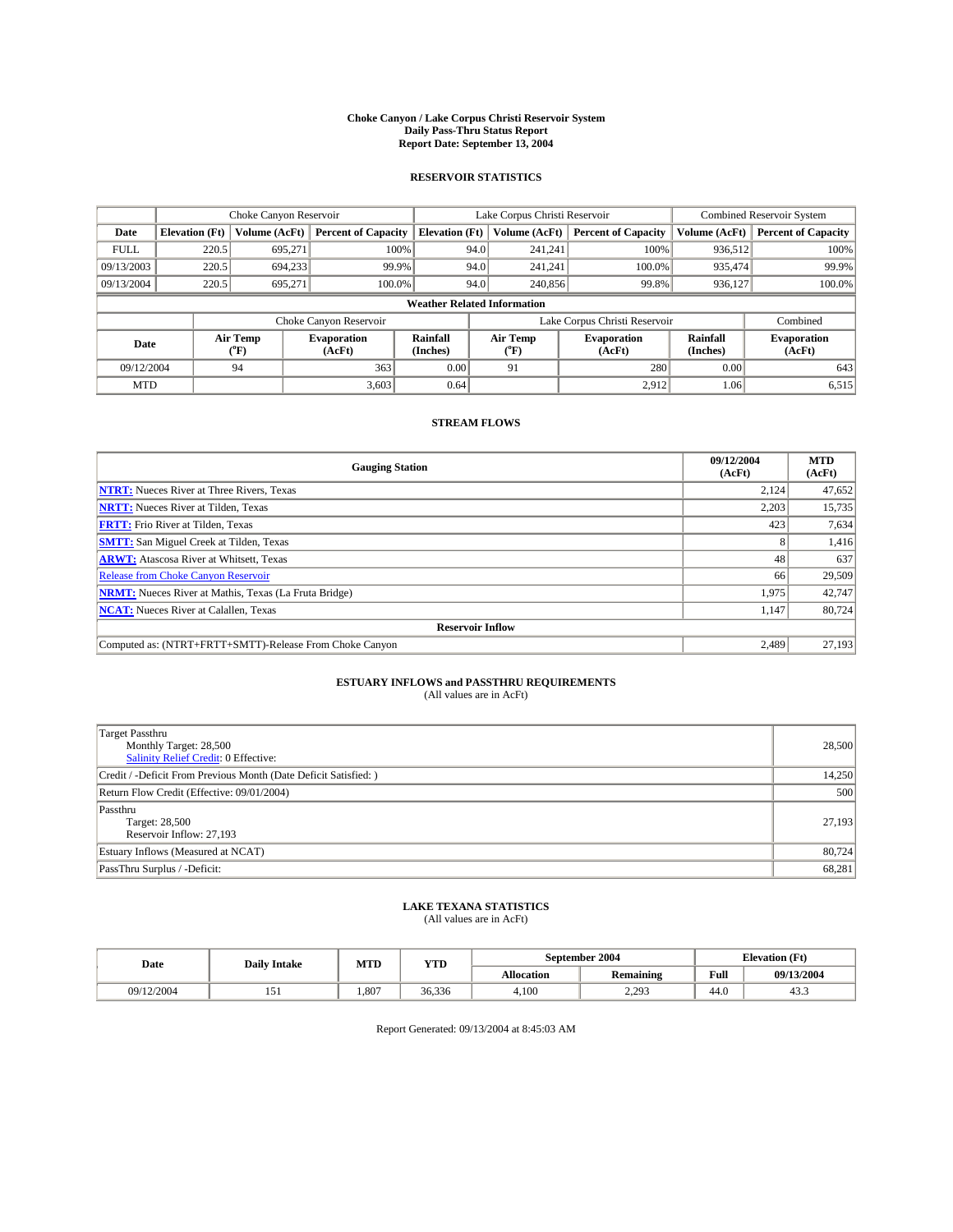#### **Choke Canyon / Lake Corpus Christi Reservoir System Daily Pass-Thru Status Report Report Date: September 14, 2004**

#### **RESERVOIR STATISTICS**

|             | Choke Canyon Reservoir             |                  | Lake Corpus Christi Reservoir |                       |      |                  | <b>Combined Reservoir System</b> |                      |                              |  |
|-------------|------------------------------------|------------------|-------------------------------|-----------------------|------|------------------|----------------------------------|----------------------|------------------------------|--|
| Date        | <b>Elevation</b> (Ft)              | Volume (AcFt)    | <b>Percent of Capacity</b>    | <b>Elevation (Ft)</b> |      | Volume (AcFt)    | <b>Percent of Capacity</b>       | Volume (AcFt)        | <b>Percent of Capacity</b>   |  |
| <b>FULL</b> | 220.5                              | 695,271          | 100%                          |                       | 94.0 | 241,241          | 100%                             | 936.512              | 100%                         |  |
| 09/14/2003  | 220.5                              | 694.493          | 99.9%                         |                       | 94.0 | 241.241          | $100.0\%$                        | 935,734              | 99.9%                        |  |
| 09/14/2004  | 220.5                              | 695.271          | 100.0%                        |                       | 94.0 | 241,241          | $100.0\%$                        | 936,512              | 100.0%                       |  |
|             | <b>Weather Related Information</b> |                  |                               |                       |      |                  |                                  |                      |                              |  |
|             |                                    |                  | Choke Canyon Reservoir        |                       |      |                  | Lake Corpus Christi Reservoir    |                      | Combined                     |  |
| Date        |                                    | Air Temp<br>(°F) | <b>Evaporation</b><br>(AcFt)  | Rainfall<br>(Inches)  |      | Air Temp<br>("F) | <b>Evaporation</b><br>(AcFt)     | Rainfall<br>(Inches) | <b>Evaporation</b><br>(AcFt) |  |
| 09/13/2004  |                                    | 88               | 167                           | 0.38                  |      | 92               | 146                              | 0.50                 | 313                          |  |
| <b>MTD</b>  |                                    |                  | 3,770                         | 1.02                  |      |                  | 3,058                            | 1.56                 | 6,828                        |  |

### **STREAM FLOWS**

| <b>Gauging Station</b>                                       | 09/13/2004<br>(AcFt) | <b>MTD</b><br>(AcFt) |
|--------------------------------------------------------------|----------------------|----------------------|
| <b>NTRT:</b> Nueces River at Three Rivers, Texas             | 2,303                | 49,955               |
| <b>NRTT:</b> Nueces River at Tilden, Texas                   | 2,402                | 18,137               |
| <b>FRTT:</b> Frio River at Tilden, Texas                     | 409                  | 8,043                |
| <b>SMTT:</b> San Miguel Creek at Tilden, Texas               |                      | 1,422                |
| <b>ARWT:</b> Atascosa River at Whitsett, Texas               | 40                   | 677                  |
| Release from Choke Canyon Reservoir                          | 66                   | 29,575               |
| <b>NRMT:</b> Nueces River at Mathis, Texas (La Fruta Bridge) | 2.322                | 45,069               |
| <b>NCAT:</b> Nueces River at Calallen, Texas                 | 3,077                | 83,801               |
| <b>Reservoir Inflow</b>                                      |                      |                      |
| Computed as: (NTRT+FRTT+SMTT)-Release From Choke Canyon      | 2,653                | 29,845               |

# **ESTUARY INFLOWS and PASSTHRU REQUIREMENTS**<br>(All values are in AcFt)

| <b>Target Passthru</b><br>Monthly Target: 28,500<br>Salinity Relief Credit: 0 Effective: | 28,500 |
|------------------------------------------------------------------------------------------|--------|
| Credit / -Deficit From Previous Month (Date Deficit Satisfied: )                         | 14,250 |
| Return Flow Credit (Effective: 09/01/2004)                                               | 500    |
| Passthru<br>Target: 28,500<br>Reservoir Inflow: 29,845                                   | 28,500 |
| Estuary Inflows (Measured at NCAT)                                                       | 83,801 |
| PassThru Surplus / -Deficit:                                                             | 70,051 |

# **LAKE TEXANA STATISTICS** (All values are in AcFt)

| Date            | <b>Daily Intake</b> | MTD     | YTD    |                   | September 2004 | <b>Elevation</b> (Ft) |            |
|-----------------|---------------------|---------|--------|-------------------|----------------|-----------------------|------------|
|                 |                     |         |        | <b>Allocation</b> | Remaining      | Full                  | 09/14/2004 |
| /13/2004<br>09/ | 150                 | 957<br> | 36.486 | 4.100             | <br>2.143      | 44.0                  | $_{0.0}$   |

Report Generated: 09/14/2004 at 8:40:52 AM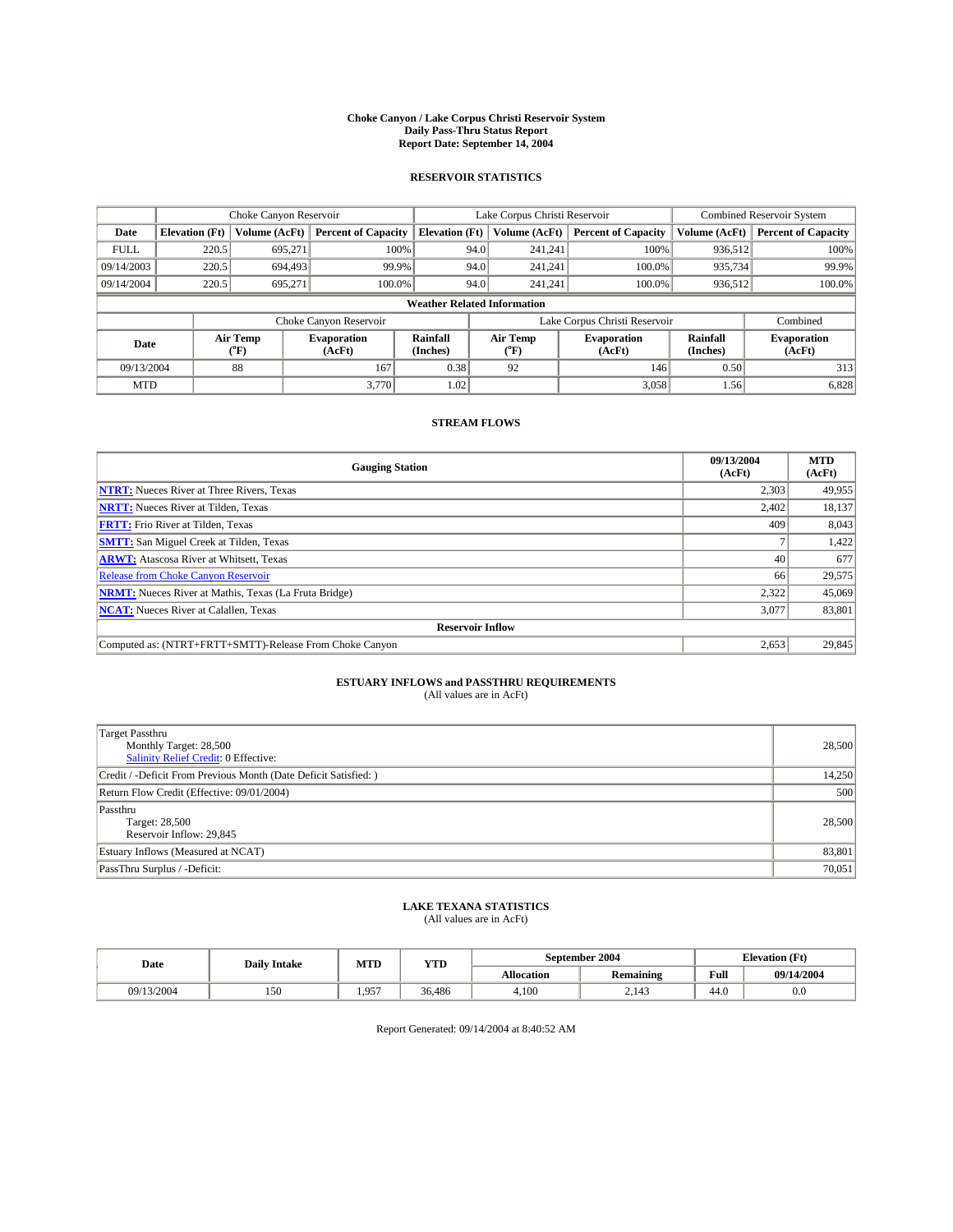#### **Choke Canyon / Lake Corpus Christi Reservoir System Daily Pass-Thru Status Report Report Date: September 15, 2004**

#### **RESERVOIR STATISTICS**

|             | Choke Canyon Reservoir             |                  | Lake Corpus Christi Reservoir |                       |      |                  | <b>Combined Reservoir System</b> |                      |                              |  |
|-------------|------------------------------------|------------------|-------------------------------|-----------------------|------|------------------|----------------------------------|----------------------|------------------------------|--|
| Date        | <b>Elevation</b> (Ft)              | Volume (AcFt)    | <b>Percent of Capacity</b>    | <b>Elevation (Ft)</b> |      | Volume (AcFt)    | <b>Percent of Capacity</b>       | Volume (AcFt)        | <b>Percent of Capacity</b>   |  |
| <b>FULL</b> | 220.5                              | 695,271          |                               | 100%                  | 94.0 | 241,241          | 100%                             | 936.512              | 100%                         |  |
| 09/15/2003  | 220.6                              | 695.271          | $100.0\%$                     |                       | 94.0 | 241.241          | $100.0\%$                        | 936.512              | 100.0%                       |  |
| 09/15/2004  | 220.5                              | 695.271          | 100.0%                        |                       | 94.0 | 241,241          | $100.0\%$                        | 936,512              | 100.0%                       |  |
|             | <b>Weather Related Information</b> |                  |                               |                       |      |                  |                                  |                      |                              |  |
|             |                                    |                  | Choke Canyon Reservoir        |                       |      |                  | Lake Corpus Christi Reservoir    |                      | Combined                     |  |
| Date        |                                    | Air Temp<br>(°F) | <b>Evaporation</b><br>(AcFt)  | Rainfall<br>(Inches)  |      | Air Temp<br>("F) | <b>Evaporation</b><br>(AcFt)     | Rainfall<br>(Inches) | <b>Evaporation</b><br>(AcFt) |  |
| 09/14/2004  |                                    | 91               | 348                           | 0.00                  |      | 88               | 314                              | 0.15                 | 662                          |  |
| <b>MTD</b>  |                                    |                  | 4,118                         | 1.02                  |      |                  | 3,372                            | 1.71                 | 7,490                        |  |

### **STREAM FLOWS**

| <b>Gauging Station</b>                                       | 09/14/2004<br>(AcFt) | <b>MTD</b><br>(AcFt) |
|--------------------------------------------------------------|----------------------|----------------------|
| <b>NTRT:</b> Nueces River at Three Rivers, Texas             | 2,442                | 52,396               |
| <b>NRTT:</b> Nueces River at Tilden, Texas                   | 2,442                | 20,578               |
| <b>FRTT:</b> Frio River at Tilden, Texas                     | 395                  | 8,438                |
| <b>SMTT:</b> San Miguel Creek at Tilden, Texas               |                      | 1,431                |
| <b>ARWT:</b> Atascosa River at Whitsett, Texas               | 48                   | 725                  |
| Release from Choke Canyon Reservoir                          | 66                   | 29,640               |
| <b>NRMT:</b> Nueces River at Mathis, Texas (La Fruta Bridge) | 2,362                | 47,432               |
| <b>NCAT:</b> Nueces River at Calallen, Texas                 | 3,970                | 87,771               |
| <b>Reservoir Inflow</b>                                      |                      |                      |
| Computed as: (NTRT+FRTT+SMTT)-Release From Choke Canyon      | 2.780                | 32,626               |

## **ESTUARY INFLOWS and PASSTHRU REQUIREMENTS**<br>(All values are in AcFt)

| <b>Target Passthru</b><br>Monthly Target: 28,500<br>Salinity Relief Credit: 0 Effective: | 28,500 |
|------------------------------------------------------------------------------------------|--------|
| Credit / -Deficit From Previous Month (Date Deficit Satisfied: )                         | 14,250 |
| Return Flow Credit (Effective: 09/01/2004)                                               | 500    |
| Passthru<br>Target: 28,500<br>Reservoir Inflow: 32,626                                   | 28,500 |
| Estuary Inflows (Measured at NCAT)                                                       | 87,771 |
| PassThru Surplus / -Deficit:                                                             | 74,021 |

# **LAKE TEXANA STATISTICS** (All values are in AcFt)

| Date       | <b>Daily Intake</b> | MTD   | YTD    |                   | September 2004 | <b>Elevation</b> (Ft) |            |
|------------|---------------------|-------|--------|-------------------|----------------|-----------------------|------------|
|            |                     |       |        | <b>Allocation</b> | Remaining      | Full                  | 09/15/2004 |
| 09/14/2004 | 150                 | 2.108 | 36.636 | 4.100             | 1,992          | 44.0                  | 43.2       |

Report Generated: 09/15/2004 at 8:43:18 AM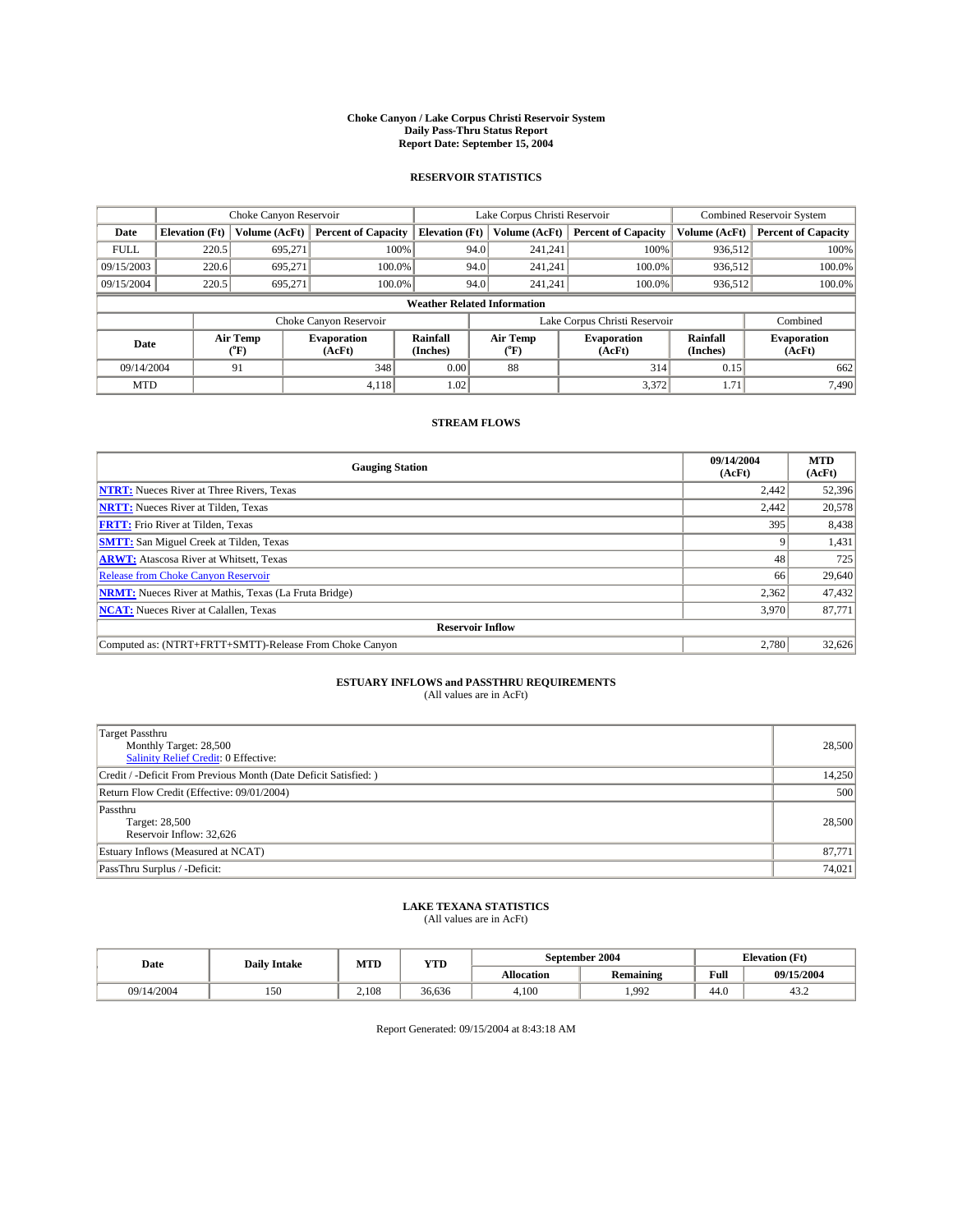#### **Choke Canyon / Lake Corpus Christi Reservoir System Daily Pass-Thru Status Report Report Date: September 16, 2004**

#### **RESERVOIR STATISTICS**

|                                    | Choke Canyon Reservoir |                  | Lake Corpus Christi Reservoir |                       |      |                  | <b>Combined Reservoir System</b> |                      |                              |
|------------------------------------|------------------------|------------------|-------------------------------|-----------------------|------|------------------|----------------------------------|----------------------|------------------------------|
| Date                               | <b>Elevation</b> (Ft)  | Volume (AcFt)    | <b>Percent of Capacity</b>    | <b>Elevation (Ft)</b> |      | Volume (AcFt)    | <b>Percent of Capacity</b>       | Volume (AcFt)        | <b>Percent of Capacity</b>   |
| <b>FULL</b>                        | 220.5                  | 695,271          |                               | 100%                  | 94.0 | 241,241          | 100%                             | 936.512              | 100%                         |
| 09/16/2003                         | 220.6                  | 695.271          | $100.0\%$                     |                       | 94.0 | 241.241          | $100.0\%$                        | 936.512              | 100.0%                       |
| 09/16/2004                         | 220.5                  | 695.271          | 100.0%                        |                       | 94.0 | 241,241          | $100.0\%$                        | 936,512              | 100.0%                       |
| <b>Weather Related Information</b> |                        |                  |                               |                       |      |                  |                                  |                      |                              |
|                                    |                        |                  | Choke Canyon Reservoir        |                       |      |                  | Lake Corpus Christi Reservoir    |                      | Combined                     |
| Date                               |                        | Air Temp<br>(°F) | <b>Evaporation</b><br>(AcFt)  | Rainfall<br>(Inches)  |      | Air Temp<br>("F) | <b>Evaporation</b><br>(AcFt)     | Rainfall<br>(Inches) | <b>Evaporation</b><br>(AcFt) |
| 09/15/2004                         |                        | 93               | 454                           | 0.00                  |      | 92               | 280                              | 0.00                 | 734                          |
| <b>MTD</b>                         |                        |                  | 4,572                         | 1.02                  |      |                  | 3,652                            | 1.71                 | 8,224                        |

### **STREAM FLOWS**

| <b>Gauging Station</b>                                       | 09/15/2004<br>(AcFt) | <b>MTD</b><br>(AcFt) |
|--------------------------------------------------------------|----------------------|----------------------|
| <b>NTRT:</b> Nueces River at Three Rivers, Texas             | 2,501                | 54,897               |
| <b>NRTT:</b> Nueces River at Tilden, Texas                   | 1.219                | 21,797               |
| <b>FRTT:</b> Frio River at Tilden, Texas                     | 322                  | 8,760                |
| <b>SMTT:</b> San Miguel Creek at Tilden, Texas               | 11                   | 1,443                |
| <b>ARWT:</b> Atascosa River at Whitsett, Texas               | 48                   | 772                  |
| <b>Release from Choke Canyon Reservoir</b>                   | 66                   | 29,706               |
| <b>NRMT:</b> Nueces River at Mathis, Texas (La Fruta Bridge) | 2,342                | 49,774               |
| <b>NCAT:</b> Nueces River at Calallen, Texas                 | 4,149                | 91,919               |
| <b>Reservoir Inflow</b>                                      |                      |                      |
| Computed as: (NTRT+FRTT+SMTT)-Release From Choke Canyon      | 2.768                | 35,394               |

# **ESTUARY INFLOWS and PASSTHRU REQUIREMENTS**<br>(All values are in AcFt)

| <b>Target Passthru</b><br>Monthly Target: 28,500<br>Salinity Relief Credit: 0 Effective: | 28,500 |
|------------------------------------------------------------------------------------------|--------|
| Credit / -Deficit From Previous Month (Date Deficit Satisfied: )                         | 14,250 |
| Return Flow Credit (Effective: 09/01/2004)                                               | 500    |
| Passthru<br>Target: 28,500<br>Reservoir Inflow: 35,394                                   | 28,500 |
| Estuary Inflows (Measured at NCAT)                                                       | 91,919 |
| PassThru Surplus / -Deficit:                                                             | 78,169 |

# **LAKE TEXANA STATISTICS** (All values are in AcFt)

| Date       | <b>Daily Intake</b> | MTD          | <b>YTD</b> | September 2004    |                  | <b>Elevation</b> (Ft) |                        |
|------------|---------------------|--------------|------------|-------------------|------------------|-----------------------|------------------------|
|            |                     |              |            | <b>Allocation</b> | <b>Remaining</b> | Full                  | 09/16/2004             |
| 09/15/2004 | ی - ۱<br>1 J V      | , 257<br>سدم | 36.786     | 4.100             | 1.843            | 44.0                  | $\sim$<br>43. $\angle$ |

Report Generated: 09/16/2004 at 8:35:27 AM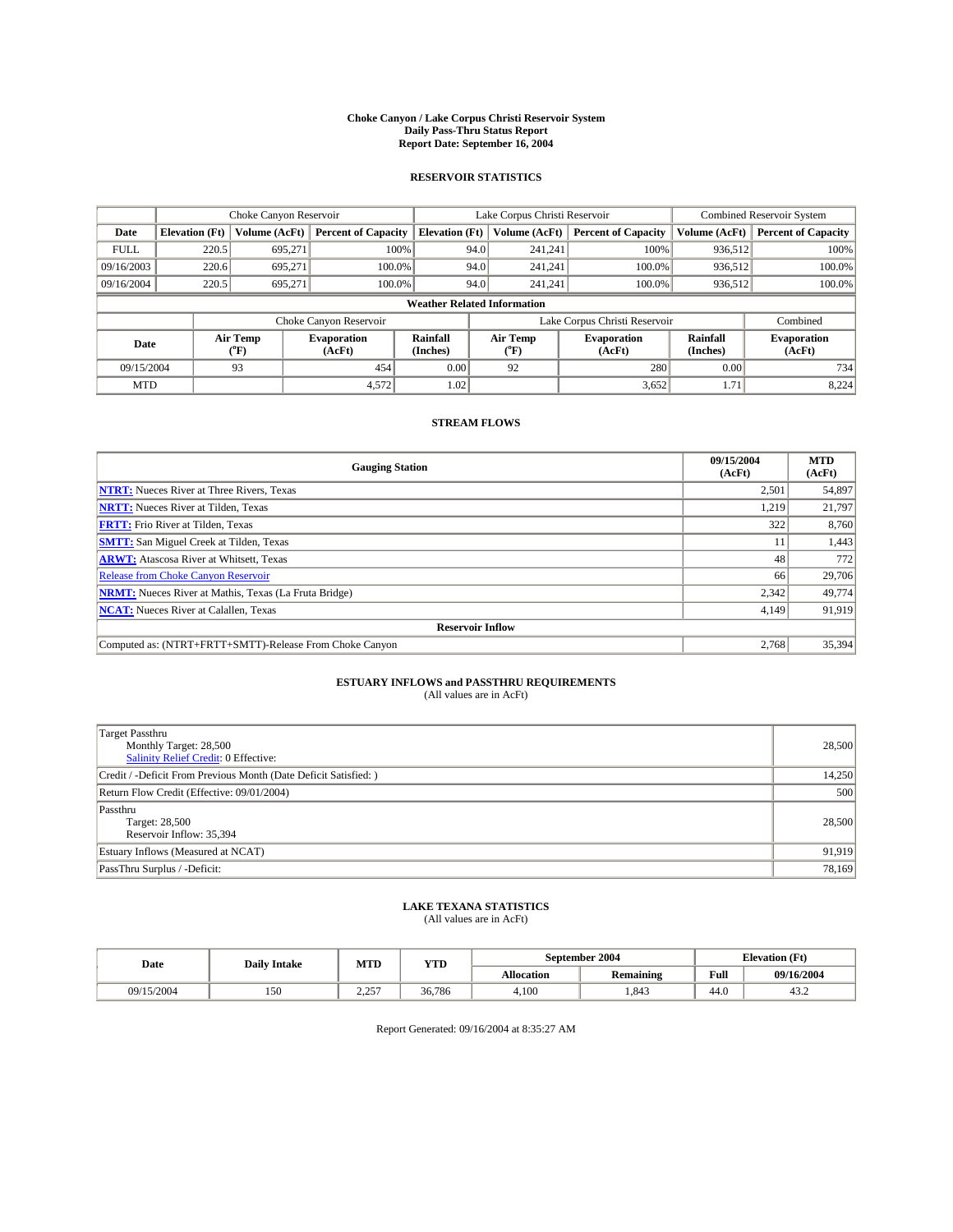#### **Choke Canyon / Lake Corpus Christi Reservoir System Daily Pass-Thru Status Report Report Date: September 17, 2004**

#### **RESERVOIR STATISTICS**

|                                    | Choke Canyon Reservoir |                  | Lake Corpus Christi Reservoir |                       |      |                  | <b>Combined Reservoir System</b> |                      |                              |
|------------------------------------|------------------------|------------------|-------------------------------|-----------------------|------|------------------|----------------------------------|----------------------|------------------------------|
| Date                               | <b>Elevation</b> (Ft)  | Volume (AcFt)    | <b>Percent of Capacity</b>    | <b>Elevation (Ft)</b> |      | Volume (AcFt)    | <b>Percent of Capacity</b>       | Volume (AcFt)        | <b>Percent of Capacity</b>   |
| <b>FULL</b>                        | 220.5                  | 695,271          |                               | 100%                  | 94.0 | 241,241          | 100%                             | 936.512              | 100%                         |
| 09/17/2003                         | 220.6                  | 695.271          | $100.0\%$                     |                       | 94.0 | 241.241          | $100.0\%$                        | 936.512              | 100.0%                       |
| 09/17/2004                         | 220.5                  | 695.271          | 100.0%                        |                       | 94.0 | 241,241          | $100.0\%$                        | 936,512              | 100.0%                       |
| <b>Weather Related Information</b> |                        |                  |                               |                       |      |                  |                                  |                      |                              |
|                                    |                        |                  | Choke Canyon Reservoir        |                       |      |                  | Lake Corpus Christi Reservoir    |                      | Combined                     |
| Date                               |                        | Air Temp<br>(°F) | <b>Evaporation</b><br>(AcFt)  | Rainfall<br>(Inches)  |      | Air Temp<br>("F) | <b>Evaporation</b><br>(AcFt)     | Rainfall<br>(Inches) | <b>Evaporation</b><br>(AcFt) |
| 09/16/2004                         |                        | 95               | 424                           | 0.00                  |      | 92               | 292                              | 0.00                 | 716                          |
| <b>MTD</b>                         |                        |                  | 4.996                         | 1.02                  |      |                  | 3,944                            | 1.71                 | 8,940                        |

### **STREAM FLOWS**

| <b>Gauging Station</b>                                       | 09/16/2004<br>(AcFt) | <b>MTD</b><br>(AcFt) |
|--------------------------------------------------------------|----------------------|----------------------|
| <b>NTRT:</b> Nueces River at Three Rivers, Texas             | 1,568                | 56,465               |
| <b>NRTT:</b> Nueces River at Tilden, Texas                   | 526                  | 22.323               |
| <b>FRTT:</b> Frio River at Tilden, Texas                     | 314                  | 9,073                |
| <b>SMTT:</b> San Miguel Creek at Tilden, Texas               | 11                   | 1,454                |
| <b>ARWT:</b> Atascosa River at Whitsett, Texas               | 48                   | 820                  |
| <b>Release from Choke Canyon Reservoir</b>                   | 66                   | 29,771               |
| <b>NRMT:</b> Nueces River at Mathis, Texas (La Fruta Bridge) | 1,695                | 51,469               |
| <b>NCAT:</b> Nueces River at Calallen, Texas                 | 4,307                | 96,227               |
| <b>Reservoir Inflow</b>                                      |                      |                      |
| Computed as: (NTRT+FRTT+SMTT)-Release From Choke Canyon      | 1,827                | 37,222               |

## **ESTUARY INFLOWS and PASSTHRU REQUIREMENTS**<br>(All values are in AcFt)

| <b>Target Passthru</b><br>Monthly Target: 28,500<br>Salinity Relief Credit: 0 Effective: | 28,500 |
|------------------------------------------------------------------------------------------|--------|
| Credit / -Deficit From Previous Month (Date Deficit Satisfied: )                         | 14,250 |
| Return Flow Credit (Effective: 09/01/2004)                                               | 500    |
| Passthru<br>Target: 28,500<br>Reservoir Inflow: 37,222                                   | 28,500 |
| Estuary Inflows (Measured at NCAT)                                                       | 96,227 |
| PassThru Surplus / -Deficit:                                                             | 82,477 |

# **LAKE TEXANA STATISTICS** (All values are in AcFt)

| Date       | <b>Daily Intake</b> | MTD   | <b>YTD</b> |                   | September 2004   | <b>Elevation</b> (Ft) |            |
|------------|---------------------|-------|------------|-------------------|------------------|-----------------------|------------|
|            |                     |       |            | <b>Allocation</b> | <b>Remaining</b> | Full                  | 09/17/2004 |
| 09/16/2004 | 150                 | 2.407 | 36,936     | 4.100             | ,693             | 44.U                  | 43.2       |

Report Generated: 09/17/2004 at 8:15:58 AM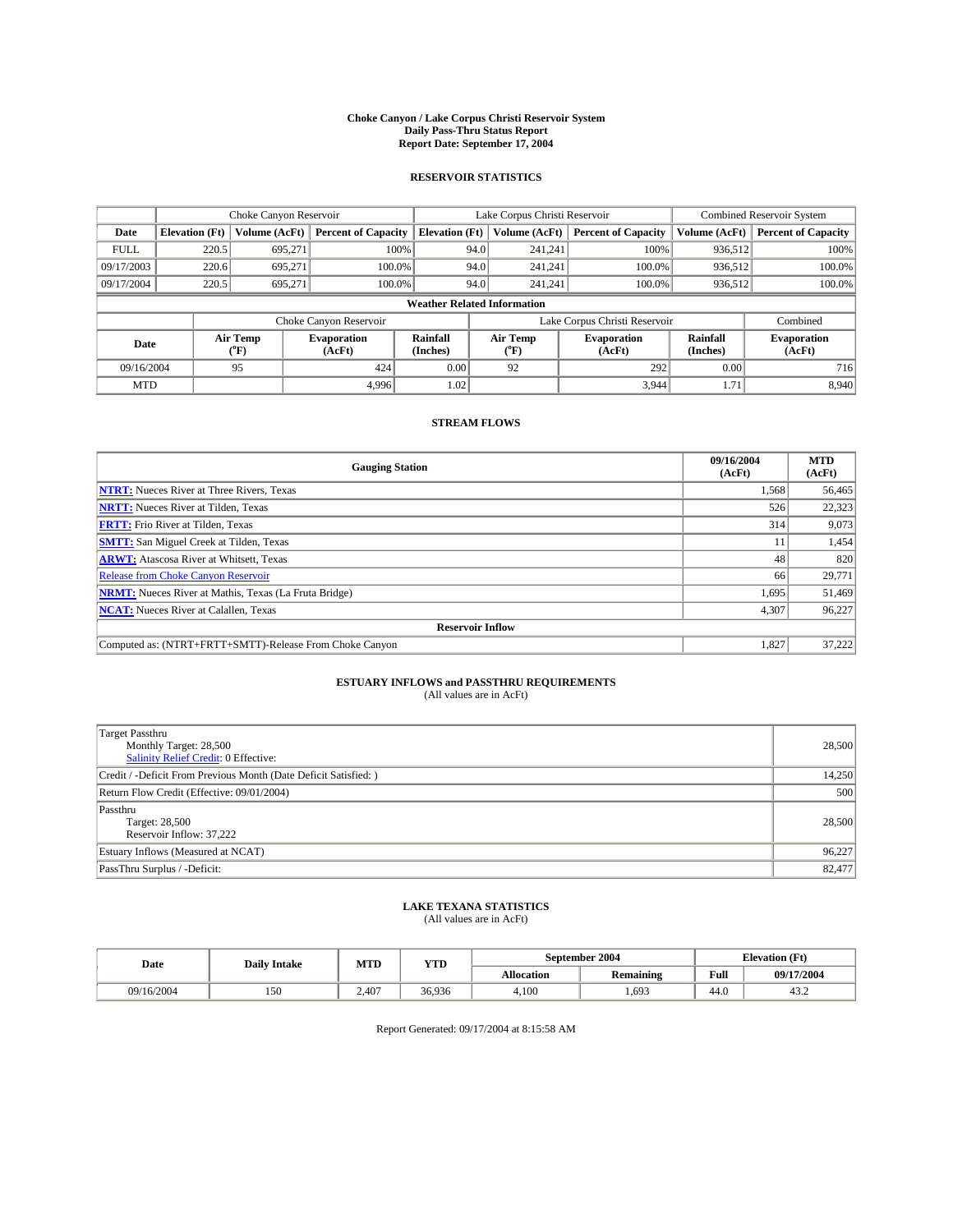#### **Choke Canyon / Lake Corpus Christi Reservoir System Daily Pass-Thru Status Report Report Date: September 18, 2004**

#### **RESERVOIR STATISTICS**

|                                    | Choke Canyon Reservoir |                  | Lake Corpus Christi Reservoir |                             |      |                  | Combined Reservoir System     |                      |                              |
|------------------------------------|------------------------|------------------|-------------------------------|-----------------------------|------|------------------|-------------------------------|----------------------|------------------------------|
| Date                               | <b>Elevation</b> (Ft)  | Volume (AcFt)    | <b>Percent of Capacity</b>    | <b>Elevation</b> (Ft)       |      | Volume (AcFt)    | <b>Percent of Capacity</b>    | Volume (AcFt)        | <b>Percent of Capacity</b>   |
| <b>FULL</b>                        | 220.5                  | 695,271          |                               | 100%                        | 94.0 | 241,241          | 100%                          | 936.512              | 100%                         |
| 09/18/2003                         | 220.6                  | 695.271          | $100.0\%$                     |                             | 94.0 | 241.241          | $100.0\%$                     | 936.512              | 100.0%                       |
| 09/18/2004                         | 220.5                  | 695.271          | 100.0%                        |                             | 94.0 | 241.241          | $100.0\%$                     | 936,512              | 100.0%                       |
| <b>Weather Related Information</b> |                        |                  |                               |                             |      |                  |                               |                      |                              |
|                                    |                        |                  | Choke Canyon Reservoir        |                             |      |                  | Lake Corpus Christi Reservoir |                      | Combined                     |
| Date                               |                        | Air Temp<br>(°F) | <b>Evaporation</b><br>(AcFt)  | <b>Rainfall</b><br>(Inches) |      | Air Temp<br>("F) | <b>Evaporation</b><br>(AcFt)  | Rainfall<br>(Inches) | <b>Evaporation</b><br>(AcFt) |
| 09/17/2004                         |                        | 95               | 469                           | 0.00                        |      | 90               | 280                           | 0.00                 | 749                          |
| <b>MTD</b>                         |                        |                  | 5,465                         | 1.02                        |      |                  | 4.224                         | 1.71                 | 9,689                        |

### **STREAM FLOWS**

| <b>Gauging Station</b>                                       | 09/17/2004<br>(AcFt) | <b>MTD</b><br>(AcFt) |
|--------------------------------------------------------------|----------------------|----------------------|
| <b>NTRT:</b> Nueces River at Three Rivers, Texas             | 730                  | 57,196               |
| <b>NRTT:</b> Nueces River at Tilden, Texas                   | 435                  | 22.758               |
| <b>FRTT:</b> Frio River at Tilden, Texas                     | 308                  | 9,381                |
| <b>SMTT:</b> San Miguel Creek at Tilden, Texas               | 10                   | 1,464                |
| <b>ARWT:</b> Atascosa River at Whitsett, Texas               | 50                   | 869                  |
| <b>Release from Choke Canyon Reservoir</b>                   | 66                   | 29,837               |
| <b>NRMT:</b> Nueces River at Mathis, Texas (La Fruta Bridge) | 419                  | 51,888               |
| <b>NCAT:</b> Nueces River at Calallen, Texas                 | 2,997                | 99,224               |
| <b>Reservoir Inflow</b>                                      |                      |                      |
| Computed as: (NTRT+FRTT+SMTT)-Release From Choke Canyon      | 983                  | 38,204               |

# **ESTUARY INFLOWS and PASSTHRU REQUIREMENTS**<br>(All values are in AcFt)

| <b>Target Passthru</b><br>Monthly Target: 28,500<br>Salinity Relief Credit: 0 Effective: | 28,500 |
|------------------------------------------------------------------------------------------|--------|
| Credit / -Deficit From Previous Month (Date Deficit Satisfied: )                         | 14,250 |
| Return Flow Credit (Effective: 09/01/2004)                                               | 500    |
| Passthru<br>Target: 28,500<br>Reservoir Inflow: 38,204                                   | 28,500 |
| Estuary Inflows (Measured at NCAT)                                                       | 99,224 |
| PassThru Surplus / -Deficit:                                                             | 85,474 |

# **LAKE TEXANA STATISTICS** (All values are in AcFt)

| Date       | <b>Daily Intake</b> | MTD   | <b>YTD</b> |                   | September 2004   | <b>Elevation</b> (Ft) |                |
|------------|---------------------|-------|------------|-------------------|------------------|-----------------------|----------------|
|            |                     |       |            | <b>Allocation</b> | <b>Remaining</b> | Full                  | 09/18/2004     |
| 09/17/2004 | 150                 | 2.557 | 37.086     | 4.100             | . 54?<br>1.JTJ   | $\sim$<br>44.0        | $\sim$<br>43.5 |

Report Generated: 09/18/2004 at 8:13:17 AM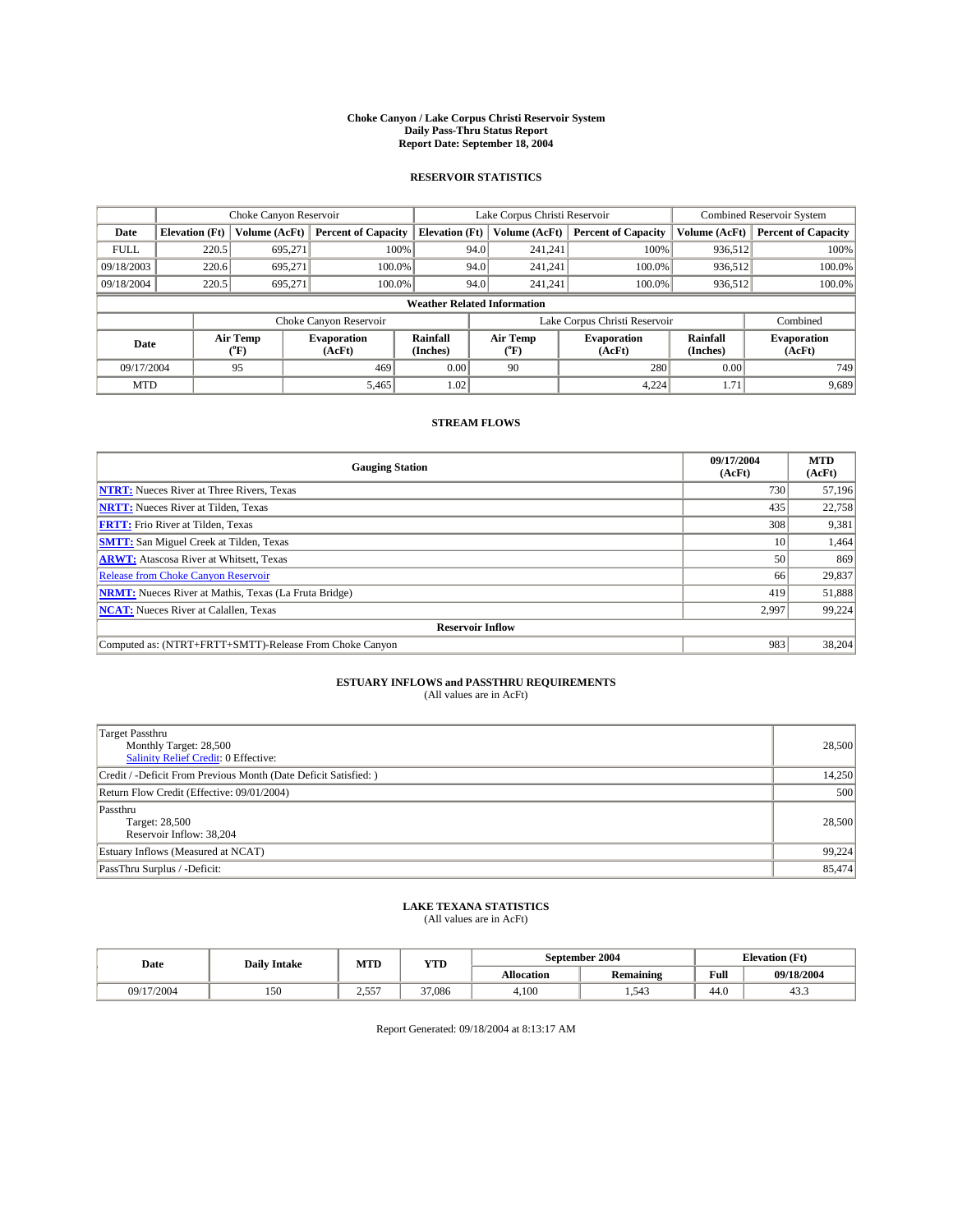#### **Choke Canyon / Lake Corpus Christi Reservoir System Daily Pass-Thru Status Report Report Date: September 19, 2004**

#### **RESERVOIR STATISTICS**

|                                    | Choke Canyon Reservoir |               |                              | Lake Corpus Christi Reservoir | <b>Combined Reservoir System</b> |                  |                               |                      |                              |
|------------------------------------|------------------------|---------------|------------------------------|-------------------------------|----------------------------------|------------------|-------------------------------|----------------------|------------------------------|
| Date                               | <b>Elevation</b> (Ft)  | Volume (AcFt) | <b>Percent of Capacity</b>   | <b>Elevation (Ft)</b>         |                                  | Volume (AcFt)    | <b>Percent of Capacity</b>    | Volume (AcFt)        | <b>Percent of Capacity</b>   |
| <b>FULL</b>                        | 220.5                  | 695,271       |                              | 100%                          | 94.0                             | 241,241          | 100%                          | 936.512              | 100%                         |
| 09/19/2003                         | 220.6                  | 695.271       | $100.0\%$                    |                               | 94.0                             | 241.241          | $100.0\%$                     | 936,512              | 100.0%                       |
| 09/19/2004                         | 220.5                  | 695.271       | 100.0%                       |                               | 94.0                             | 241,241          | $100.0\%$                     | 936,512              | 100.0%                       |
| <b>Weather Related Information</b> |                        |               |                              |                               |                                  |                  |                               |                      |                              |
|                                    |                        |               | Choke Canyon Reservoir       |                               |                                  |                  | Lake Corpus Christi Reservoir |                      | Combined                     |
| Air Temp<br>Date<br>(°F)           |                        |               | <b>Evaporation</b><br>(AcFt) | Rainfall<br>(Inches)          |                                  | Air Temp<br>("F) | <b>Evaporation</b><br>(AcFt)  | Rainfall<br>(Inches) | <b>Evaporation</b><br>(AcFt) |
| 09/18/2004                         |                        | 94            | 484                          | 0.00                          |                                  | 90               | 292                           | 0.00                 | 776                          |
| <b>MTD</b>                         |                        |               | 5,949                        | 1.02                          |                                  |                  | 4,516                         | 1.71                 | 10,465                       |

### **STREAM FLOWS**

| <b>Gauging Station</b>                                       | 09/18/2004<br>(AcFt) | <b>MTD</b><br>(AcFt) |  |  |  |  |  |
|--------------------------------------------------------------|----------------------|----------------------|--|--|--|--|--|
| <b>NTRT:</b> Nueces River at Three Rivers, Texas             | 619                  | 57,815               |  |  |  |  |  |
| <b>NRTT:</b> Nueces River at Tilden, Texas                   | 363                  | 23,121               |  |  |  |  |  |
| <b>FRTT:</b> Frio River at Tilden, Texas                     | 304                  | 9,685                |  |  |  |  |  |
| <b>SMTT:</b> San Miguel Creek at Tilden, Texas               |                      | 1,473                |  |  |  |  |  |
| <b>ARWT:</b> Atascosa River at Whitsett, Texas               | 38                   | 907                  |  |  |  |  |  |
| Release from Choke Canyon Reservoir                          | 66                   | 29,902               |  |  |  |  |  |
| <b>NRMT:</b> Nueces River at Mathis, Texas (La Fruta Bridge) | 179                  | 52,067               |  |  |  |  |  |
| <b>NCAT:</b> Nueces River at Calallen, Texas                 | 1,024                | 100,248              |  |  |  |  |  |
| <b>Reservoir Inflow</b>                                      |                      |                      |  |  |  |  |  |
| Computed as: (NTRT+FRTT+SMTT)-Release From Choke Canyon      | 867                  | 39,071               |  |  |  |  |  |

### **ESTUARY INFLOWS and PASSTHRU REQUIREMENTS**

(All values are in AcFt)

| Target Passthru<br>Monthly Target: 28,500<br>Salinity Relief Credit: 0 Effective: | 28,500  |
|-----------------------------------------------------------------------------------|---------|
| Credit / -Deficit From Previous Month (Date Deficit Satisfied: )                  | 14,250  |
| Return Flow Credit (Effective: 09/01/2004)                                        | 500     |
| Passthru<br>Target: 28,500<br>Reservoir Inflow: 39,071                            | 28,500  |
| Estuary Inflows (Measured at NCAT)                                                | 100,248 |
| PassThru Surplus / -Deficit:                                                      | 86,498  |

# **LAKE TEXANA STATISTICS** (All values are in AcFt)

| Date       | <b>Daily Intake</b> | MTD   | <b>YTD</b>         |                   | September 2004   | <b>Elevation</b> (Ft) |                |
|------------|---------------------|-------|--------------------|-------------------|------------------|-----------------------|----------------|
|            |                     |       |                    | <b>Allocation</b> | <b>Remaining</b> | Full                  | 09/19/2004     |
| 09/18/2004 | 150                 | 2.707 | 27.225<br>ر رے ، ر | 4.100             | 1.393            | $\sim$<br>44.0        | $\sim$<br>43.5 |

Report Generated: 09/19/2004 at 8:07:34 AM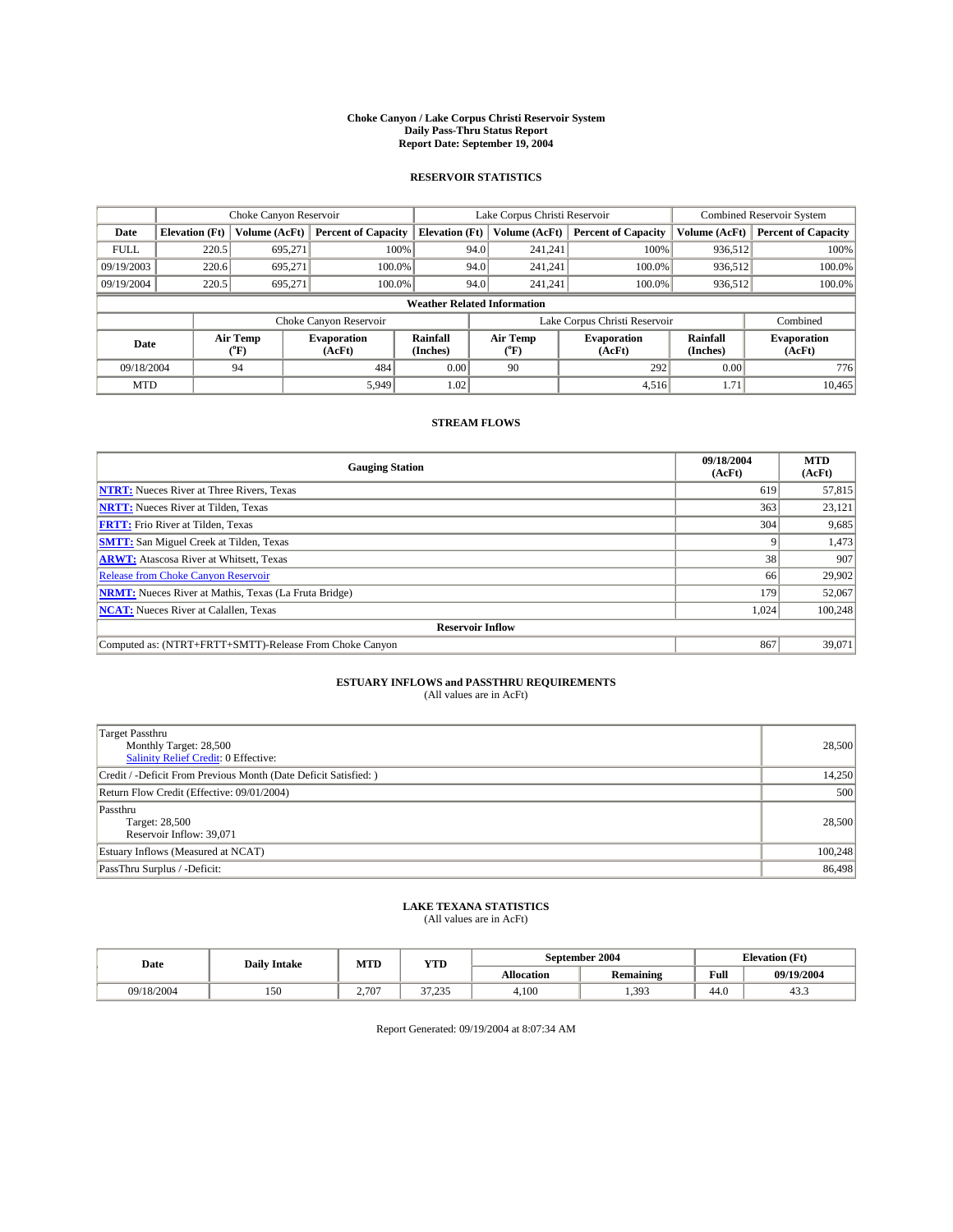#### **Choke Canyon / Lake Corpus Christi Reservoir System Daily Pass-Thru Status Report Report Date: September 20, 2004**

#### **RESERVOIR STATISTICS**

|                                    | Choke Canyon Reservoir |                  | Lake Corpus Christi Reservoir |                       |      |                  | <b>Combined Reservoir System</b> |                      |                              |
|------------------------------------|------------------------|------------------|-------------------------------|-----------------------|------|------------------|----------------------------------|----------------------|------------------------------|
| Date                               | <b>Elevation</b> (Ft)  | Volume (AcFt)    | <b>Percent of Capacity</b>    | <b>Elevation (Ft)</b> |      | Volume (AcFt)    | <b>Percent of Capacity</b>       | Volume (AcFt)        | <b>Percent of Capacity</b>   |
| <b>FULL</b>                        | 220.5                  | 695,271          |                               | 100%                  | 94.0 | 241,241          | 100%                             | 936.512              | 100%                         |
| 09/20/2003                         | 220.6                  | 695.271          | $100.0\%$                     |                       | 94.0 | 241.241          | $100.0\%$                        | 936,512              | 100.0%                       |
| 09/20/2004                         | 220.5                  | 695,012          | 100.0%                        |                       | 94.0 | 241,241          | $100.0\%$                        | 936,253              | 100.0%                       |
| <b>Weather Related Information</b> |                        |                  |                               |                       |      |                  |                                  |                      |                              |
|                                    |                        |                  | Choke Canyon Reservoir        |                       |      |                  | Lake Corpus Christi Reservoir    |                      | Combined                     |
| Date                               |                        | Air Temp<br>(°F) | <b>Evaporation</b><br>(AcFt)  | Rainfall<br>(Inches)  |      | Air Temp<br>("F) | <b>Evaporation</b><br>(AcFt)     | Rainfall<br>(Inches) | <b>Evaporation</b><br>(AcFt) |
| 09/19/2004                         |                        | 93               | 469                           | 0.00                  |      | 90               | 292                              | 0.00                 | 761                          |
| <b>MTD</b>                         |                        |                  | 6.418                         | 1.02                  |      |                  | 4,808                            | 1.71                 | 11,226                       |

### **STREAM FLOWS**

| <b>Gauging Station</b>                                       | 09/19/2004<br>(AcFt) | <b>MTD</b><br>(AcFt) |  |  |  |  |  |
|--------------------------------------------------------------|----------------------|----------------------|--|--|--|--|--|
| <b>NTRT:</b> Nueces River at Three Rivers, Texas             | 562                  | 58,377               |  |  |  |  |  |
| <b>NRTT:</b> Nueces River at Tilden, Texas                   | 290                  | 23,411               |  |  |  |  |  |
| <b>FRTT:</b> Frio River at Tilden, Texas                     | 304                  | 9,989                |  |  |  |  |  |
| <b>SMTT:</b> San Miguel Creek at Tilden, Texas               | 8                    | 1,481                |  |  |  |  |  |
| <b>ARWT:</b> Atascosa River at Whitsett, Texas               | 32                   | 939                  |  |  |  |  |  |
| Release from Choke Canyon Reservoir                          | 66                   | 29,968               |  |  |  |  |  |
| <b>NRMT:</b> Nueces River at Mathis, Texas (La Fruta Bridge) | 173                  | 52,239               |  |  |  |  |  |
| <b>NCAT:</b> Nueces River at Calallen, Texas                 | 367                  | 100,616              |  |  |  |  |  |
| <b>Reservoir Inflow</b>                                      |                      |                      |  |  |  |  |  |
| Computed as: (NTRT+FRTT+SMTT)-Release From Choke Canyon      | 808                  | 39,879               |  |  |  |  |  |

## **ESTUARY INFLOWS and PASSTHRU REQUIREMENTS**<br>(All values are in AcFt)

| Target Passthru<br>Monthly Target: 28,500<br>Salinity Relief Credit: 0 Effective: | 28,500  |
|-----------------------------------------------------------------------------------|---------|
| Credit / -Deficit From Previous Month (Date Deficit Satisfied: )                  | 14,250  |
| Return Flow Credit (Effective: 09/01/2004)                                        | 500     |
| Passthru<br>Target: 28,500<br>Reservoir Inflow: 39,879                            | 28,500  |
| Estuary Inflows (Measured at NCAT)                                                | 100,616 |
| PassThru Surplus / -Deficit:                                                      | 86,866  |

# **LAKE TEXANA STATISTICS** (All values are in AcFt)

| Date       | <b>Daily Intake</b> | MTD   | <b>YTD</b> |                   | September 2004   | <b>Elevation</b> (Ft) |                |
|------------|---------------------|-------|------------|-------------------|------------------|-----------------------|----------------|
|            |                     |       |            | <b>Allocation</b> | <b>Remaining</b> | Full                  | 09/20/2004     |
| 09/19/2004 | 149                 | 2.856 | 37.385     | 4.100             | .244             | $\sim$<br>44.U        | $\sim$<br>43.5 |

Report Generated: 09/20/2004 at 8:43:36 AM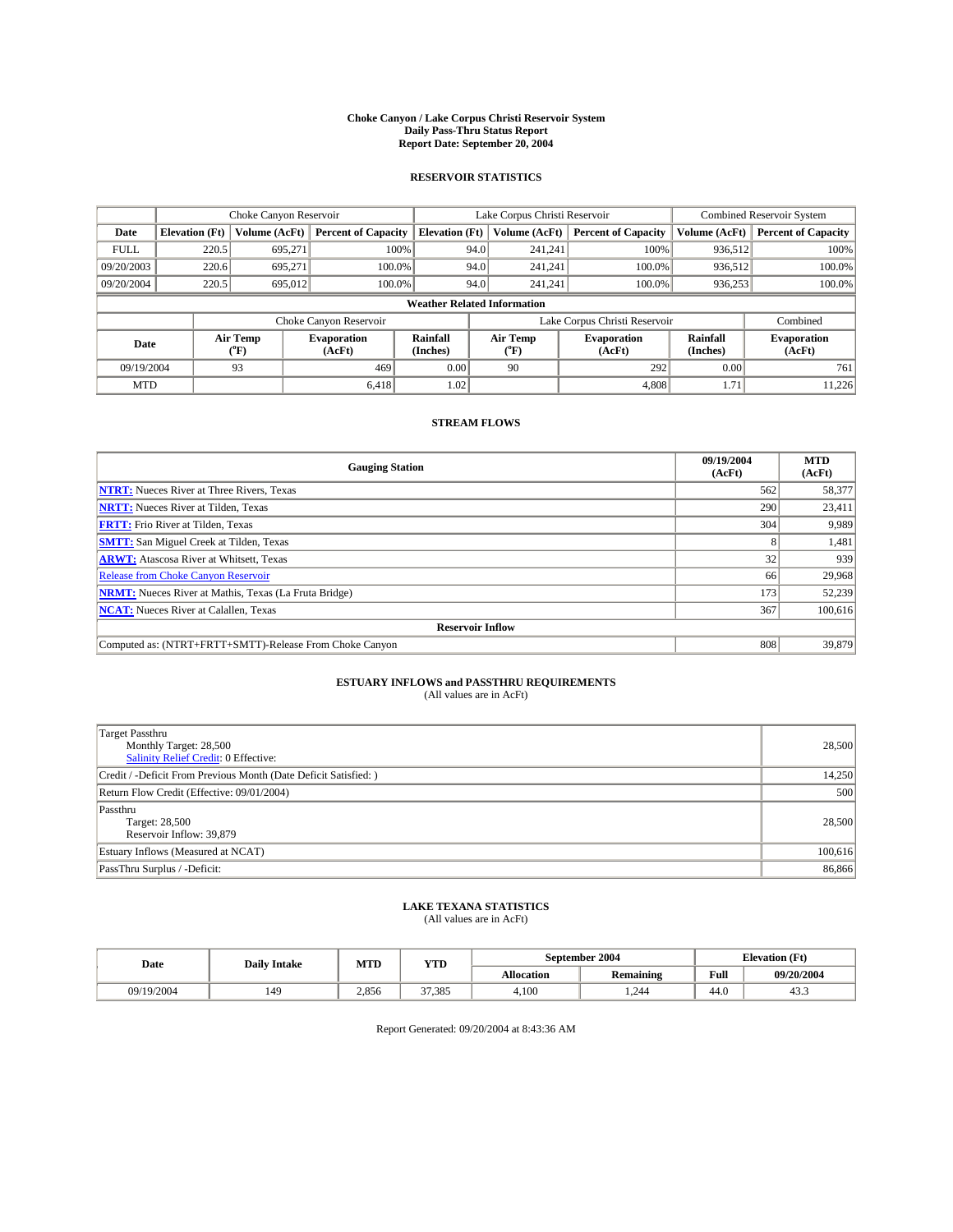#### **Choke Canyon / Lake Corpus Christi Reservoir System Daily Pass-Thru Status Report Report Date: September 21, 2004**

#### **RESERVOIR STATISTICS**

|                                    | Choke Canyon Reservoir |                  |                              | Lake Corpus Christi Reservoir | Combined Reservoir System |                  |                               |                             |                              |
|------------------------------------|------------------------|------------------|------------------------------|-------------------------------|---------------------------|------------------|-------------------------------|-----------------------------|------------------------------|
| Date                               | <b>Elevation</b> (Ft)  | Volume (AcFt)    | <b>Percent of Capacity</b>   | <b>Elevation</b> (Ft)         |                           | Volume (AcFt)    | <b>Percent of Capacity</b>    | Volume (AcFt)               | <b>Percent of Capacity</b>   |
| <b>FULL</b>                        | 220.5                  | 695,271          |                              | 100%                          | 94.0                      | 241,241          | 100%                          | 936.512                     | 100%                         |
| 09/21/2003                         | 220.6                  | 695.271          | $100.0\%$                    |                               | 94.0                      | 241.241          | $100.0\%$                     | 936.512                     | 100.0%                       |
| 09/21/2004                         | 220.5                  | 694,752          | 99.9%                        |                               | 94.0                      | 241.241          | $100.0\%$                     | 935,993                     | 99.9%                        |
| <b>Weather Related Information</b> |                        |                  |                              |                               |                           |                  |                               |                             |                              |
|                                    |                        |                  | Choke Canyon Reservoir       |                               |                           |                  | Lake Corpus Christi Reservoir |                             | Combined                     |
| Date                               |                        | Air Temp<br>(°F) | <b>Evaporation</b><br>(AcFt) | <b>Rainfall</b><br>(Inches)   |                           | Air Temp<br>("F) | <b>Evaporation</b><br>(AcFt)  | <b>Rainfall</b><br>(Inches) | <b>Evaporation</b><br>(AcFt) |
| 09/20/2004                         |                        | 94               | 454                          | 0.00                          |                           | 90               | 269                           | 0.00                        | 723                          |
| <b>MTD</b>                         |                        |                  | 6,872                        | 1.02                          |                           |                  | 5,077                         | 1.71                        | 11.949                       |

### **STREAM FLOWS**

| <b>Gauging Station</b>                                       | 09/20/2004<br>(AcFt) | <b>MTD</b><br>(AcFt) |
|--------------------------------------------------------------|----------------------|----------------------|
| <b>NTRT:</b> Nueces River at Three Rivers, Texas             | 494                  | 58,871               |
| <b>NRTT:</b> Nueces River at Tilden, Texas                   | 246                  | 23,657               |
| <b>FRTT:</b> Frio River at Tilden, Texas                     | 298                  | 10,286               |
| <b>SMTT:</b> San Miguel Creek at Tilden, Texas               |                      | 1,489                |
| <b>ARWT:</b> Atascosa River at Whitsett, Texas               | 28                   | 967                  |
| <b>Release from Choke Canyon Reservoir</b>                   | 66                   | 30,033               |
| <b>NRMT:</b> Nueces River at Mathis, Texas (La Fruta Bridge) | 171                  | 52,410               |
| <b>NCAT:</b> Nueces River at Calallen, Texas                 | 169                  | 100,784              |
| <b>Reservoir Inflow</b>                                      |                      |                      |
| Computed as: (NTRT+FRTT+SMTT)-Release From Choke Canyon      | 734                  | 40,613               |

## **ESTUARY INFLOWS and PASSTHRU REQUIREMENTS**<br>(All values are in AcFt)

| Target Passthru<br>Monthly Target: 28,500<br>Salinity Relief Credit: 21,375 Effective: 09/14/2004 | 7,125           |
|---------------------------------------------------------------------------------------------------|-----------------|
| Credit / -Deficit From Previous Month (Date Deficit Satisfied: )                                  | $\vert 0 \vert$ |
| Return Flow Credit (Effective: 09/01/2004)                                                        | 500             |
| Passthru<br>Target: 7,125<br>Reservoir Inflow: 40,613                                             | 7,125           |
| Estuary Inflows (Measured at NCAT)                                                                | 100,784         |
| PassThru Surplus / -Deficit:                                                                      | 94,159          |

# **LAKE TEXANA STATISTICS** (All values are in AcFt)

| Date       | <b>Daily Intake</b> | MTD   | <b>YTD</b>               |                   | September 2004   | <b>Elevation</b> (Ft) |            |
|------------|---------------------|-------|--------------------------|-------------------|------------------|-----------------------|------------|
|            |                     |       |                          | <b>Allocation</b> | <b>Remaining</b> | Full                  | 09/21/2004 |
| 09/20/2004 | 147                 | 3.003 | $\sim$<br><i><u></u></i> | 4,100             | .097             | $\sqrt{ }$<br>44.0    | 43.5       |

Report Generated: 09/21/2004 at 8:40:14 AM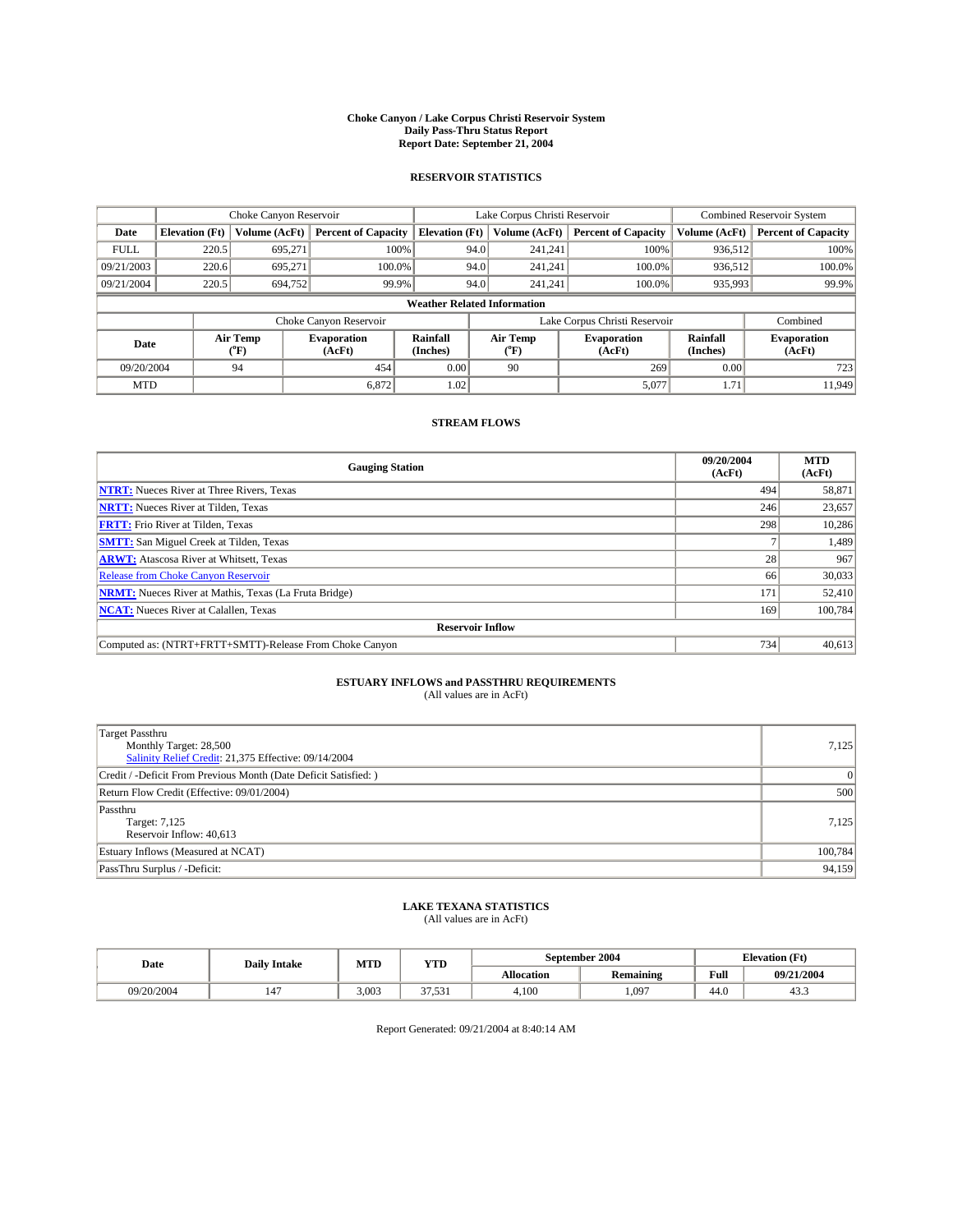#### **Choke Canyon / Lake Corpus Christi Reservoir System Daily Pass-Thru Status Report Report Date: September 22, 2004**

#### **RESERVOIR STATISTICS**

|                                    | Choke Canyon Reservoir |                  | Lake Corpus Christi Reservoir |                       |      |                  | <b>Combined Reservoir System</b> |                      |                              |
|------------------------------------|------------------------|------------------|-------------------------------|-----------------------|------|------------------|----------------------------------|----------------------|------------------------------|
| Date                               | <b>Elevation</b> (Ft)  | Volume (AcFt)    | <b>Percent of Capacity</b>    | <b>Elevation (Ft)</b> |      | Volume (AcFt)    | <b>Percent of Capacity</b>       | Volume (AcFt)        | <b>Percent of Capacity</b>   |
| <b>FULL</b>                        | 220.5                  | 695,271          |                               | 100%                  | 94.0 | 241,241          | 100%                             | 936.512              | 100%                         |
| 09/22/2003                         | 220.6                  | 695.271          | $100.0\%$                     |                       | 94.0 | 241.241          | $100.0\%$                        | 936.512              | 100.0%                       |
| 09/22/2004                         | 220.5                  | 694.233          | 99.9%                         |                       | 94.0 | 241,241          | $100.0\%$                        | 935,474              | 99.9%                        |
| <b>Weather Related Information</b> |                        |                  |                               |                       |      |                  |                                  |                      |                              |
|                                    |                        |                  | Choke Canyon Reservoir        |                       |      |                  | Lake Corpus Christi Reservoir    |                      | Combined                     |
| Date                               |                        | Air Temp<br>(°F) | <b>Evaporation</b><br>(AcFt)  | Rainfall<br>(Inches)  |      | Air Temp<br>("F) | <b>Evaporation</b><br>(AcFt)     | Rainfall<br>(Inches) | <b>Evaporation</b><br>(AcFt) |
| 09/21/2004                         |                        | 90               | 393                           | 0.00                  |      | 86               | 213                              | 0.00                 | 606                          |
| <b>MTD</b>                         |                        |                  | 7,265                         | 1.02                  |      |                  | 5,290                            | 1.71                 | 12,555                       |

### **STREAM FLOWS**

| <b>Gauging Station</b>                                       | 09/21/2004<br>(AcFt) | <b>MTD</b><br>(AcFt) |
|--------------------------------------------------------------|----------------------|----------------------|
| <b>NTRT:</b> Nueces River at Three Rivers, Texas             | 431                  | 59,302               |
| <b>NRTT:</b> Nueces River at Tilden, Texas                   | 216                  | 23,874               |
| <b>FRTT:</b> Frio River at Tilden, Texas                     | 294                  | 10,580               |
| <b>SMTT:</b> San Miguel Creek at Tilden, Texas               |                      | 1,495                |
| <b>ARWT:</b> Atascosa River at Whitsett, Texas               | 26                   | 992                  |
| Release from Choke Canyon Reservoir                          | 66                   | 30.099               |
| <b>NRMT:</b> Nueces River at Mathis, Texas (La Fruta Bridge) | 171                  | 52,581               |
| <b>NCAT:</b> Nueces River at Calallen, Texas                 | 101                  | 100,886              |
| <b>Reservoir Inflow</b>                                      |                      |                      |
| Computed as: (NTRT+FRTT+SMTT)-Release From Choke Canyon      | 666                  | 41,279               |

## **ESTUARY INFLOWS and PASSTHRU REQUIREMENTS**<br>(All values are in AcFt)

| Target Passthru<br>Monthly Target: 28,500<br>Salinity Relief Credit: 21,375 Effective: 09/14/2004 | 7,125           |
|---------------------------------------------------------------------------------------------------|-----------------|
| Credit / -Deficit From Previous Month (Date Deficit Satisfied: )                                  | $\vert 0 \vert$ |
| Return Flow Credit (Effective: 09/01/2004)                                                        | 500             |
| Passthru<br>Target: 7,125<br>Reservoir Inflow: 41,279                                             | 7,125           |
| Estuary Inflows (Measured at NCAT)                                                                | 100,886         |
| PassThru Surplus / -Deficit:                                                                      | 94,261          |

# **LAKE TEXANA STATISTICS** (All values are in AcFt)

| Date       | <b>Daily Intake</b> | MTD   | <b>YTD</b>             |                   | September 2004   | <b>Elevation</b> (Ft) |            |
|------------|---------------------|-------|------------------------|-------------------|------------------|-----------------------|------------|
|            |                     |       |                        | <b>Allocation</b> | <b>Remaining</b> | Full                  | 09/22/2004 |
| 09/21/2004 | 146                 | 3.149 | $\sim$<br>$-$<br>37.67 | 4,100             | 951              | $\sqrt{ }$<br>44.0    | 43.2       |

Report Generated: 09/22/2004 at 8:04:01 AM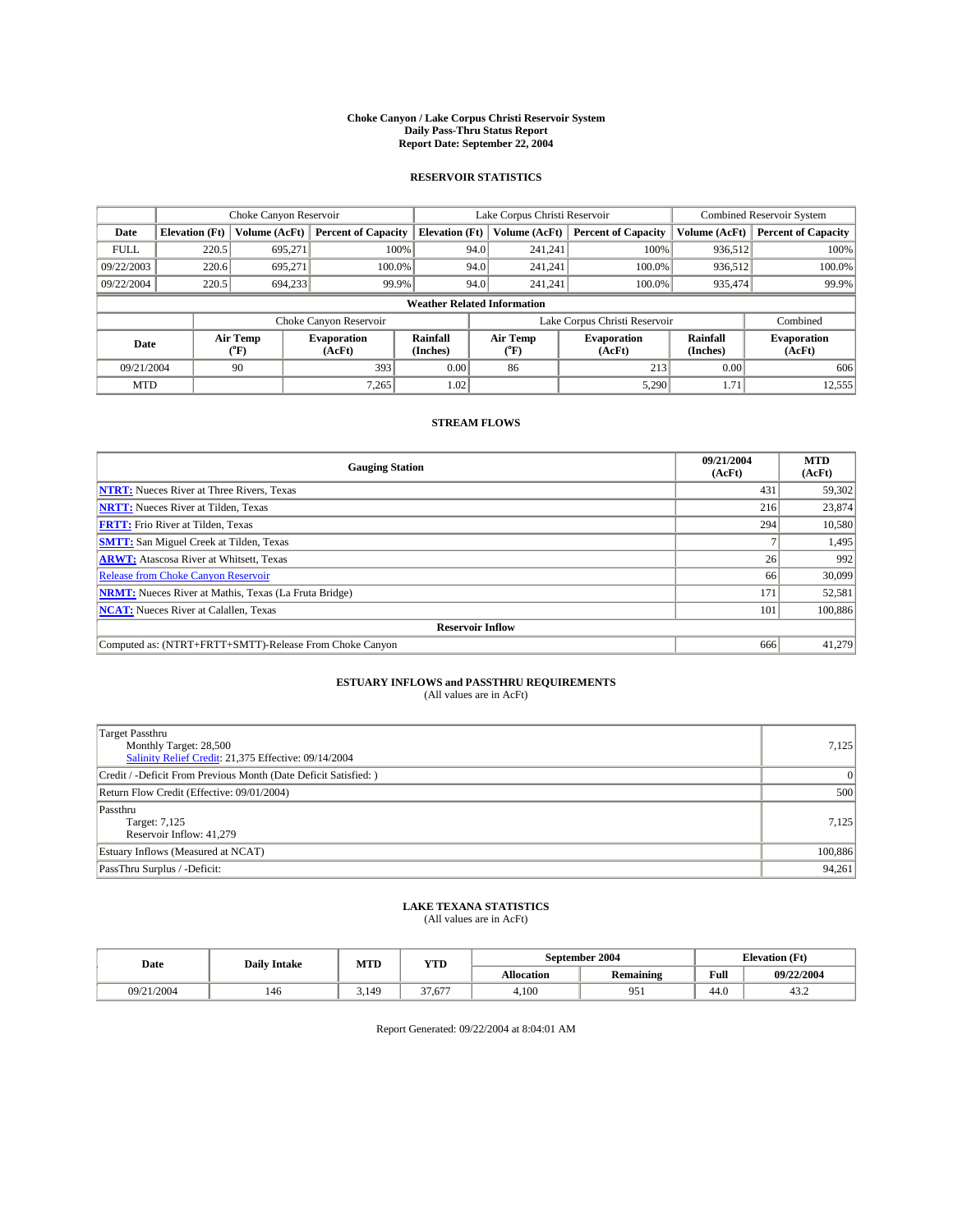#### **Choke Canyon / Lake Corpus Christi Reservoir System Daily Pass-Thru Status Report Report Date: September 23, 2004**

#### **RESERVOIR STATISTICS**

|             |                                    |                  |                              | Lake Corpus Christi Reservoir | <b>Combined Reservoir System</b> |                  |                               |                      |                              |  |
|-------------|------------------------------------|------------------|------------------------------|-------------------------------|----------------------------------|------------------|-------------------------------|----------------------|------------------------------|--|
| Date        | <b>Elevation</b> (Ft)              | Volume (AcFt)    | <b>Percent of Capacity</b>   | <b>Elevation (Ft)</b>         |                                  | Volume (AcFt)    | <b>Percent of Capacity</b>    | Volume (AcFt)        | <b>Percent of Capacity</b>   |  |
| <b>FULL</b> | 220.5                              | 695,271          | 100%                         |                               | 94.0                             | 241,241          | 100%                          | 936.512              | 100%                         |  |
| 09/23/2003  | 220.7                              | 695.271          | $100.0\%$                    |                               | 94.0                             | 241.241          | $100.0\%$                     | 936.512              | 100.0%                       |  |
| 09/23/2004  | 220.4                              | 693,974          | 99.8%                        |                               | 94.0                             | 241.241          | $100.0\%$                     | 935,215              | 99.9%                        |  |
|             | <b>Weather Related Information</b> |                  |                              |                               |                                  |                  |                               |                      |                              |  |
|             |                                    |                  | Choke Canyon Reservoir       |                               |                                  |                  | Lake Corpus Christi Reservoir |                      | Combined                     |  |
| Date        |                                    | Air Temp<br>(°F) | <b>Evaporation</b><br>(AcFt) | Rainfall<br>(Inches)          |                                  | Air Temp<br>("F) | <b>Evaporation</b><br>(AcFt)  | Rainfall<br>(Inches) | <b>Evaporation</b><br>(AcFt) |  |
| 09/22/2004  |                                    | 91               | 423                          | 0.00                          |                                  | 85               | 269                           | 0.02                 | 692                          |  |
| <b>MTD</b>  |                                    |                  | 7,688                        | 1.02                          |                                  |                  | 5,559                         | 1.73                 | 13,247                       |  |

### **STREAM FLOWS**

| <b>Gauging Station</b>                                       | 09/22/2004<br>(AcFt) | <b>MTD</b><br>(AcFt) |
|--------------------------------------------------------------|----------------------|----------------------|
| <b>NTRT:</b> Nueces River at Three Rivers, Texas             | 397                  | 59.699               |
| <b>NRTT:</b> Nueces River at Tilden, Texas                   | 198                  | 24,072               |
| <b>FRTT:</b> Frio River at Tilden, Texas                     | 288                  | 10,868               |
| <b>SMTT:</b> San Miguel Creek at Tilden, Texas               | h                    | 1,501                |
| <b>ARWT:</b> Atascosa River at Whitsett, Texas               | 24                   | 1,016                |
| Release from Choke Canyon Reservoir                          | 66                   | 30,164               |
| <b>NRMT:</b> Nueces River at Mathis, Texas (La Fruta Bridge) | 169                  | 52.749               |
| <b>NCAT:</b> Nueces River at Calallen, Texas                 | 145                  | 101,031              |
| <b>Reservoir Inflow</b>                                      |                      |                      |
| Computed as: (NTRT+FRTT+SMTT)-Release From Choke Canyon      | 625                  | 41,904               |

## **ESTUARY INFLOWS and PASSTHRU REQUIREMENTS**<br>(All values are in AcFt)

| Target Passthru<br>Monthly Target: 28,500<br>Salinity Relief Credit: 21,375 Effective: 09/14/2004 | 7,125    |
|---------------------------------------------------------------------------------------------------|----------|
| Credit / -Deficit From Previous Month (Date Deficit Satisfied: )                                  | $\Omega$ |
| Return Flow Credit (Effective: 09/01/2004)                                                        | 500      |
| Passthru<br>Target: 7,125<br>Reservoir Inflow: 41,904                                             | 7,125    |
| Estuary Inflows (Measured at NCAT)                                                                | 101,031  |
| PassThru Surplus / -Deficit:                                                                      | 94,406   |

# **LAKE TEXANA STATISTICS** (All values are in AcFt)

| Date       | <b>Daily Intake</b> | MTD   | <b>YTD</b>        |                   | September 2004   | <b>Elevation</b> (Ft) |            |
|------------|---------------------|-------|-------------------|-------------------|------------------|-----------------------|------------|
|            |                     |       |                   | <b>Allocation</b> | <b>Remaining</b> | Full                  | 09/23/2004 |
| 09/22/2004 | 146                 | 3.294 | 27022<br>د ۱.۵۷ د | 4.100             | 806              | $\sim$<br>44.U        | 43.1       |

Report Generated: 09/23/2004 at 8:00:40 AM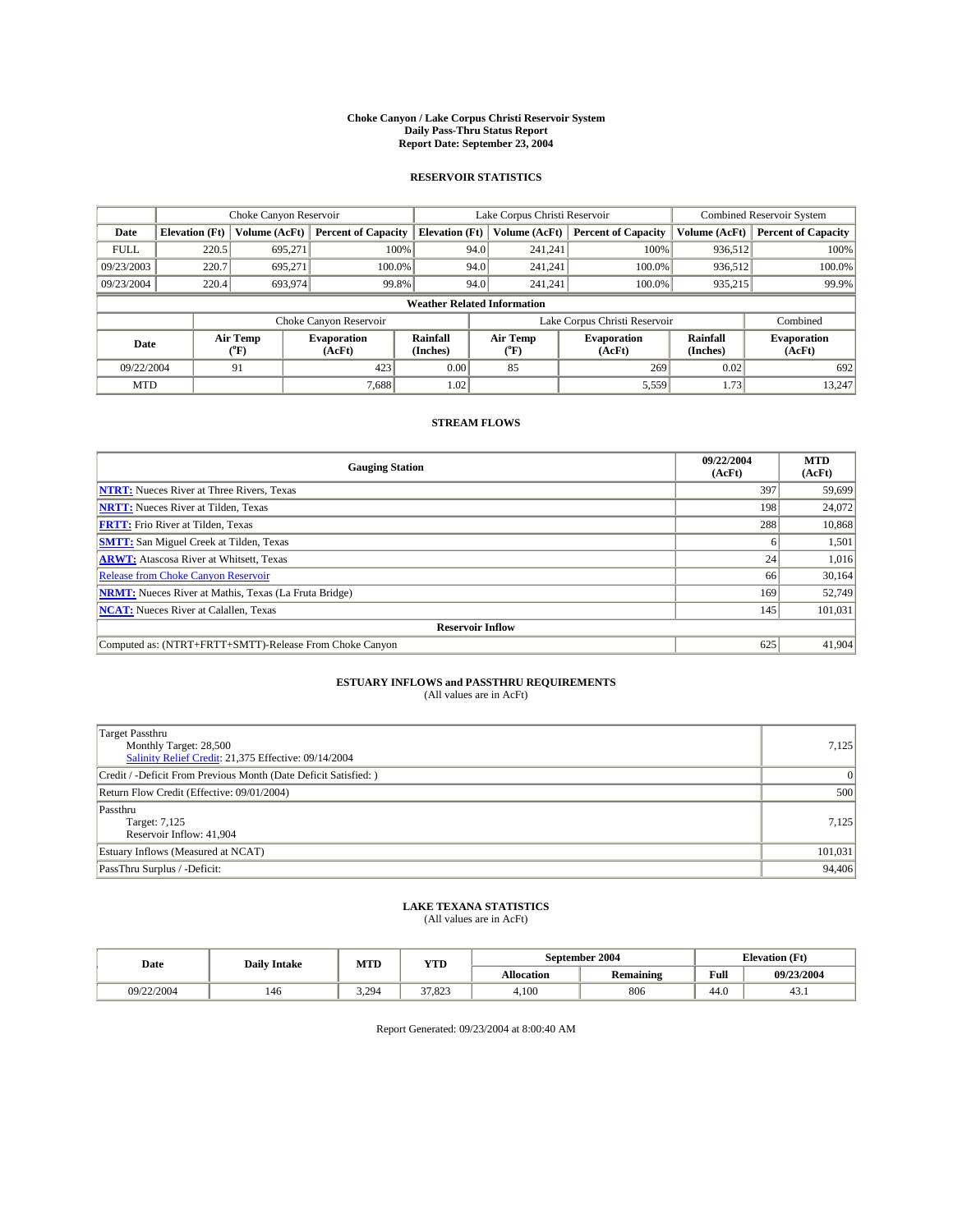#### **Choke Canyon / Lake Corpus Christi Reservoir System Daily Pass-Thru Status Report Report Date: September 24, 2004**

#### **RESERVOIR STATISTICS**

|             | Choke Canyon Reservoir             |                             |                              | Lake Corpus Christi Reservoir | <b>Combined Reservoir System</b> |                  |                               |                             |                              |  |
|-------------|------------------------------------|-----------------------------|------------------------------|-------------------------------|----------------------------------|------------------|-------------------------------|-----------------------------|------------------------------|--|
| Date        | <b>Elevation</b> (Ft)              | Volume (AcFt)               | <b>Percent of Capacity</b>   | <b>Elevation</b> (Ft)         |                                  | Volume (AcFt)    | <b>Percent of Capacity</b>    | Volume (AcFt)               | <b>Percent of Capacity</b>   |  |
| <b>FULL</b> | 220.5                              | 695,271                     |                              | 100%                          | 94.0                             | 241,241          | 100%                          | 936.512                     | 100%                         |  |
| 09/24/2003  | 220.6                              | 695.271                     | $100.0\%$                    |                               | 94.0                             | 241.241          | $100.0\%$                     | 936.512                     | 100.0%                       |  |
| 09/24/2004  | 220.4                              | 693,715                     | 99.8%                        |                               | 94.0                             | 241.241          | $100.0\%$                     | 934,956                     | 99.8%                        |  |
|             | <b>Weather Related Information</b> |                             |                              |                               |                                  |                  |                               |                             |                              |  |
|             |                                    |                             | Choke Canyon Reservoir       |                               |                                  |                  | Lake Corpus Christi Reservoir |                             | Combined                     |  |
| Date        |                                    | Air Temp<br>${}^{\circ}$ F) | <b>Evaporation</b><br>(AcFt) | <b>Rainfall</b><br>(Inches)   |                                  | Air Temp<br>("F) | <b>Evaporation</b><br>(AcFt)  | <b>Rainfall</b><br>(Inches) | <b>Evaporation</b><br>(AcFt) |  |
| 09/23/2004  |                                    | 90                          | 242                          | 0.15                          |                                  | 86               | 236                           | 0.74                        | 478                          |  |
| <b>MTD</b>  |                                    |                             | 7,930                        | 1.17                          |                                  |                  | 5,795                         | 2.47                        | 13,725                       |  |

### **STREAM FLOWS**

| <b>Gauging Station</b>                                       | 09/23/2004<br>(AcFt) | <b>MTD</b><br>(AcFt) |
|--------------------------------------------------------------|----------------------|----------------------|
| <b>NTRT:</b> Nueces River at Three Rivers, Texas             | 377                  | 60,076               |
| <b>NRTT:</b> Nueces River at Tilden, Texas                   | 183                  | 24,255               |
| <b>FRTT:</b> Frio River at Tilden, Texas                     | 280                  | 11,148               |
| <b>SMTT:</b> San Miguel Creek at Tilden, Texas               |                      | 1,508                |
| <b>ARWT:</b> Atascosa River at Whitsett, Texas               | 24                   | 1,040                |
| <b>Release from Choke Canyon Reservoir</b>                   | 66                   | 30,230               |
| <b>NRMT:</b> Nueces River at Mathis, Texas (La Fruta Bridge) | 169                  | 52,918               |
| <b>NCAT:</b> Nueces River at Calallen, Texas                 | 161                  | 101,191              |
| <b>Reservoir Inflow</b>                                      |                      |                      |
| Computed as: (NTRT+FRTT+SMTT)-Release From Choke Canyon      | 599                  | 42,503               |

### **ESTUARY INFLOWS and PASSTHRU REQUIREMENTS**

(All values are in AcFt)

| Target Passthru<br>Monthly Target: 28,500<br>Salinity Relief Credit: 21,375 Effective: 09/14/2004 | 7,125   |
|---------------------------------------------------------------------------------------------------|---------|
| Credit / -Deficit From Previous Month (Date Deficit Satisfied: )                                  | 0       |
| Return Flow Credit (Effective: 09/01/2004)                                                        | 500     |
| Passthru<br>Target: 7,125<br>Reservoir Inflow: 42,503                                             | 7,125   |
| Estuary Inflows (Measured at NCAT)                                                                | 101,191 |
| PassThru Surplus / -Deficit:                                                                      | 94,566  |

# **LAKE TEXANA STATISTICS** (All values are in AcFt)

| Date       | <b>Daily Intake</b> | MTD   | <b>YTD</b> |                   | September 2004   | <b>Elevation</b> (Ft) |            |
|------------|---------------------|-------|------------|-------------------|------------------|-----------------------|------------|
|            |                     |       |            | <b>Allocation</b> | <b>Remaining</b> | Full                  | 09/24/2004 |
| 09/23/2004 | 146                 | 5.440 | 37.969     | 4.100             | 660              | 44.U                  | 42.9       |

Report Generated: 09/24/2004 at 8:08:22 AM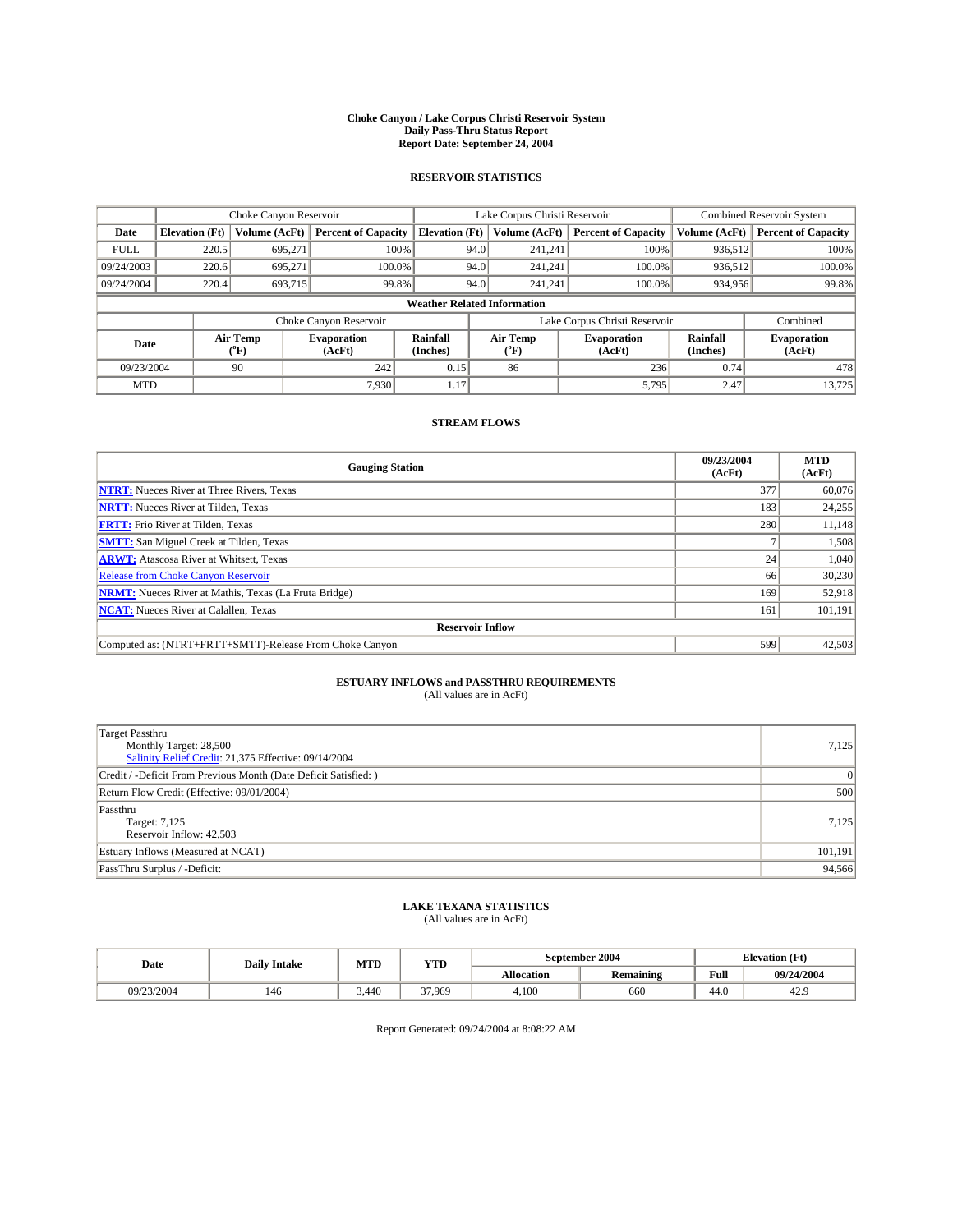#### **Choke Canyon / Lake Corpus Christi Reservoir System Daily Pass-Thru Status Report Report Date: September 25, 2004**

#### **RESERVOIR STATISTICS**

|             | Choke Canyon Reservoir             |                  | Lake Corpus Christi Reservoir |                             |                               |                  | <b>Combined Reservoir System</b> |                      |                              |  |
|-------------|------------------------------------|------------------|-------------------------------|-----------------------------|-------------------------------|------------------|----------------------------------|----------------------|------------------------------|--|
| Date        | <b>Elevation</b> (Ft)              | Volume (AcFt)    | <b>Percent of Capacity</b>    | <b>Elevation (Ft)</b>       |                               | Volume (AcFt)    | <b>Percent of Capacity</b>       | Volume (AcFt)        | <b>Percent of Capacity</b>   |  |
| <b>FULL</b> | 220.5                              | 695,271          |                               | 100%                        | 94.0                          | 241,241          | 100%                             | 936.512              | 100%                         |  |
| 09/25/2003  | 220.6                              | 695.271          | $100.0\%$                     |                             | 94.0                          | 241.241          | $100.0\%$                        | 936.512              | 100.0%                       |  |
| 09/25/2004  | 220.4                              | 693,455          | 99.7%                         |                             | 94.0                          | 241.241          | $100.0\%$                        | 934,696              | 99.8%                        |  |
|             | <b>Weather Related Information</b> |                  |                               |                             |                               |                  |                                  |                      |                              |  |
|             |                                    |                  | Choke Canyon Reservoir        |                             | Lake Corpus Christi Reservoir |                  |                                  |                      | Combined                     |  |
| Date        |                                    | Air Temp<br>(°F) | <b>Evaporation</b><br>(AcFt)  | <b>Rainfall</b><br>(Inches) |                               | Air Temp<br>("F) | <b>Evaporation</b><br>(AcFt)     | Rainfall<br>(Inches) | <b>Evaporation</b><br>(AcFt) |  |
| 09/24/2004  |                                    | 93               | 438                           | 0.00                        |                               | 88               | 325                              | 0.00                 | 763                          |  |
| <b>MTD</b>  |                                    |                  | 8,368                         | 1.17                        |                               |                  | 6,120                            | 2.47                 | 14,488                       |  |

### **STREAM FLOWS**

| <b>Gauging Station</b>                                       | 09/24/2004<br>(AcFt) | <b>MTD</b><br>(AcFt) |  |  |  |  |  |
|--------------------------------------------------------------|----------------------|----------------------|--|--|--|--|--|
| <b>NTRT:</b> Nueces River at Three Rivers, Texas             | 363                  | 60.439               |  |  |  |  |  |
| <b>NRTT:</b> Nueces River at Tilden, Texas                   | 177                  | 24,431               |  |  |  |  |  |
| <b>FRTT:</b> Frio River at Tilden, Texas                     | 278                  | 11,426               |  |  |  |  |  |
| <b>SMTT:</b> San Miguel Creek at Tilden, Texas               | 14                   | 1,522                |  |  |  |  |  |
| <b>ARWT:</b> Atascosa River at Whitsett, Texas               | 24                   | 1,064                |  |  |  |  |  |
| <b>Release from Choke Canyon Reservoir</b>                   | 66                   | 30,295               |  |  |  |  |  |
| <b>NRMT:</b> Nueces River at Mathis, Texas (La Fruta Bridge) | 179                  | 53,097               |  |  |  |  |  |
| <b>NCAT:</b> Nueces River at Calallen, Texas                 | 103                  | 101,295              |  |  |  |  |  |
| <b>Reservoir Inflow</b>                                      |                      |                      |  |  |  |  |  |
| Computed as: (NTRT+FRTT+SMTT)-Release From Choke Canyon      | 590                  | 43,092               |  |  |  |  |  |

## **ESTUARY INFLOWS and PASSTHRU REQUIREMENTS**<br>(All values are in AcFt)

| Target Passthru<br>Monthly Target: 28,500<br>Salinity Relief Credit: 21,375 Effective: 09/14/2004 | 7,125   |
|---------------------------------------------------------------------------------------------------|---------|
| Credit / -Deficit From Previous Month (Date Deficit Satisfied: )                                  | 0       |
| Return Flow Credit (Effective: 09/01/2004)                                                        | 500     |
| Passthru<br>Target: 7,125<br>Reservoir Inflow: 43,092                                             | 7,125   |
| Estuary Inflows (Measured at NCAT)                                                                | 101,295 |
| PassThru Surplus / -Deficit:                                                                      | 94,670  |

# **LAKE TEXANA STATISTICS** (All values are in AcFt)

| (All values are in ACPU) |  |  |  |
|--------------------------|--|--|--|
|                          |  |  |  |

| Date       | <b>Daily Intake</b> | MTD   | <b>YTD</b> |                   | September 2004   | <b>Elevation</b> (Ft) |            |
|------------|---------------------|-------|------------|-------------------|------------------|-----------------------|------------|
|            |                     |       |            | <b>Allocation</b> | <b>Remaining</b> | Full                  | 09/25/2004 |
| 09/24/2004 | 146                 | 3.586 | 38.114     | 4,100             | 51 <sup>2</sup>  | $\sim$<br>44.U        | 42.8       |

Report Generated: 09/25/2004 at 7:47:29 AM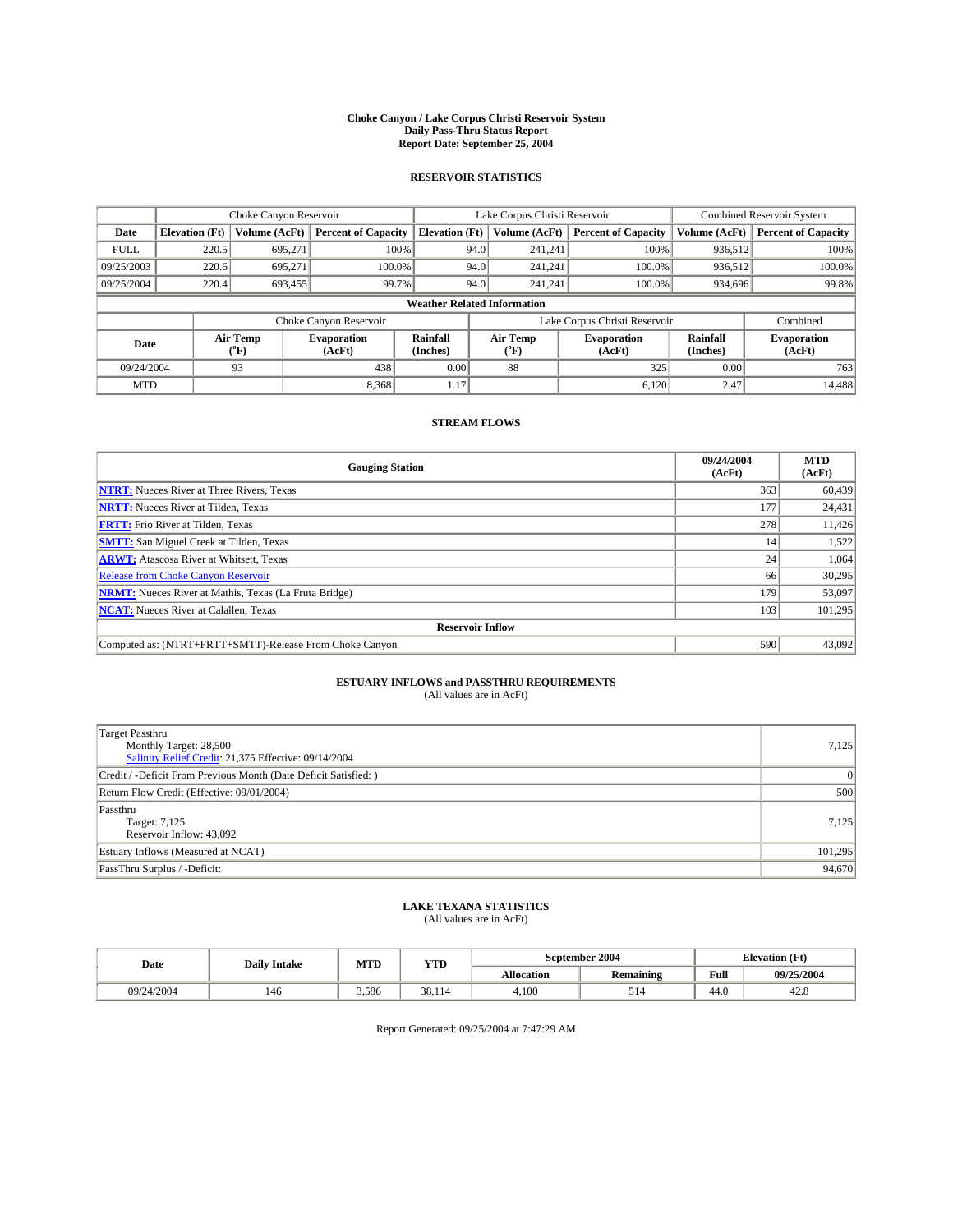#### **Choke Canyon / Lake Corpus Christi Reservoir System Daily Pass-Thru Status Report Report Date: September 26, 2004**

#### **RESERVOIR STATISTICS**

|             | Choke Canyon Reservoir             |                             | Lake Corpus Christi Reservoir |                             |                               |                  | Combined Reservoir System    |                             |                              |  |
|-------------|------------------------------------|-----------------------------|-------------------------------|-----------------------------|-------------------------------|------------------|------------------------------|-----------------------------|------------------------------|--|
| Date        | <b>Elevation</b> (Ft)              | Volume (AcFt)               | <b>Percent of Capacity</b>    | <b>Elevation</b> (Ft)       |                               | Volume (AcFt)    | <b>Percent of Capacity</b>   | Volume (AcFt)               | <b>Percent of Capacity</b>   |  |
| <b>FULL</b> | 220.5                              | 695,271                     |                               | 100%                        | 94.0                          | 241,241          | 100%                         | 936.512                     | 100%                         |  |
| 09/26/2003  | 220.6                              | 695.271                     | $100.0\%$                     |                             | 94.0                          | 241.241          | $100.0\%$                    | 936.512                     | 100.0%                       |  |
| 09/26/2004  | 220.4                              | 693,196                     |                               | 99.7%                       | 94.0                          | 241,048          | 99.9%                        | 934,244                     | 99.8%                        |  |
|             | <b>Weather Related Information</b> |                             |                               |                             |                               |                  |                              |                             |                              |  |
|             |                                    |                             | Choke Canyon Reservoir        |                             | Lake Corpus Christi Reservoir |                  |                              |                             | Combined                     |  |
| Date        |                                    | Air Temp<br>${}^{\circ}$ F) | <b>Evaporation</b><br>(AcFt)  | <b>Rainfall</b><br>(Inches) |                               | Air Temp<br>("F) | <b>Evaporation</b><br>(AcFt) | <b>Rainfall</b><br>(Inches) | <b>Evaporation</b><br>(AcFt) |  |
| 09/25/2004  |                                    | 85                          | 272                           | 0.00                        |                               | 82               | 90                           | 0.00                        | 362                          |  |
| <b>MTD</b>  |                                    |                             | 8.640                         | 1.17                        |                               |                  | 6,210                        | 2.47                        | 14,850                       |  |

### **STREAM FLOWS**

| <b>Gauging Station</b>                                       | 09/25/2004<br>(AcFt) | <b>MTD</b><br>(AcFt) |  |  |  |  |  |
|--------------------------------------------------------------|----------------------|----------------------|--|--|--|--|--|
| <b>NTRT:</b> Nueces River at Three Rivers, Texas             | 347                  | 60,787               |  |  |  |  |  |
| <b>NRTT:</b> Nueces River at Tilden, Texas                   | 169                  | 24,600               |  |  |  |  |  |
| <b>FRTT:</b> Frio River at Tilden, Texas                     | 274                  | 11,700               |  |  |  |  |  |
| <b>SMTT:</b> San Miguel Creek at Tilden, Texas               |                      | 1,527                |  |  |  |  |  |
| <b>ARWT:</b> Atascosa River at Whitsett, Texas               | 24                   | 1,088                |  |  |  |  |  |
| Release from Choke Canyon Reservoir                          | 66                   | 30,361               |  |  |  |  |  |
| <b>NRMT:</b> Nueces River at Mathis, Texas (La Fruta Bridge) | 197                  | 53,293               |  |  |  |  |  |
| <b>NCAT:</b> Nueces River at Calallen, Texas                 | 75                   | 101.370              |  |  |  |  |  |
| <b>Reservoir Inflow</b>                                      |                      |                      |  |  |  |  |  |
| Computed as: (NTRT+FRTT+SMTT)-Release From Choke Canyon      | 561                  | 43,653               |  |  |  |  |  |

### **ESTUARY INFLOWS and PASSTHRU REQUIREMENTS**

(All values are in AcFt)

| Target Passthru<br>Monthly Target: 28,500<br>Salinity Relief Credit: 21,375 Effective: 09/14/2004 | 7,125           |
|---------------------------------------------------------------------------------------------------|-----------------|
| Credit / -Deficit From Previous Month (Date Deficit Satisfied: )                                  | $\vert 0 \vert$ |
| Return Flow Credit (Effective: 09/01/2004)                                                        | 500             |
| Passthru<br>Target: 7,125<br>Reservoir Inflow: 43,653                                             | 7,125           |
| Estuary Inflows (Measured at NCAT)                                                                | 101,370         |
| PassThru Surplus / -Deficit:                                                                      | 94,745          |

# **LAKE TEXANA STATISTICS** (All values are in AcFt)

| Date       | <b>Daily Intake</b> | MTD                      | <b>YTD</b> |                   | September 2004   | <b>Elevation</b> (Ft) |            |
|------------|---------------------|--------------------------|------------|-------------------|------------------|-----------------------|------------|
|            |                     |                          |            | <b>Allocation</b> | <b>Remaining</b> | Full                  | 09/26/2004 |
| 09/25/2004 | 146                 | $\overline{\phantom{a}}$ | 38.260     | 4.100             | 368              | 44.U                  | 42.8       |

Report Generated: 09/26/2004 at 7:54:38 AM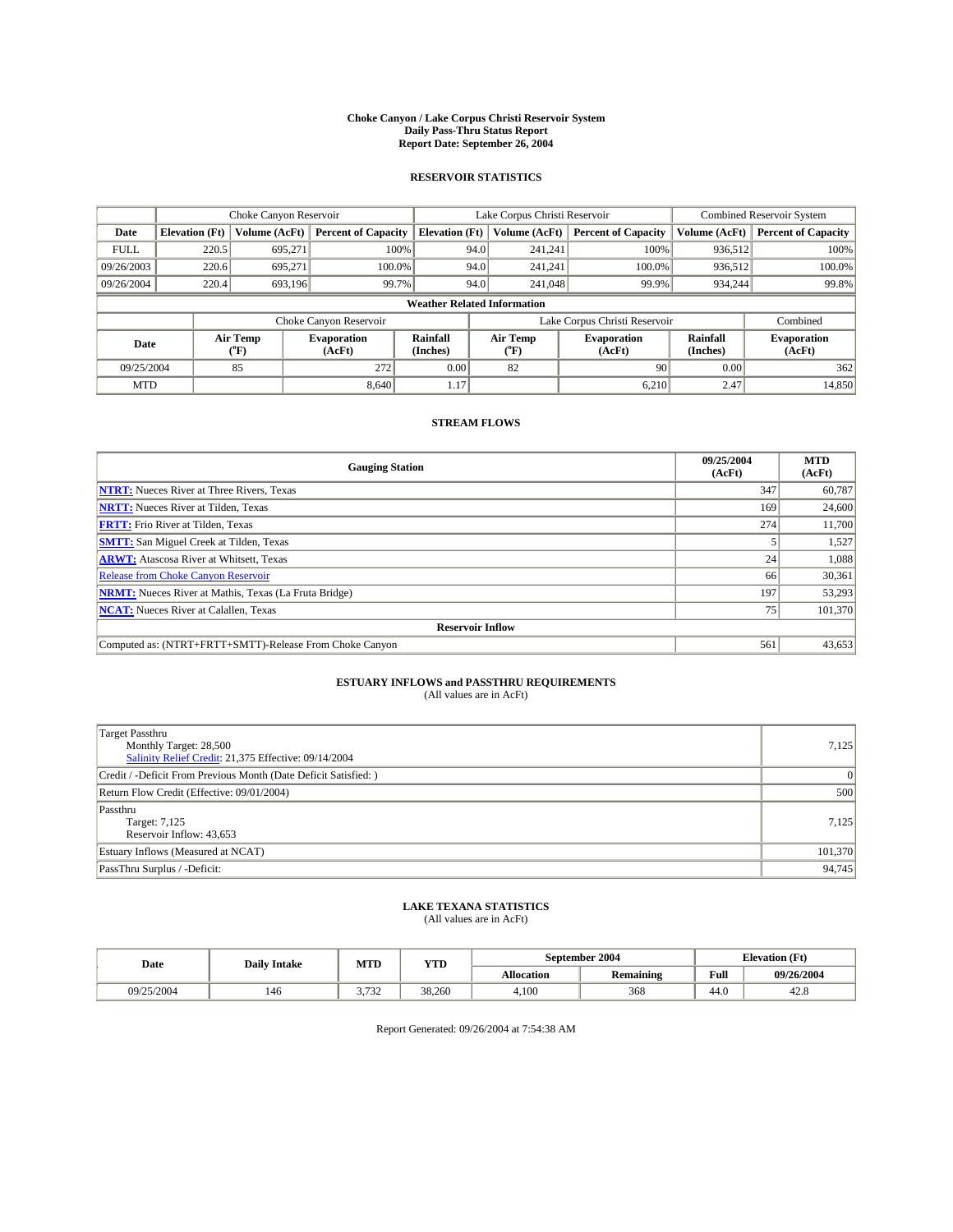#### **Choke Canyon / Lake Corpus Christi Reservoir System Daily Pass-Thru Status Report Report Date: September 27, 2004**

#### **RESERVOIR STATISTICS**

|             | Choke Canyon Reservoir             |                  | Lake Corpus Christi Reservoir |                             |                               |                  | <b>Combined Reservoir System</b> |                      |                              |  |
|-------------|------------------------------------|------------------|-------------------------------|-----------------------------|-------------------------------|------------------|----------------------------------|----------------------|------------------------------|--|
| Date        | <b>Elevation</b> (Ft)              | Volume (AcFt)    | <b>Percent of Capacity</b>    | <b>Elevation (Ft)</b>       |                               | Volume (AcFt)    | <b>Percent of Capacity</b>       | Volume (AcFt)        | <b>Percent of Capacity</b>   |  |
| <b>FULL</b> | 220.5                              | 695,271          |                               | 100%                        | 94.0                          | 241,241          | 100%                             | 936.512              | 100%                         |  |
| 09/27/2003  | 220.6                              | 695.271          | $100.0\%$                     |                             | 94.0                          | 241.241          | $100.0\%$                        | 936,512              | 100.0%                       |  |
| 09/27/2004  | 220.4                              | 692,936          |                               | 99.7%                       | 94.0                          | 240,856          | 99.8%                            | 933,792              | 99.7%                        |  |
|             | <b>Weather Related Information</b> |                  |                               |                             |                               |                  |                                  |                      |                              |  |
|             |                                    |                  | Choke Canyon Reservoir        |                             | Lake Corpus Christi Reservoir |                  |                                  |                      | Combined                     |  |
| Date        |                                    | Air Temp<br>(°F) | <b>Evaporation</b><br>(AcFt)  | <b>Rainfall</b><br>(Inches) |                               | Air Temp<br>("F) | <b>Evaporation</b><br>(AcFt)     | Rainfall<br>(Inches) | <b>Evaporation</b><br>(AcFt) |  |
| 09/26/2004  |                                    | 90               | 408                           | 0.00                        |                               | 87               | 258                              | 0.00                 | 666                          |  |
| <b>MTD</b>  |                                    |                  | 9.048                         | 1.17                        |                               |                  | 6,468                            | 2.47                 | 15,516                       |  |

### **STREAM FLOWS**

| <b>Gauging Station</b>                                       | 09/26/2004<br>(AcFt) | <b>MTD</b><br>(AcFt) |  |  |  |  |  |
|--------------------------------------------------------------|----------------------|----------------------|--|--|--|--|--|
| <b>NTRT:</b> Nueces River at Three Rivers, Texas             | 345                  | 61,132               |  |  |  |  |  |
| <b>NRTT:</b> Nueces River at Tilden, Texas                   | 159                  | 24,759               |  |  |  |  |  |
| <b>FRTT:</b> Frio River at Tilden, Texas                     | 276                  | 11,976               |  |  |  |  |  |
| <b>SMTT:</b> San Miguel Creek at Tilden, Texas               |                      | 1,532                |  |  |  |  |  |
| <b>ARWT:</b> Atascosa River at Whitsett, Texas               | 24                   | 1,112                |  |  |  |  |  |
| Release from Choke Canyon Reservoir                          | 66                   | 30,426               |  |  |  |  |  |
| <b>NRMT:</b> Nueces River at Mathis, Texas (La Fruta Bridge) | 167                  | 53,460               |  |  |  |  |  |
| <b>NCAT:</b> Nueces River at Calallen, Texas                 | 155                  | 101,525              |  |  |  |  |  |
| <b>Reservoir Inflow</b>                                      |                      |                      |  |  |  |  |  |
| Computed as: (NTRT+FRTT+SMTT)-Release From Choke Canyon      | 561                  | 44,214               |  |  |  |  |  |

### **ESTUARY INFLOWS and PASSTHRU REQUIREMENTS**

(All values are in AcFt)

| <b>Target Passthru</b><br>Monthly Target: 28,500<br>Salinity Relief Credit: 21,375 Effective: 09/14/2004 | 7,125          |
|----------------------------------------------------------------------------------------------------------|----------------|
| Credit / -Deficit From Previous Month (Date Deficit Satisfied: )                                         | $\overline{0}$ |
| Return Flow Credit (Effective: 09/01/2004)                                                               | 500            |
| Passthru<br>Target: 7,125<br>Reservoir Inflow: 44,214                                                    | 7,125          |
| Estuary Inflows (Measured at NCAT)                                                                       | 101,525        |
| PassThru Surplus / -Deficit:                                                                             | 94,900         |

# **LAKE TEXANA STATISTICS** (All values are in AcFt)

| Date       | <b>Daily Intake</b> | MTD   | <b>YTD</b> |                   | September 2004   | <b>Elevation</b> (Ft) |               |
|------------|---------------------|-------|------------|-------------------|------------------|-----------------------|---------------|
|            |                     |       |            | <b>Allocation</b> | <b>Remaining</b> | Full                  | 09/27/2004    |
| 09/26/2004 | 147                 | 3,879 | 38,407     | 4.100             | 22<br>44 L       | $\sim$<br>44.U        | 1 ^ O<br>42.6 |

Report Generated: 09/27/2004 at 8:04:27 AM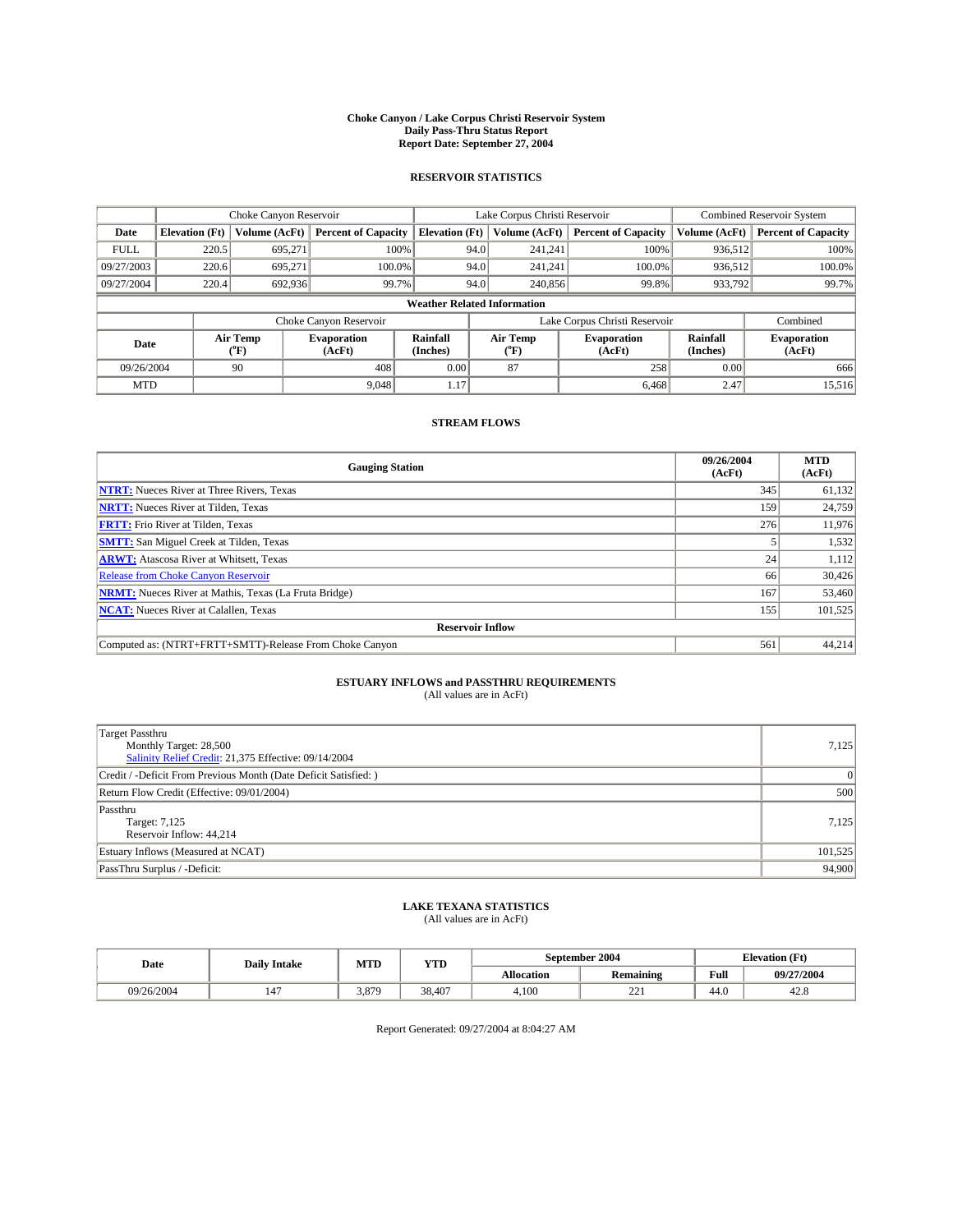#### **Choke Canyon / Lake Corpus Christi Reservoir System Daily Pass-Thru Status Report Report Date: September 28, 2004**

#### **RESERVOIR STATISTICS**

|             | Choke Canyon Reservoir                     |               | Lake Corpus Christi Reservoir |                                    |                               |                                                  | Combined Reservoir System  |                             |                              |
|-------------|--------------------------------------------|---------------|-------------------------------|------------------------------------|-------------------------------|--------------------------------------------------|----------------------------|-----------------------------|------------------------------|
| Date        | <b>Elevation</b> (Ft)                      | Volume (AcFt) | <b>Percent of Capacity</b>    | <b>Elevation</b> (Ft)              |                               | Volume (AcFt)                                    | <b>Percent of Capacity</b> | Volume (AcFt)               | <b>Percent of Capacity</b>   |
| <b>FULL</b> | 220.5                                      | 695,271       | 100%                          |                                    | 94.0                          | 241,241                                          | 100%                       | 936.512                     | 100%                         |
| 09/28/2003  | 220.5                                      | 695,271       | $100.0\%$                     |                                    | 94.0                          | 241.241                                          | $100.0\%$                  | 936,512                     | 100.0%                       |
| 09/28/2004  | 220.4                                      | 692,677       | 99.6%                         |                                    | 94.0                          | 240,471                                          | 99.7%                      | 933,148                     | 99.6%                        |
|             |                                            |               |                               | <b>Weather Related Information</b> |                               |                                                  |                            |                             |                              |
|             |                                            |               | Choke Canyon Reservoir        |                                    | Lake Corpus Christi Reservoir |                                                  |                            |                             | Combined                     |
|             | Air Temp<br>Date<br>${}^{\prime\prime}$ F) |               | <b>Evaporation</b><br>(AcFt)  | Rainfall<br>(Inches)               |                               | Air Temp<br><b>Evaporation</b><br>(AcFt)<br>("F) |                            | <b>Rainfall</b><br>(Inches) | <b>Evaporation</b><br>(AcFt) |
| 09/27/2004  |                                            | 78            | 151                           | 0.10                               |                               | 78                                               | 75                         | 0.00                        | 226                          |
| <b>MTD</b>  |                                            |               | 9.199                         | 1.27                               |                               |                                                  | 6.543                      | 2.47                        | 15.742                       |

### **STREAM FLOWS**

| <b>Gauging Station</b>                                       | 09/27/2004<br>(AcFt) | <b>MTD</b><br>(AcFt) |
|--------------------------------------------------------------|----------------------|----------------------|
| <b>NTRT:</b> Nueces River at Three Rivers, Texas             | 339                  | 61,471               |
| <b>NRTT:</b> Nueces River at Tilden, Texas                   | 149                  | 24,908               |
| <b>FRTT:</b> Frio River at Tilden, Texas                     | 274                  | 12,249               |
| <b>SMTT:</b> San Miguel Creek at Tilden, Texas               |                      | 1,537                |
| <b>ARWT:</b> Atascosa River at Whitsett, Texas               | 28                   | 1,139                |
| <b>Release from Choke Canyon Reservoir</b>                   | 66                   | 30,492               |
| <b>NRMT:</b> Nueces River at Mathis, Texas (La Fruta Bridge) | 198                  | 53,659               |
| <b>NCAT:</b> Nueces River at Calallen, Texas                 | 135                  | 101,660              |
| <b>Reservoir Inflow</b>                                      |                      |                      |
| Computed as: (NTRT+FRTT+SMTT)-Release From Choke Canyon      | 553                  | 44,767               |

### **ESTUARY INFLOWS and PASSTHRU REQUIREMENTS**

(All values are in AcFt)

| Target Passthru<br>Monthly Target: 28,500<br>Salinity Relief Credit: 21,375 Effective: 09/14/2004 | 7,125           |
|---------------------------------------------------------------------------------------------------|-----------------|
| Credit / -Deficit From Previous Month (Date Deficit Satisfied: )                                  | $\vert 0 \vert$ |
| Return Flow Credit (Effective: 09/01/2004)                                                        | 500             |
| Passthru<br>Target: 7,125<br>Reservoir Inflow: 44,767                                             | 7,125           |
| Estuary Inflows (Measured at NCAT)                                                                | 101,660         |
| PassThru Surplus / -Deficit:                                                                      | 95,035          |

# **LAKE TEXANA STATISTICS** (All values are in AcFt)

| Date       | <b>Daily Intake</b> | MTD   | <b>YTD</b> |                   | September 2004   | <b>Elevation</b> (Ft) |               |
|------------|---------------------|-------|------------|-------------------|------------------|-----------------------|---------------|
|            |                     |       |            | <b>Allocation</b> | <b>Remaining</b> | Full                  | 09/28/2004    |
| 09/27/2004 | 148                 | 4.026 | 38.555     | 4.100             |                  | $\sim$<br>44.U        | 1 ^ O<br>42.8 |

Report Generated: 09/28/2004 at 8:37:20 AM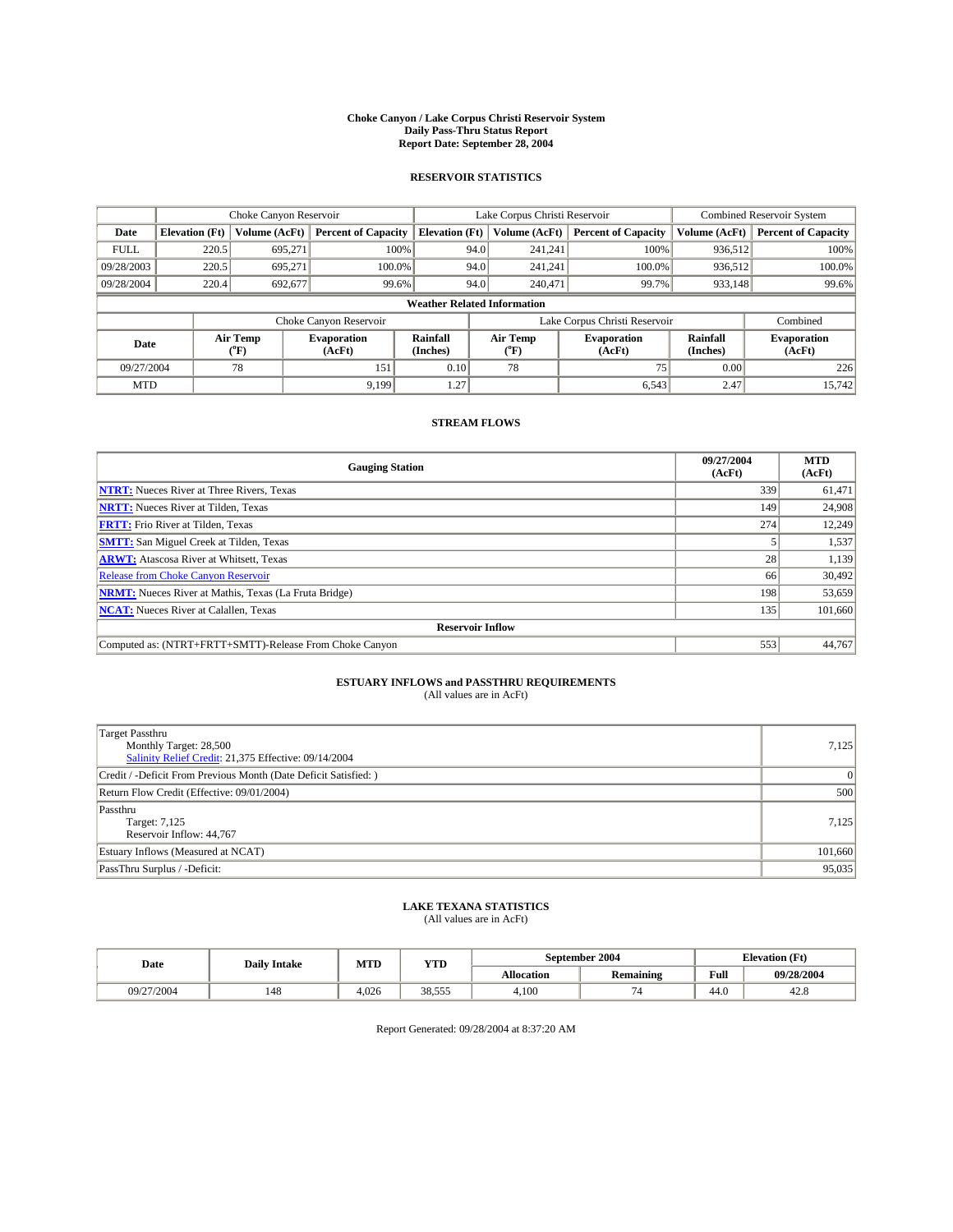#### **Choke Canyon / Lake Corpus Christi Reservoir System Daily Pass-Thru Status Report Report Date: September 29, 2004**

#### **RESERVOIR STATISTICS**

|             | Choke Canyon Reservoir              |               | Lake Corpus Christi Reservoir |                             |                               |                  | Combined Reservoir System    |                      |                              |
|-------------|-------------------------------------|---------------|-------------------------------|-----------------------------|-------------------------------|------------------|------------------------------|----------------------|------------------------------|
| Date        | <b>Elevation</b> (Ft)               | Volume (AcFt) | <b>Percent of Capacity</b>    | <b>Elevation</b> (Ft)       |                               | Volume (AcFt)    | <b>Percent of Capacity</b>   | Volume (AcFt)        | <b>Percent of Capacity</b>   |
| <b>FULL</b> | 220.5                               | 695,271       |                               | 100%                        | 94.0                          | 241,241          | 100%                         | 936.512              | 100%                         |
| 09/29/2003  | 220.5                               | 695.271       | $100.0\%$                     |                             | 94.0                          | 241.241          | $100.0\%$                    | 936.512              | 100.0%                       |
| 09/29/2004  | 220.4                               | 692,418       | 99.6%                         |                             | 94.0                          | 240,279          | 99.6%                        | 932,697              | 99.6%                        |
|             | <b>Weather Related Information</b>  |               |                               |                             |                               |                  |                              |                      |                              |
|             |                                     |               | Choke Canyon Reservoir        |                             | Lake Corpus Christi Reservoir |                  |                              |                      | Combined                     |
|             | Air Temp<br>Date<br>${}^{\circ}$ F) |               | <b>Evaporation</b><br>(AcFt)  | <b>Rainfall</b><br>(Inches) |                               | Air Temp<br>("F) | <b>Evaporation</b><br>(AcFt) | Rainfall<br>(Inches) | <b>Evaporation</b><br>(AcFt) |
| 09/28/2004  |                                     | 88            | 393                           | 0.00                        |                               | 86               | 258                          | 0.00                 | 651                          |
| <b>MTD</b>  |                                     |               | 9,592                         | 1.27                        |                               |                  | 6,801                        | 2.47                 | 16,393                       |

### **STREAM FLOWS**

| <b>Gauging Station</b>                                       | 09/28/2004<br>(AcFt) | <b>MTD</b><br>(AcFt) |
|--------------------------------------------------------------|----------------------|----------------------|
| <b>NTRT:</b> Nueces River at Three Rivers, Texas             | 330                  | 61,801               |
| <b>NRTT:</b> Nueces River at Tilden, Texas                   | 139                  | 25,047               |
| <b>FRTT:</b> Frio River at Tilden, Texas                     | 270                  | 12,519               |
| <b>SMTT:</b> San Miguel Creek at Tilden, Texas               | h                    | 1,544                |
| <b>ARWT:</b> Atascosa River at Whitsett, Texas               | 26                   | 1,165                |
| <b>Release from Choke Canyon Reservoir</b>                   | 66                   | 30,557               |
| <b>NRMT:</b> Nueces River at Mathis, Texas (La Fruta Bridge) | 248                  | 53,907               |
| <b>NCAT:</b> Nueces River at Calallen, Texas                 | 66                   | 101,725              |
| <b>Reservoir Inflow</b>                                      |                      |                      |
| Computed as: (NTRT+FRTT+SMTT)-Release From Choke Canyon      | 540                  | 45,307               |

## **ESTUARY INFLOWS and PASSTHRU REQUIREMENTS**<br>(All values are in AcFt)

| Target Passthru<br>Monthly Target: 28,500<br>Salinity Relief Credit: 21,375 Effective: 09/14/2004 | 7,125   |
|---------------------------------------------------------------------------------------------------|---------|
| Credit / -Deficit From Previous Month (Date Deficit Satisfied: )                                  | 0       |
| Return Flow Credit (Effective: 09/01/2004)                                                        | 500     |
| Passthru<br>Target: 7,125<br>Reservoir Inflow: 45,307                                             | 7,125   |
| Estuary Inflows (Measured at NCAT)                                                                | 101,725 |
| PassThru Surplus / -Deficit:                                                                      | 95,100  |

# **LAKE TEXANA STATISTICS** (All values are in AcFt)

| Date       | <b>Daily Intake</b> | MTD                | <b>YTD</b> |                   | September 2004   |                | <b>Elevation</b> (Ft) |  |
|------------|---------------------|--------------------|------------|-------------------|------------------|----------------|-----------------------|--|
|            |                     |                    |            | <b>Allocation</b> | <b>Remaining</b> | Full           | 09/29/2004            |  |
| 09/28/2004 | 147                 | 174<br><b>T.LI</b> | 38.702     | 4,100             |                  | $\sim$<br>44.V | 42.0                  |  |

Report Generated: 09/29/2004 at 8:13:56 AM